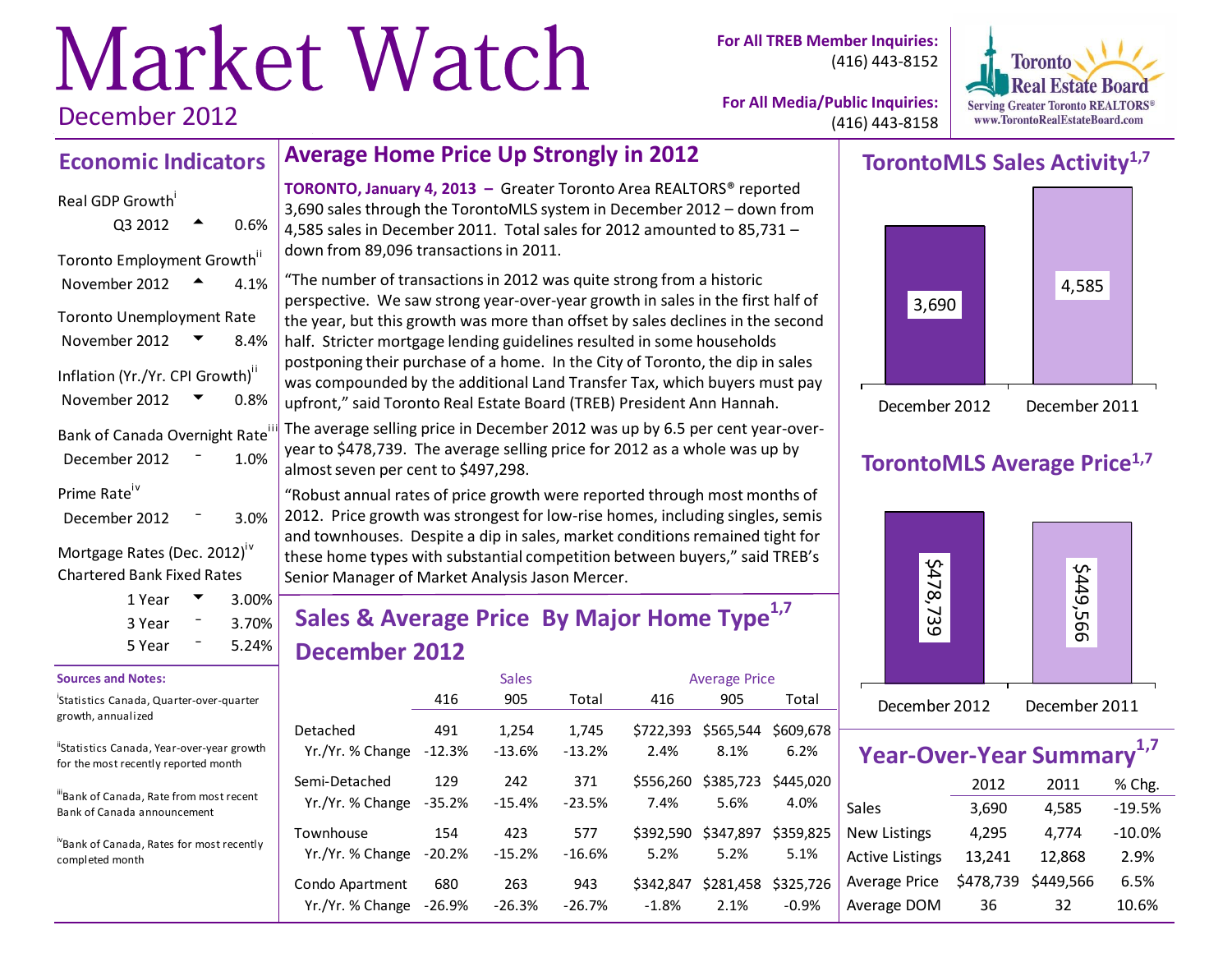# SALES BY PRICE RANGE AND HOUSE TYPE<sup>1,7</sup>  $\sqrt{1.5}$  DECEMBER 2012

| <b>Price Range</b>          | <b>Detached</b> | Semi-Detached | Att/Row/Twnhouse   Condo Townhouse |                | <b>Condo Apt</b> | Link         | Co-op Apt    | <b>Det Condo</b>        | <b>Co-ownership Apt</b> | Total     |
|-----------------------------|-----------------|---------------|------------------------------------|----------------|------------------|--------------|--------------|-------------------------|-------------------------|-----------|
| \$0 to \$99,999             | $\overline{2}$  |               |                                    |                | 15               | $\mathbf{0}$ | 0            | 0                       | 0                       | 18        |
| \$100,000 to \$199,999      | 28              |               |                                    | 34             | 136              |              |              | $\Omega$                |                         | 209       |
| \$200,000 to \$299,999      | 142             | 32            | 39                                 | 113            | 326              |              |              |                         |                         | 660       |
| \$300,000 to \$399,999      | 279             | 126           | 110                                | 106            | 280              | 14           | $\Omega$     | $\Omega$                |                         | 916       |
| \$400,000 to \$499,999      | 355             | 121           | 70                                 | 34             | 103              | 15           | $\mathbf{0}$ |                         |                         | 699       |
| \$500,000 to \$599,999      | 294             | 44            | 29                                 | 12             | 40               |              | $\Omega$     | $\Omega$                |                         | 426       |
| \$600,000 to \$699,999      | 207             | 17            | 14                                 | $\overline{4}$ | 19               |              |              | $\Omega$                |                         | 264       |
| \$700,000 to \$799,999      | 142             | 14            |                                    |                |                  |              | $\Omega$     | 0                       |                         | 169       |
| \$800,000 to \$899,999      | 83              | C.            |                                    | $\Omega$       |                  |              |              | $\mathbf{0}$            |                         | 93        |
| \$900,000 to \$999,999      | 57              |               |                                    |                |                  |              | $\Omega$     | $\Omega$                |                         | 65        |
| \$1,000,000 to \$1,249,999  | 55              |               |                                    | $\mathbf{0}$   |                  | $\Omega$     | $\mathbf{0}$ | $\mathbf{0}$            |                         | 60        |
| \$1,250,000 to \$1,499,999  | 42              |               |                                    |                |                  |              | 0            | 0                       |                         | 47        |
| \$1,500,000 to \$1,749,999  | 21              |               | $\Omega$                           | $\mathbf{0}$   | 0                | $\Omega$     | $\mathbf{0}$ | $\mathbf{0}$            | $\Omega$                | 21        |
| \$1,750,000 to \$1,999,999  | 15              |               |                                    | 0              |                  |              | $\Omega$     | $\Omega$                |                         | 16        |
| $$2,000,000+$               | 23              |               |                                    | $\mathbf{0}$   |                  | $\Omega$     | $\mathbf 0$  | $\Omega$                |                         | 27        |
| <b>Total Sales</b>          | 1,745           | 371           | 269                                | 308            | 943              | 43           | 6            | $\overline{\mathbf{z}}$ | 3                       | 3,690     |
| <b>Share of Total Sales</b> | 47.3%           | 10.1%         | 7.3%                               | 8.3%           | 25.6%            | 1.2%         | 0.2%         | 0.1%                    | 0.1%                    |           |
| <b>Average Price</b>        | \$609,678       | \$445,020     | \$402,903                          | \$322,202      | \$325,726        | \$440,412    | \$370,625    | \$380,000               | \$285,667               | \$478,739 |

# SALES BY PRICE RANGE AND HOUSE TYPE<sup>1,7</sup>  $\sqrt{2}$  and  $\sqrt{2}$  and  $\sqrt{2}$  and  $\sqrt{2}$  and  $\sqrt{2}$  and  $\sqrt{2}$  and  $\sqrt{2}$  and  $\sqrt{2}$  and  $\sqrt{2}$  and  $\sqrt{2}$  and  $\sqrt{2}$  and  $\sqrt{2}$  and  $\sqrt{2}$  and  $\sqrt{2}$  and  $\sqrt{2}$  and

| <b>Price Range</b>          | <b>Detached</b> | Semi-Detached | Att/Row/Twnhouse | <b>Condo Townhouse</b> | <b>Condo Apt</b> | Link         | Co-op Apt | <b>Det Condo</b> | <b>Co-ownership Apt</b> | <b>Total</b> |
|-----------------------------|-----------------|---------------|------------------|------------------------|------------------|--------------|-----------|------------------|-------------------------|--------------|
| \$0 to \$99,999             | 41              | 3             | 8                | 25                     | 224              | $\mathbf{0}$ | 9         | $\mathbf{0}$     |                         | 318          |
| \$100,000 to \$199,999      | 617             | 164           | 60               | 716                    | 2,566            | 13           | 44        |                  | 13                      | 4,193        |
| \$200,000 to \$299,999      | 3,078           | 661           | 1,116            | 2,253                  | 6,542            | 339          | 26        | 22               | 43                      | 14,080       |
| \$300,000 to \$399,999      | 6,478           | 2,967         | 2,245            | 2,462                  | 5,990            | 292          | 21        | 33               | 13                      | 20,501       |
| \$400,000 to \$499,999      | 8,059           | 3,156         | 1,855            | 773                    | 2,401            | 379          | 11        | 10               |                         | 16,651       |
| \$500,000 to \$599,999      | 7,149           | 1,194         | 778              | 239                    | 909              | 308          |           | 6                |                         | 10,592       |
| \$600,000 to \$699,999      | 5,080           | 547           | 368              | 135                    | 439              | 72           |           |                  |                         | 6,647        |
| \$700,000 to \$799,999      | 3,433           | 315           | 108              | 87                     | 190              | 11           |           |                  |                         | 4,148        |
| \$800,000 to \$899,999      | 2,222           | 169           | 77               | 31                     | 116              | $\mathbf{0}$ |           |                  |                         | 2,617        |
| \$900,000 to \$999,999      | 1,257           | 85            | 29               | 13                     | 63               |              |           |                  |                         | 1,447        |
| \$1,000,000 to \$1,249,999  | 1,575           | 74            | 30               | 16                     | 114              |              |           |                  |                         | 1,814        |
| \$1,250,000 to \$1,499,999  | 1,001           | 43            | 10               | 5                      | 46               |              |           |                  |                         | 1,106        |
| \$1,500,000 to \$1,749,999  | 526             | 23            | 10               | 3                      | 33               | 0            |           |                  |                         | 596          |
| \$1,750,000 to \$1,999,999  | 297             | 9             |                  | 0                      | 15               |              |           |                  |                         | 323          |
| $$2,000,000+$               | 658             | 9             |                  |                        | 28               | $\Omega$     |           |                  |                         | 698          |
| <b>Total Sales</b>          | 41,471          | 9,419         | 6,698            | 6,759                  | 19,676           | 1,416        | 129       | 79               | 84                      | 85,731       |
| <b>Share of Total Sales</b> | 48.4%           | 11.0%         | 7.8%             | 7.9%                   | 23.0%            | 1.7%         | 0.2%      | 0.1%             | 0.1%                    |              |
| <b>Average Price</b>        | \$625,859       | \$459,943     | \$421,413        | \$329,042              | \$336,522        | \$414,559    | \$300,006 | \$404,730        | \$249,324               | \$497,298    |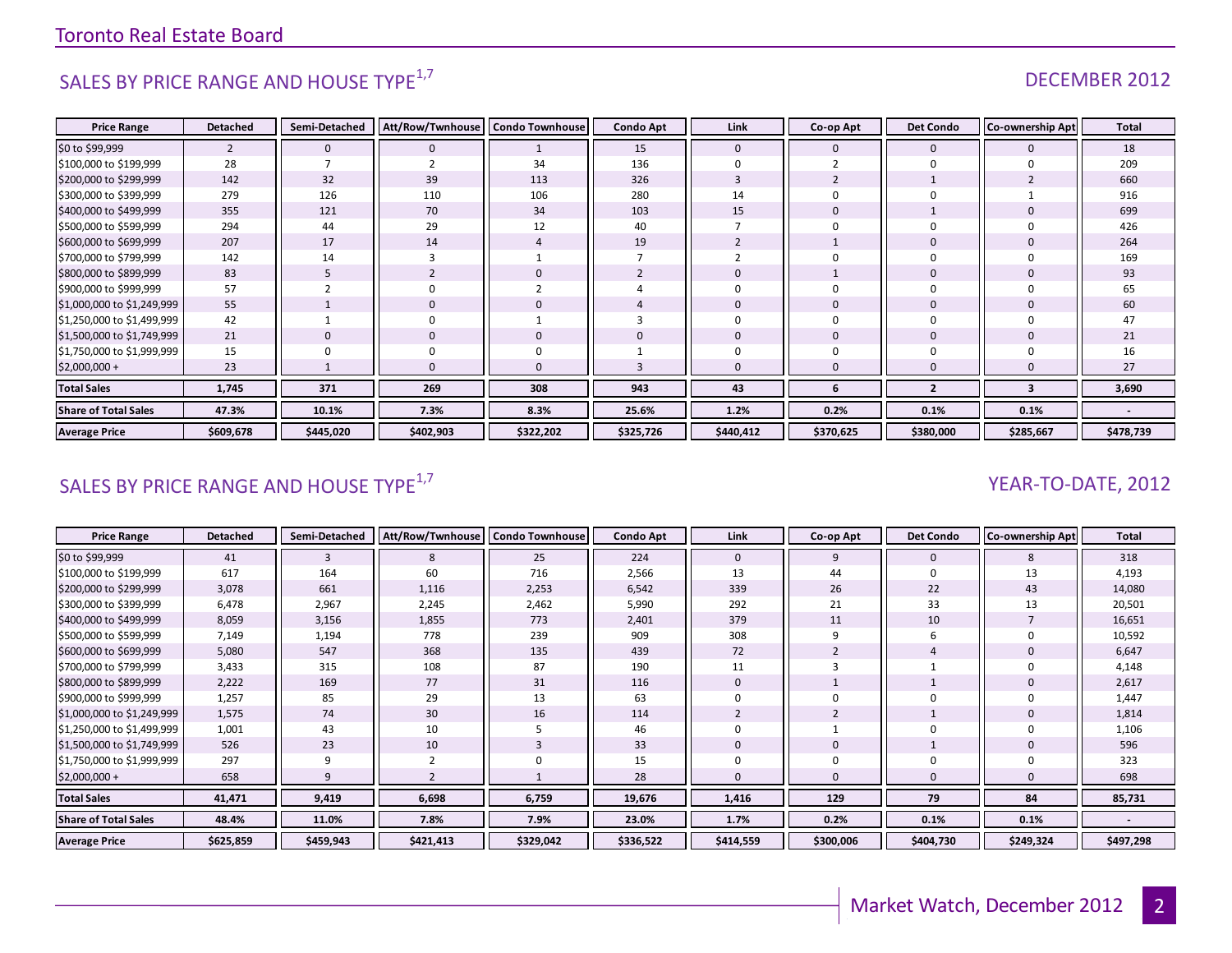### **ALL HOME TYPES, DECEMBER 2012** ALL TREB AREAS

|                                      | <b>Number of Sales</b> | Dollar Volume <sup>1</sup> | Average Price <sup>1</sup> | Median Price <sup>1</sup> | New Listings <sup>2</sup> | SNLR (Trend) <sup>8</sup> | Active Listings <sup>3</sup> | Mos. Inv. (Trend) <sup>9</sup> | Avg. SP/LP <sup>4</sup> | Avg. DOM <sup>5</sup> |
|--------------------------------------|------------------------|----------------------------|----------------------------|---------------------------|---------------------------|---------------------------|------------------------------|--------------------------------|-------------------------|-----------------------|
| <b>TREB Total</b>                    | 3,690                  | \$1,766,546,971            | \$478,739                  | \$405,000                 | 4,295                     | 53.9%                     | 13,241                       | 2.5                            | 97%                     | 36                    |
| <b>Halton Region</b>                 | 253                    | \$132,806,363              | \$524,926                  | \$465,000                 | 252                       | 57.1%                     | 932                          | 2.5                            | 97%                     | 34                    |
| Burlington                           | 47                     | \$21,804,600               | \$463,928                  | \$455,000                 | 42                        | 58.8%                     | 153                          | 2.7                            | 98%                     | 32                    |
| <b>Halton Hills</b>                  | 29                     | \$12,486,987               | \$430,586                  | \$408,000                 | 51                        | 65.2%                     | 158                          | 2.4                            | 97%                     | 44                    |
| Milton                               | 80                     | \$37,093,301               | \$463,666                  | \$430,950                 | 71                        | 56.5%                     | 199                          | 1.9                            | 98%                     | 32                    |
| Oakville                             | 97                     | \$61,421,475               | \$633,211                  | \$535,000                 | 88                        | 54.3%                     | 422                          | 2.9                            | 97%                     | 34                    |
| <b>Peel Region</b>                   | 785                    | \$337,389,704              | \$429,796                  | \$385,000                 | 1,089                     | 53.1%                     | 2,855                        | 2.4                            | 97%                     | 32                    |
| Brampton                             | 361                    | \$144,554,670              | \$400,428                  | \$374,500                 | 510                       | 52.4%                     | 1,200                        | 2.3                            | 97%                     | 32                    |
| Caledon                              | 31                     | \$18,100,590               | \$583,890                  | \$550,000                 | 34                        | 52.0%                     | 209                          | 3.9                            | 96%                     | 47                    |
| Mississauga                          | 393                    | \$174,734,444              | \$444,617                  | \$393,000                 | 545                       | 53.7%                     | 1,446                        | 2.4                            | 97%                     | 32                    |
| <b>City of Toronto</b>               | 1,470                  | \$726,367,202              | \$494,127                  | \$404,250                 | 1,679                     | 51.0%                     | 5,291                        | 2.7                            | 97%                     | 37                    |
| <b>TURN PAGE FOR CITY OF TORONTO</b> |                        |                            |                            |                           |                           |                           |                              |                                |                         |                       |
| <b>TABLES OR CLICK HERE:</b>         |                        |                            |                            |                           |                           |                           |                              |                                |                         |                       |
| <b>York Region</b>                   | 661                    | \$395,300,777              | \$598,034                  | \$522,500                 | 715                       | 53.4%                     | 2,460                        | 2.5                            | 96%                     | 38                    |
| Aurora                               | 35                     | \$21,501,688               | \$614,334                  | \$475,000                 | 28                        | 61.5%                     | 117                          | 2.1                            | 93%                     | 53                    |
| E. Gwillimbury                       | 12                     | \$5,743,000                | \$478,583                  | \$380,500                 | 17                        | 56.6%                     | 83                           | 3.3                            | 96%                     | $45\,$                |
| Georgina                             | 37                     | \$11,651,500               | \$314,905                  | \$290,000                 | 43                        | 64.0%                     | 138                          | 3.1                            | 97%                     | 53                    |
| King                                 | 9                      | \$10,635,000               | \$1,181,667                | \$818,000                 | 21                        | 45.9%                     | 125                          | 6.0                            | 92%                     | 99                    |
| Markham                              | 164                    | \$97,813,499               | \$596,424                  | \$547,250                 | 191                       | 52.4%                     | 617                          | 2.4                            | 96%                     | 32                    |
| Newmarket                            | 57                     | \$26,540,057               | \$465,615                  | \$437,000                 | 36                        | 69.6%                     | 123                          | 1.4                            | 97%                     | 38                    |
| Richmond Hill                        | 135                    | \$90,797,976               | \$672,578                  | \$574,000                 | 145                       | 49.0%                     | 478                          | 2.5                            | 96%                     | 36                    |
| Vaughan                              | 186                    | \$115,324,057              | \$620,022                  | \$560,000                 | 189                       | 51.2%                     | 626                          | 2.5                            | 97%                     | 32                    |
| Whitchurch-Stouffville               | 26                     | \$15,294,000               | \$588,231                  | \$485,500                 | 45                        | 50.2%                     | 153                          | 3.4                            | 96%                     | 47                    |
| <b>Durham Region</b>                 | 410                    | \$134,181,175              | \$327,271                  | \$300,000                 | 455                       | 64.4%                     | 1,162                        | 2.0                            | 97%                     | 32                    |
| Ajax                                 | 70                     | \$24,501,805               | \$350,026                  | \$323,300                 | 80                        | 66.4%                     | 155                          | 1.5                            | 98%                     | 28                    |
| <b>Brock</b>                         | $\overline{7}$         | \$2,168,500                | \$309,786                  | \$270,000                 | 17                        | 45.4%                     | 93                           | 7.5                            | 96%                     | 70                    |
| Clarington                           | 64                     | \$19,494,200               | \$304,597                  | \$277,500                 | 80                        | 67.5%                     | 178                          | 2.1                            | 97%                     | 28                    |
| Oshawa                               | 108                    | \$27,221,513               | \$252,051                  | \$236,750                 | 115                       | 66.4%                     | 254                          | 1.8                            | 97%                     | 32                    |
| Pickering                            | 53                     | \$21,550,117               | \$406,606                  | \$359,000                 | 53                        | 61.9%                     | 137                          | 1.9                            | 98%                     | 32                    |
| Scugog                               | 12                     | \$4,843,500                | \$403,625                  | \$339,250                 | 8                         | 53.9%                     | 74                           | 4.5                            | 94%                     | 62                    |
| Uxbridge                             | 13                     | \$5,363,000                | \$412,538                  | \$395,000                 | 22                        | 54.3%                     | 84                           | 4.3                            | 96%                     | 59                    |
| Whitby                               | 83                     | \$29,038,540               | \$349,862                  | \$320,000                 | 80                        | 65.9%                     | 187                          | 1.6                            | 98%                     | 28                    |
| <b>Dufferin County</b>               | $22$                   | \$7,814,350                | \$355,198                  | \$338,000                 | 19                        | 72.8%                     | 81                           | 2.3                            | 98%                     | 42                    |
| Orangeville                          | 22                     | \$7,814,350                | \$355,198                  | \$338,000                 | 19                        | 72.8%                     | 81                           | 2.3                            | 98%                     | 42                    |
| <b>Simcoe County</b>                 | 89                     | \$32,687,400               | \$367,274                  | \$349,000                 | 86                        | 59.6%                     | 460                          | 3.7                            | 96%                     | 47                    |
| Adjala-Tosorontio                    | 9                      | \$4,039,000                | \$448,778                  | \$407,000                 | 6                         | 49.7%                     | 56                           | 6.4                            | 96%                     | 49                    |
| <b>Bradford West Gwillimbury</b>     | 27                     | \$12,226,500               | \$452,833                  | \$430,000                 | 20                        | 62.6%                     | 96                           | 2.4                            | 96%                     | 35                    |
| Essa                                 | $\overline{7}$         | \$1,831,500                | \$261,643                  | \$235,000                 | $\overline{7}$            | 56.4%                     | 56                           | 4.7                            | 96%                     | 56                    |
| Innisfil                             | 23                     | \$7,719,500                | \$335,630                  | \$321,000                 | 23                        | 56.1%                     | 130                          | 4.4                            | 96%                     | 49                    |
| New Tecumseth                        | 23                     | \$6,870,900                | \$298,735                  | \$285,000                 | 30                        | 66.0%                     | 122                          | 3.1                            | 97%                     | 55                    |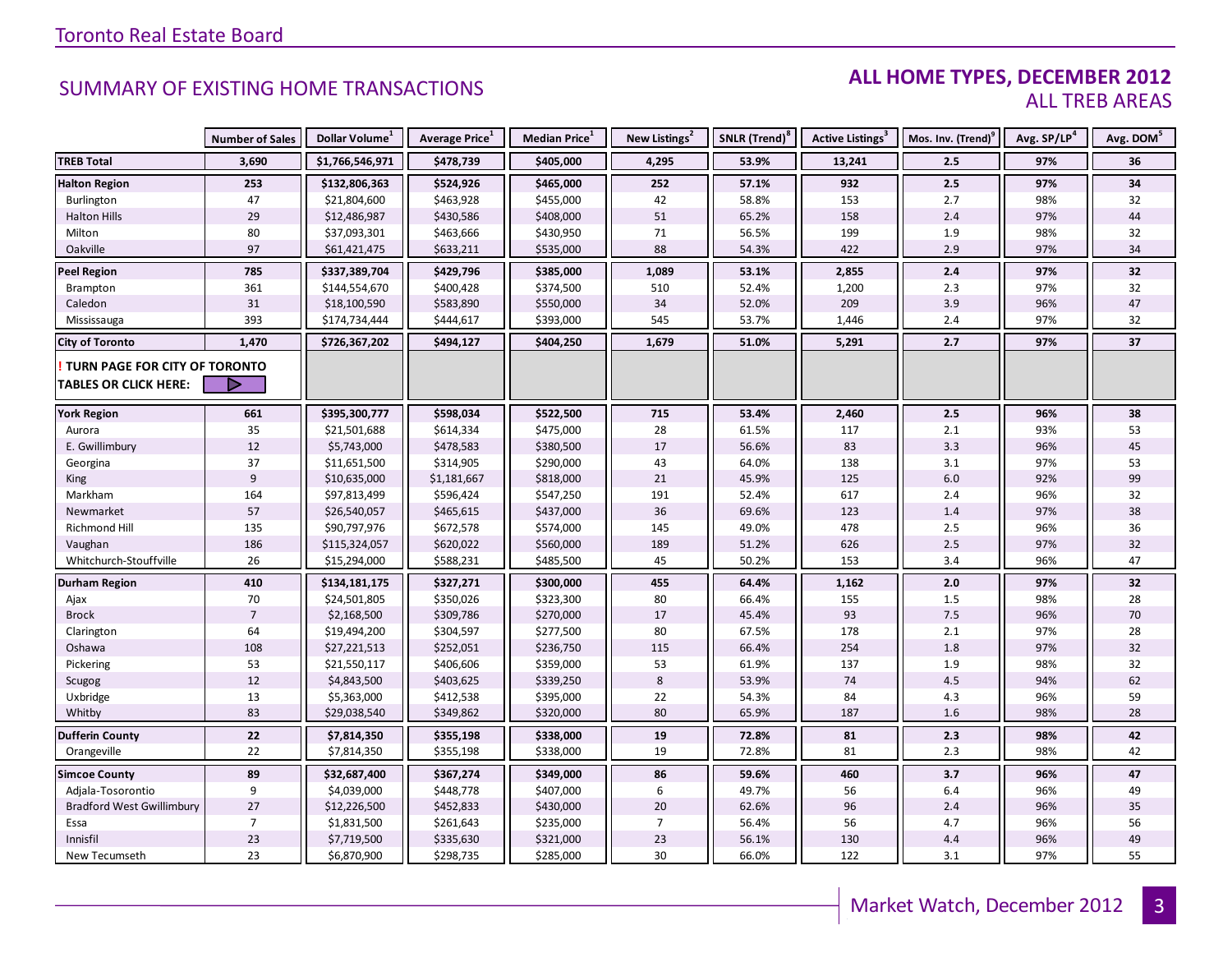### **ALL HOME TYPES, DECEMBER 2012** CITY OF TORONTO MUNICIPAL BREAKDOWN

|                              | <b>Number of Sales</b> | Dollar Volume <sup>1</sup> | Average Price <sup>1</sup> | <b>Median Price</b> <sup>1</sup> | New Listings <sup>2</sup> | SNLR (Trend) <sup>8</sup> | Active Listings <sup>3</sup> | Mos. Inv. (Trend) <sup>9</sup> | Avg. SP/LP <sup>4</sup> | Avg. DOM <sup>5</sup> |
|------------------------------|------------------------|----------------------------|----------------------------|----------------------------------|---------------------------|---------------------------|------------------------------|--------------------------------|-------------------------|-----------------------|
| <b>TREB Total</b>            | 3,690                  | \$1,766,546,971            | \$478,739                  | \$405,000                        | 4,295                     | 53.9%                     | 13,241                       | 2.5                            | 97%                     | 36                    |
| <b>City of Toronto Total</b> | 1,470                  | \$726,367,202              | \$494,127                  | \$404,250                        | 1,679                     | 51.0%                     | 5,291                        | 2.7                            | 97%                     | 37                    |
| Toronto West                 | 384                    | \$169,638,031              | \$441,766                  | \$397,450                        | 433                       | 54.1%                     | 1,341                        | 2.7                            | 97%                     | 36                    |
| Toronto W01                  | 19                     | \$10,955,475               | \$576,604                  | \$429,000                        | 20                        | 50.3%                     | 65                           | 2.6                            | 96%                     | 31                    |
| Toronto W02                  | 38                     | \$21,229,500               | \$558,671                  | \$539,500                        | 29                        | 64.3%                     | 78                           | 1.4                            | 100%                    | 20                    |
| Toronto W03                  | 40                     | \$16,782,566               | \$419,564                  | \$397,450                        | 31                        | 65.1%                     | 88                           | 1.8                            | 98%                     | 25                    |
| Toronto W04                  | 42                     | \$16,169,500               | \$384,988                  | \$362,500                        | $40\,$                    | 57.3%                     | 128                          | 2.6                            | 97%                     | 40                    |
| Toronto W05                  | 50                     | \$14,063,450               | \$281,269                  | \$274,000                        | 62                        | 56.1%                     | 182                          | 2.9                            | 97%                     | 47                    |
| Toronto W06                  | 56                     | \$24,410,610               | \$435,904                  | \$441,000                        | 82                        | 41.6%                     | 318                          | $4.0$                          | 97%                     | 43                    |
| Toronto W07                  | 6                      | \$3,323,000                | \$553,833                  | \$584,500                        | 8                         | 68.1%                     | 28                           | 1.3                            | 98%                     | 28                    |
| Toronto W08                  | 84                     | \$45,903,300               | \$546,468                  | \$491,450                        | 67                        | 54.7%                     | 218                          | 2.7                            | 97%                     | 33                    |
| Toronto W09                  | 19                     | \$7,304,630                | \$384,454                  | \$460,000                        | 25                        | 54.3%                     | 76                           | 2.9                            | 96%                     | 62                    |
| Toronto W10                  | 30                     | \$9,496,000                | \$316,533                  | \$372,500                        | 69                        | 52.7%                     | 160                          | 2.9                            | 96%                     | 27                    |
| <b>Toronto Central</b>       | 650                    | \$378,859,814              | \$582,861                  | \$410,000                        | 788                       | 46.2%                     | 2,763                        | 3.1                            | 97%                     | 40                    |
| Toronto C01                  | 167                    | \$78,879,340               | \$472,331                  | \$394,500                        | 268                       | 41.4%                     | 926                          | 3.8                            | 98%                     | 39                    |
| Toronto C02                  | 26                     | \$16,717,899               | \$642,996                  | \$556,250                        | 34                        | 44.5%                     | 182                          | 3.9                            | 97%                     | 40                    |
| Toronto C03                  | 20                     | \$23,811,999               | \$1,190,600                | \$687,500                        | 20                        | 56.9%                     | 73                           | 2.3                            | 95%                     | 28                    |
| Toronto C04                  | 35                     | \$34,668,018               | \$990,515                  | \$1,020,000                      | 48                        | 52.1%                     | 145                          | 2.5                            | 96%                     | 40                    |
| Toronto C06                  | 22                     | \$14,237,465               | \$647,158                  | \$650,995                        | 24                        | 51.6%                     | 64                           | 2.7                            | 98%                     | 45                    |
| Toronto C07                  | 48                     | \$23,510,590               | \$489,804                  | \$379,400                        | 56                        | 45.1%                     | 210                          | 3.1                            | 97%                     | 41                    |
| Toronto C08                  | 73                     | \$30,620,175               | \$419,454                  | \$353,000                        | 71                        | 47.5%                     | 237                          | 2.9                            | 97%                     | 33                    |
| Toronto C09                  | 13                     | \$13,956,000               | \$1,073,538                | \$620,000                        | $12\,$                    | 54.9%                     | 38                           | 2.7                            | 94%                     | 43                    |
| Toronto C10                  | 27                     | \$15,605,400               | \$577,978                  | \$500,000                        | 18                        | 57.9%                     | 64                           | 1.9                            | 100%                    | 33                    |
| Toronto C11                  | 18                     | \$10,589,550               | \$588,308                  | \$247,500                        | 18                        | 55.7%                     | 72                           | 2.4                            | 97%                     | 43                    |
| Toronto C12                  | 11                     | \$17,786,000               | \$1,616,909                | \$1,286,000                      | 29                        | 41.2%                     | 117                          | 4.6                            | 96%                     | 46                    |
| Toronto C13                  | 33                     | \$17,467,300               | \$529,312                  | \$415,000                        | 35                        | 56.5%                     | 101                          | 2.1                            | 99%                     | 32                    |
| Toronto C14                  | 81                     | \$45,814,188               | \$565,607                  | \$388,500                        | 95                        | 41.9%                     | 332                          | 3.3                            | 96%                     | 48                    |
| Toronto C15                  | 76                     | \$35,195,890               | \$463,104                  | \$375,620                        | 60                        | 46.9%                     | 202                          | 3.0                            | 98%                     | 41                    |
| <b>Toronto East</b>          | 436                    | \$177,869,357              | \$407,957                  | \$395,000                        | 458                       | 57.1%                     | 1,187                        | 2.1                            | 98%                     | 33                    |
| Toronto E01                  | 26                     | \$13,284,800               | \$510,954                  | \$445,500                        | 29                        | 60.1%                     | 85                           | 1.6                            | 99%                     | 28                    |
| Toronto E02                  | 32                     | \$21,250,400               | \$664,075                  | \$628,500                        | 20                        | 60.4%                     | 49                           | 1.4                            | 99%                     | 21                    |
| Toronto E03                  | 55                     | \$28,108,750               | \$511,068                  | \$535,000                        | 37                        | 59.1%                     | 87                           | 1.6                            | 100%                    | 28                    |
| Toronto E04                  | 63                     | \$20,477,299               | \$325,036                  | \$365,000                        | 65                        | 57.3%                     | 166                          | 2.2                            | 98%                     | 32                    |
| Toronto E05                  | 42                     | \$15,380,050               | \$366,192                  | \$309,500                        | 33                        | 59.2%                     | 101                          | 1.8                            | 97%                     | 35                    |
| Toronto E06                  | 14                     | \$6,430,800                | \$459,343                  | \$407,000                        | 16                        | 53.6%                     | 34                           | 1.8                            | 97%                     | 31                    |
| Toronto E07                  | 42                     | \$15,002,100               | \$357,193                  | \$362,000                        | 64                        | 52.9%                     | 158                          | 2.7                            | 97%                     | 44                    |
| Toronto E08                  | 27                     | \$10,047,000               | \$372,111                  | \$425,000                        | 26                        | 55.5%                     | 103                          | 2.6                            | 97%                     | 43                    |
| Toronto E09                  | 65                     | \$21,062,140               | \$324,033                  | \$328,000                        | 61                        | 56.1%                     | 161                          | 2.6                            | 97%                     | 35                    |
| Toronto E10                  | 32                     | \$13,366,468               | \$417,702                  | \$402,500                        | 41                        | 59.1%                     | 97                           | 2.1                            | 97%                     | 32                    |
| Toronto E11                  | 38                     | \$13,459,550               | \$354,199                  | \$351,000                        | 66                        | 54.8%                     | 146                          | 2.5                            | 97%                     | 32                    |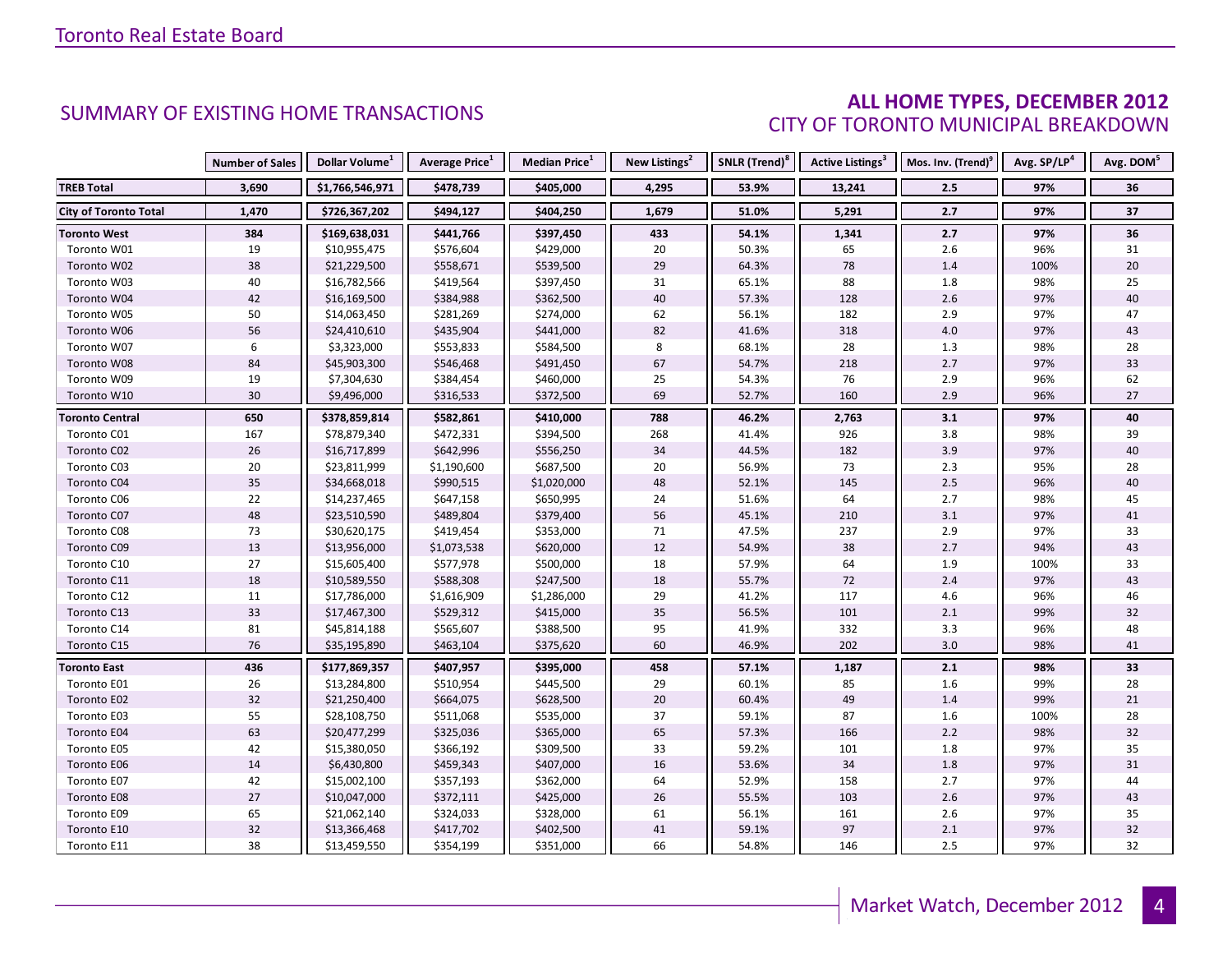#### **ALL HOME TYPES, YEAR-TO-DATE 2012** ALL TREB AREAS

|                                        | <b>Number of Sales</b> | Dollar Volume <sup>1</sup> | Average Price <sup>1</sup> | <b>Median Price</b> $1$ | New Listings <sup>2</sup> | Avg. SP/LP <sup>4</sup> | Avg. DOM <sup>5</sup> |
|----------------------------------------|------------------------|----------------------------|----------------------------|-------------------------|---------------------------|-------------------------|-----------------------|
| <b>TREB Total</b>                      | 85,731                 | \$42,633,873,338           | \$497,298                  | \$420,000               | 158,927                   | 99%                     | 25                    |
| <b>Halton Region</b>                   | 5,620                  | \$3,155,959,032            | \$561,559                  | \$470,000               | 9,836                     | 98%                     | 26                    |
| Burlington                             | 848                    | \$403,647,510              | \$475,999                  | \$410,000               | 1,441                     | 98%                     | 28                    |
| <b>Halton Hills</b>                    | 870                    | \$400,528,513              | \$460,378                  | \$429,000               | 1,335                     | 98%                     | 29                    |
| Milton                                 | 1,710                  | \$791,067,530              | \$462,613                  | \$427,950               | 3,024                     | 99%                     | 20                    |
| Oakville                               | 2,192                  | \$1,560,715,479            | \$712,005                  | \$593,000               | 4,036                     | 97%                     | 28                    |
| <b>Peel Region</b>                     | 18,561                 | \$8,133,605,930            | \$438,209                  | \$397,000               | 34,987                    | 98%                     | 24                    |
| Brampton                               | 7,956                  | \$3,215,338,667            | \$404,140                  | \$383,000               | 15,175                    | 98%                     | 23                    |
| Caledon                                | 800                    | \$446,927,366              | \$558,659                  | \$490,000               | 1,538                     | 97%                     | 33                    |
| Mississauga                            | 9,805                  | \$4,471,339,897            | \$456,027                  | \$407,007               | 18,274                    | 98%                     | 24                    |
| <b>City of Toronto</b>                 | 32,658                 | \$17,571,726,493           | \$538,053                  | \$425,000               | 64,091                    | 99%                     | 25                    |
| <b>! TURN PAGE FOR CITY OF TORONTO</b> |                        |                            |                            |                         |                           |                         |                       |
| <b>TABLES OR CLICK HERE:</b>           |                        |                            |                            |                         |                           |                         |                       |
| <b>York Region</b>                     | 15,683                 | \$9,303,848,054            | \$593,244                  | \$535,000               | 29,354                    | 98%                     | 24                    |
| Aurora                                 | 878                    | \$497,622,599              | \$566,768                  | \$495,000               | 1,428                     | 98%                     | 22                    |
| E. Gwillimbury                         | 310                    | \$156,985,159              | \$506,404                  | \$432,150               | 548                       | 97%                     | 33                    |
| Georgina                               | 846                    | \$266,860,678              | \$315,438                  | \$295,000               | 1,321                     | 98%                     | 37                    |
| <b>King</b>                            | 274                    | \$236,412,079              | \$862,818                  | \$722,750               | 597                       | 95%                     | 51                    |
| Markham                                | 4,252                  | \$2,574,856,078            | \$605,564                  | \$550,793               | 8,107                     | 99%                     | 22                    |
| Newmarket                              | 1,478                  | \$663,813,704              | \$449,130                  | \$425,000               | 2,124                     | 99%                     | 20                    |
| Richmond Hill                          | 3,058                  | \$2,034,092,280            | \$665,171                  | \$595,500               | 6,237                     | 98%                     | 21                    |
| Vaughan                                | 3,874                  | \$2,444,571,111            | \$631,020                  | \$575,000               | 7,572                     | 98%                     | 23                    |
| Whitchurch-Stouffville                 | 713                    | \$428,634,366              | \$601,170                  | \$520,000               | 1,420                     | 97%                     | 31                    |
| Durham Region                          | 10,549                 | \$3,544,369,563            | \$335,991                  | \$312,000               | 16,385                    | 98%                     | 27                    |
| Ajax                                   | 1,947                  | \$717,102,941              | \$368,312                  | \$350,000               | 2,932                     | 99%                     | 22                    |
| <b>Brock</b>                           | 206                    | \$57,569,096               | \$279,462                  | \$237,500               | 454                       | 96%                     | 80                    |
| Clarington                             | 1,705                  | \$500,537,467              | \$293,570                  | \$274,500               | 2,526                     | 98%                     | 29                    |
| Oshawa                                 | 2,563                  | \$663,453,560              | \$258,858                  | \$244,000               | 3,859                     | 98%                     | 26                    |
| Pickering                              | 1,428                  | \$568,842,307              | \$398,349                  | \$369,950               | 2,308                     | 98%                     | 24                    |
| Scugog                                 | 308                    | \$116,194,898              | \$377,256                  | \$333,000               | 571                       | 97%                     | 46                    |
| Uxbridge                               | 319                    | \$151,829,511              | \$475,955                  | \$439,000               | 587                       | 97%                     | 49                    |
| Whitby                                 | 2,073                  | \$768,839,783              | \$370,883                  | \$349,000               | 3,148                     | 99%                     | 21                    |
| <b>Dufferin County</b>                 | 615                    | \$211,144,215              | \$343,324                  | \$320,000               | 845                       | 98%                     | 38                    |
| Orangeville                            | 615                    | \$211,144,215              | \$343,324                  | \$320,000               | 845                       | 98%                     | 38                    |
| <b>Simcoe County</b>                   | 2,045                  | \$713,220,051              | \$348,763                  | \$320,000               | 3,429                     | 97%                     | 46                    |
| Adjala-Tosorontio                      | 149                    | \$63,968,950               | \$429,322                  | \$395,000               | 300                       | 96%                     | 71                    |
| <b>Bradford West Gwillimbury</b>       | 535                    | \$221,532,924              | \$414,080                  | \$390,000               | 854                       | 98%                     | 29                    |
| Essa                                   | 275                    | \$81,195,250               | \$295,255                  | \$260,000               | 488                       | 98%                     | 55                    |
| Innisfil                               | 529                    | \$169,723,779              | \$320,839                  | \$300,000               | 943                       | 97%                     | 51                    |
| New Tecumseth                          | 557                    | \$176,799,148              | \$317,413                  | \$292,000               | 844                       | 97%                     | 46                    |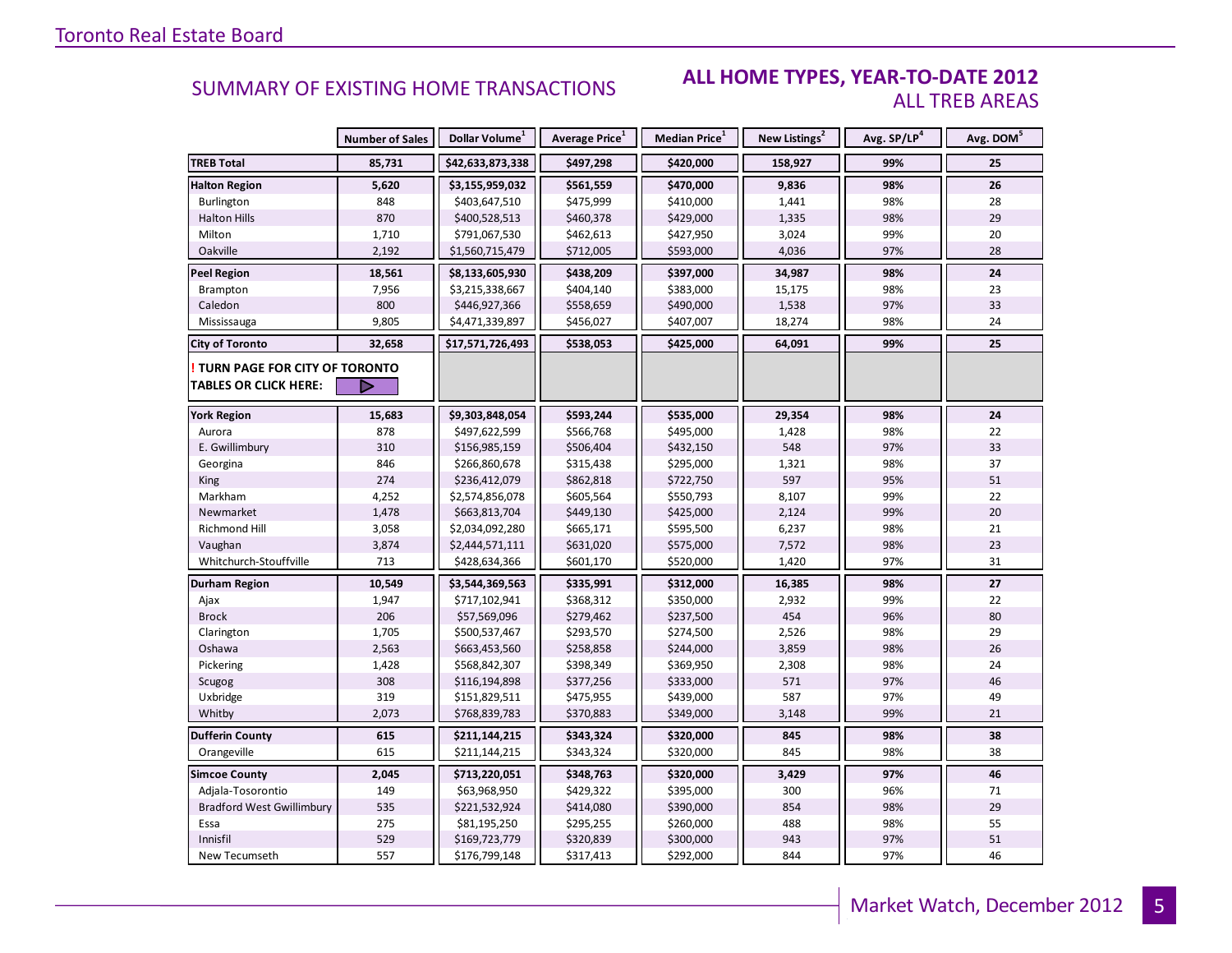#### **ALL HOME TYPES, YEAR-TO-DATE 2012** CITY OF TORONTO MUNICIPAL BREAKDOWN SUMMARY OF EXISTING HOME TRANSACTIONS

|                              | <b>Number of Sales</b> | Dollar Volume <sup>1</sup> | Average Price <sup>1</sup> | Median Price <sup>1</sup> | New Listings <sup>2</sup> | Avg. SP/LP <sup>4</sup> | Avg. DOM <sup>5</sup> |
|------------------------------|------------------------|----------------------------|----------------------------|---------------------------|---------------------------|-------------------------|-----------------------|
| <b>TREB Total</b>            | 85,731                 | \$42,633,873,338           | \$497,298                  | \$420,000                 | 158,927                   | 99%                     | 25                    |
| <b>City of Toronto Total</b> | 32,658                 | \$17,571,726,493           | \$538,053                  | \$425,000                 | 64,091                    | 99%                     | 25                    |
| <b>Toronto West</b>          | 8,493                  | \$4,009,148,019            | \$472,053                  | \$415,000                 | 15,701                    | 100%                    | 26                    |
| Toronto W01                  | 583                    | \$345,343,453              | \$592,356                  | \$530,000                 | 1,159                     | 102%                    | 20                    |
| Toronto W02                  | 876                    | \$525,718,972              | \$600,136                  | \$561,000                 | 1,362                     | 103%                    | 17                    |
| Toronto W03                  | 725                    | \$284,618,911              | \$392,578                  | \$385,900                 | 1,113                     | 100%                    | 22                    |
| Toronto W04                  | 828                    | \$310,901,629              | \$375,485                  | \$367,000                 | 1,445                     | 98%                     | 28                    |
| Toronto W05                  | 1,070                  | \$365,209,512              | \$341,317                  | \$362,750                 | 1,908                     | 98%                     | 32                    |
| Toronto W06                  | 1,203                  | \$545,530,978              | \$453,475                  | \$425,000                 | 2,892                     | 99%                     | 31                    |
| Toronto W07                  | 311                    | \$213,395,031              | \$686,158                  | \$635,000                 | 457                       | 101%                    | 17                    |
| Toronto W08                  | 1,549                  | \$949,213,865              | \$612,791                  | \$515,000                 | 2,834                     | 99%                     | 26                    |
| Toronto W09                  | 485                    | \$202,722,471              | \$417,984                  | \$438,000                 | 893                       | 99%                     | 29                    |
| Toronto W10                  | 863                    | \$266,493,197              | \$308,799                  | \$340,000                 | 1,638                     | 98%                     | 26                    |
| <b>Toronto Central</b>       | 14,644                 | \$9,440,072,009            | \$644,638                  | \$450,000                 | 31,721                    | 99%                     | 26                    |
| Toronto C01                  | 3,843                  | \$1,753,047,608            | \$456,166                  | \$392,500                 | 9,288                     | 99%                     | 28                    |
| Toronto C02                  | 719                    | \$714,403,382              | \$993,607                  | \$790,000                 | 1,615                     | 99%                     | 27                    |
| Toronto C03                  | 517                    | \$499,336,239              | \$965,834                  | \$641,230                 | 909                       | 99%                     | 21                    |
| Toronto C04                  | 954                    | \$1,030,101,740            | \$1,079,771                | \$1,001,000               | 1,831                     | 100%                    | 21                    |
| Toronto C06                  | 327                    | \$199,921,768              | \$611,382                  | \$623,000                 | 634                       | 100%                    | 27                    |
| Toronto C07                  | 1,128                  | \$646,181,070              | \$572,856                  | \$427,495                 | 2,502                     | 99%                     | 25                    |
| Toronto C08                  | 1,523                  | \$665,292,226              | \$436,830                  | \$382,000                 | 3,206                     | 99%                     | 26                    |
| Toronto C09                  | 294                    | \$367,102,497              | \$1,248,648                | \$882,500                 | 536                       | 98%                     | 24                    |
| Toronto C10                  | 673                    | \$442,953,450              | \$658,177                  | \$550,000                 | 1,163                     | 101%                    | 19                    |
| Toronto C11                  | 438                    | \$282,399,863              | \$644,749                  | \$360,000                 | 786                       | 100%                    | 24                    |
| Toronto C12                  | 384                    | \$677,908,164              | \$1,765,386                | \$1,499,500               | 931                       | 97%                     | 33                    |
| Toronto C13                  | 798                    | \$454,810,185              | \$569,938                  | \$446,500                 | 1,413                     | 101%                    | 23                    |
| Toronto C14                  | 1,602                  | \$937,682,830              | \$585,320                  | \$422,000                 | 3,827                     | 99%                     | 26                    |
| Toronto C15                  | 1,444                  | \$768,930,987              | \$532,501                  | \$420,000                 | 3,080                     | 99%                     | 26                    |
| <b>Toronto East</b>          | 9,521                  | \$4,122,506,465            | \$432,991                  | \$412,000                 | 16,669                    | 100%                    | 22                    |
| Toronto E01                  | 871                    | \$499,357,322              | \$573,315                  | \$550,000                 | 1,449                     | 103%                    | 15                    |
| Toronto E02                  | 751                    | \$499,967,054              | \$665,735                  | \$595,000                 | 1,243                     | 101%                    | 14                    |
| Toronto E03                  | 1,050                  | \$558,889,154              | \$532,275                  | \$515,258                 | 1,778                     | 102%                    | 17                    |
| Toronto E04                  | 1,132                  | \$394,117,531              | \$348,160                  | \$375,000                 | 1,976                     | 99%                     | 24                    |
| Toronto E05                  | 974                    | \$393,323,925              | \$403,823                  | \$355,000                 | 1,645                     | 100%                    | 22                    |
| Toronto E06                  | 379                    | \$190,453,707              | \$502,516                  | \$433,000                 | 707                       | 100%                    | 17                    |
| Toronto E07                  | 914                    | \$336,617,746              | \$368,291                  | \$343,500                 | 1,729                     | 100%                    | 28                    |
| Toronto E08                  | 628                    | \$256,403,814              | \$408,286                  | \$399,950                 | 1,132                     | 98%                     | 26                    |
| Toronto E09                  | 1,227                  | \$396,773,202              | \$323,369                  | \$319,000                 | 2,189                     | 99%                     | 28                    |
| Toronto E10                  | 669                    | \$292,741,469              | \$437,581                  | \$430,000                 | 1,132                     | 99%                     | 22                    |
| Toronto E11                  | 926                    | \$303,861,541              | \$328,144                  | \$319,500                 | 1,689                     | 98%                     | 25                    |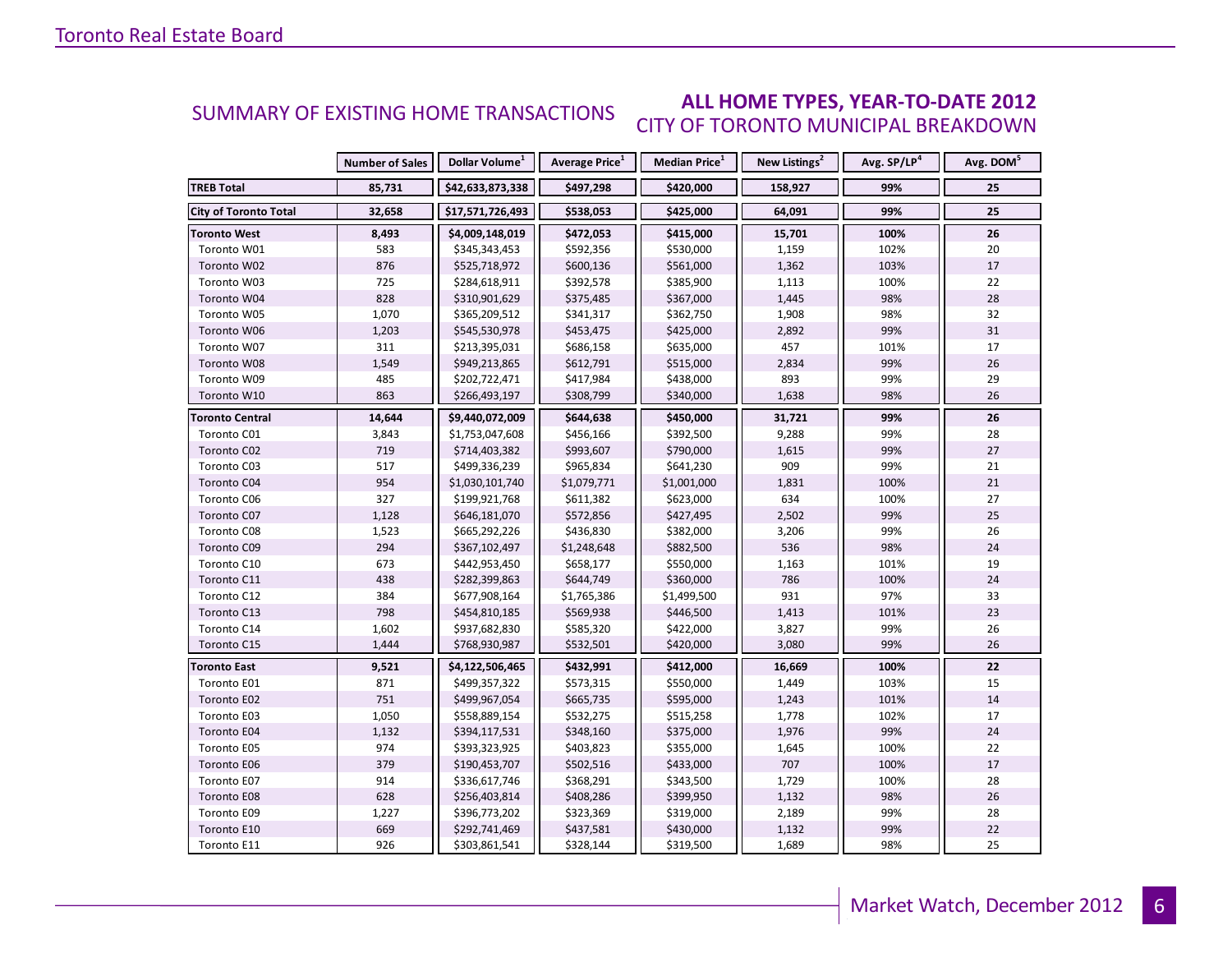#### DETACHED HOUSES, DECEMBER 2012 ALL TREB AREAS

|                                  | Sales <sup>1</sup> | Dollar Volume <sup>1</sup> | Average Price <sup>1</sup> | Median Price <sup>1</sup> | New Listings <sup>2</sup> | Active Listings <sup>3</sup> | Avg. SP/LP <sup>4</sup> | Avg. DOM <sup>5</sup> |
|----------------------------------|--------------------|----------------------------|----------------------------|---------------------------|---------------------------|------------------------------|-------------------------|-----------------------|
| <b>TREB Total</b>                | 1,745              | \$1,063,887,603            | \$609,678                  | \$518,000                 | 1,921                     | 6,342                        | 97%                     | 35                    |
| <b>Halton Region</b>             | 151                | \$93,937,563               | \$622,103                  | \$536,000                 | 160                       | 683                          | 97%                     | 38                    |
| Burlington                       | 21                 | \$12,290,700               | \$585,271                  | \$546,000                 | 26                        | 110                          | 98%                     | 34                    |
| <b>Halton Hills</b>              | 23                 | \$10,920,587               | \$474,808                  | \$469,000                 | 41                        | 138                          | 97%                     | 46                    |
| Milton                           | 44                 | \$23,770,101               | \$540,230                  | \$490,000                 | 31                        | 140                          | 97%                     | 39                    |
| Oakville                         | 63                 | \$46,956,175               | \$745,336                  | \$635,000                 | 62                        | 295                          | 97%                     | 35                    |
| <b>Peel Region</b>               | 338                | \$192,551,347              | \$569,679                  | \$510,000                 | 486                       | 1,432                        | 97%                     | 33                    |
| Brampton                         | 192                | \$91,096,369               | \$474,460                  | \$460,000                 | 303                       | 764                          | 97%                     | 32                    |
| Caledon                          | 26                 | \$16,372,490               | \$629,711                  | \$577,500                 | 29                        | 193                          | 96%                     | 52                    |
| Mississauga                      | 120                | \$85,082,488               | \$709,021                  | \$581,250                 | 154                       | 475                          | 97%                     | 31                    |
| <b>City of Toronto</b>           | 491                | \$354,695,096              | \$722,393                  | \$562,000                 | 453                       | 1,301                        | 97%                     | 30                    |
| TURN PAGE FOR CITY OF TORONTO    |                    |                            |                            |                           |                           |                              |                         |                       |
| <b>TABLES OR CLICK HERE:</b>     | D                  |                            |                            |                           |                           |                              |                         |                       |
| <b>York Region</b>               | 388                | \$284,081,072              | \$732,168                  | \$670,500                 | 421                       | 1,549                        | 96%                     | 39                    |
| Aurora                           | 20                 | \$15,884,188               | \$794,209                  | \$651,000                 | 16                        | 83                           | 91%                     | 63                    |
| E. Gwillimbury                   | 11                 | \$5,473,000                | \$497,545                  | \$381,000                 | 17                        | 79                           | 96%                     | 43                    |
| Georgina                         | 32                 | \$10,401,500               | \$325,047                  | \$295,000                 | 40                        | 135                          | 97%                     | 59                    |
| <b>King</b>                      | $\overline{9}$     | \$10,635,000               | \$1,181,667                | \$818,000                 | 19                        | 108                          | 92%                     | 99                    |
| Markham                          | 85                 | \$65,397,399               | \$769,381                  | \$718,000                 | 81                        | 277                          | 96%                     | 32                    |
| Newmarket                        | 34                 | \$18,204,157               | \$535,416                  | \$526,250                 | 23                        | 98                           | 97%                     | 40                    |
| <b>Richmond Hill</b>             | 77                 | \$66,626,888               | \$865,284                  | \$768,888                 | 92                        | 293                          | 96%                     | 36                    |
| Vaughan                          | 98                 | \$77,680,940               | \$792,663                  | \$688,250                 | 107                       | 354                          | 97%                     | 31                    |
| Whitchurch-Stouffville           | 22                 | \$13,778,000               | \$626,273                  | \$527,500                 | 26                        | 122                          | 96%                     | 46                    |
| <b>Durham Region</b>             | 285                | \$102,849,875              | \$360,877                  | \$335,000                 | 317                       | 907                          | 97%                     | 35                    |
| Ajax                             | 46                 | \$17,778,205               | \$386,483                  | \$369,500                 | 51                        | 100                          | 98%                     | 29                    |
| <b>Brock</b>                     | $\overline{7}$     | \$2,168,500                | \$309,786                  | \$270,000                 | 17                        | 91                           | 96%                     | 70                    |
| Clarington                       | 45                 | \$15,158,450               | \$336,854                  | \$307,000                 | 58                        | 145                          | 97%                     | 32                    |
| Oshawa                           | 78                 | \$21,457,313               | \$275,094                  | \$254,500                 | 76                        | 187                          | 97%                     | 33                    |
| Pickering                        | 27                 | \$13,699,617               | \$507,393                  | \$440,000                 | 30                        | 94                           | 98%                     | 39                    |
| Scugog                           | $12\,$             | \$4,843,500                | \$403,625                  | \$339,250                 | 8                         | 72                           | 94%                     | 62                    |
| Uxbridge                         | 10                 | \$4,777,000                | \$477,700                  | \$450,000                 | 19                        | 74                           | 96%                     | 49                    |
| Whitby                           | 60                 | \$22,967,290               | \$382,788                  | \$357,500                 | 58                        | 144                          | 98%                     | 31                    |
| <b>Dufferin County</b>           | 13                 | \$5,643,750                | \$434,135                  | \$375,000                 | 13                        | 65                           | 98%                     | 59                    |
| Orangeville                      | 13                 | \$5,643,750                | \$434,135                  | \$375,000                 | 13                        | 65                           | 98%                     | 59                    |
| <b>Simcoe County</b>             | 79                 | \$30,128,900               | \$381,378                  | \$366,000                 | 71                        | 405                          | 96%                     | 47                    |
| Adjala-Tosorontio                | 9                  | \$4,039,000                | \$448,778                  | \$407,000                 | 6                         | 56                           | 96%                     | 49                    |
| <b>Bradford West Gwillimbury</b> | 24                 | \$11,287,000               | \$470,292                  | \$440,000                 | 14                        | 83                           | 96%                     | 35                    |
| Essa                             | 6                  | \$1,606,500                | \$267,750                  | \$260,750                 | $\overline{7}$            | 51                           | 96%                     | 65                    |
| Innisfil                         | 22                 | \$7,534,500                | \$342,477                  | \$322,000                 | 23                        | 129                          | 96%                     | 51                    |
| New Tecumseth                    | 18                 | \$5,661,900                | \$314,550                  | \$326,500                 | 21                        | 86                           | 97%                     | 50                    |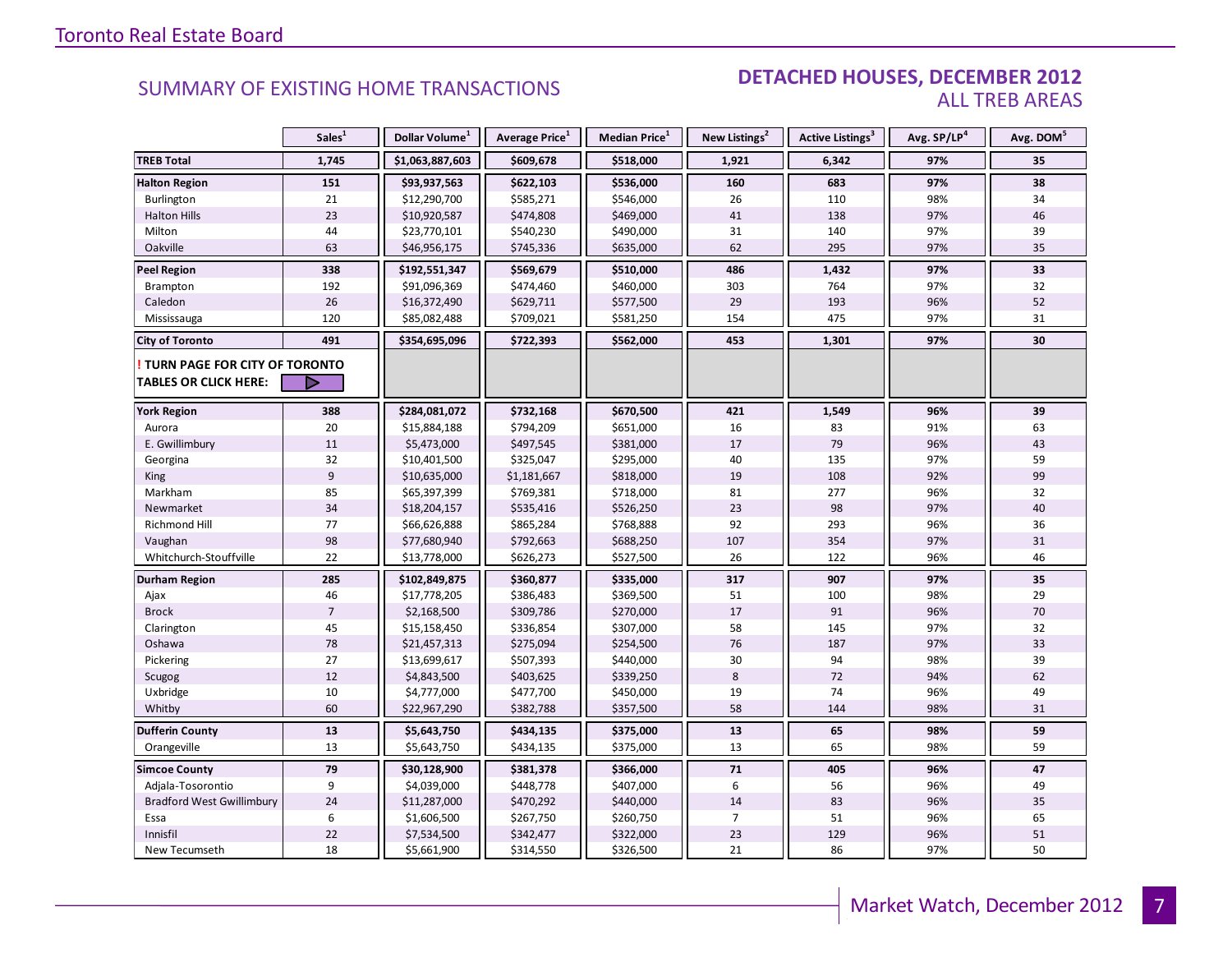### DETACHED HOUSES, DECEMBER 2012 CITY OF TORONTO MUNICIPAL BREAKDOWN

<span id="page-7-0"></span>

|                              | Sales <sup>1</sup> | Dollar Volume <sup>1</sup> | Average Price <sup>1</sup> | <b>Median Price</b> <sup>1</sup> | New Listings <sup>2</sup> | Active Listings <sup>3</sup> | Avg. SP/LP <sup>4</sup> | Avg. DOM <sup>5</sup> |
|------------------------------|--------------------|----------------------------|----------------------------|----------------------------------|---------------------------|------------------------------|-------------------------|-----------------------|
| <b>TREB Total</b>            | 1,745              | \$1,063,887,603            | \$609,678                  | \$518,000                        | 1,921                     | 6,342                        | 97%                     | 35                    |
| <b>City of Toronto Total</b> | 491                | \$354,695,096              | \$722,393                  | \$562,000                        | 453                       | 1,301                        | 97%                     | 30                    |
| <b>Toronto West</b>          | 157                | \$95,341,666               | \$607,272                  | \$529,900                        | 142                       | 361                          | 97%                     | 28                    |
| Toronto W01                  | 5                  | \$5,161,000                | \$1,032,200                | \$999,000                        | 3                         | 9                            | 94%                     | 33                    |
| Toronto W02                  | 10                 | \$7,438,000                | \$743,800                  | \$731,000                        | 8                         | 28                           | 99%                     | 20                    |
| Toronto W03                  | 26                 | \$11,794,566               | \$453,637                  | \$431,000                        | 21                        | 43                           | 99%                     | 24                    |
| Toronto W04                  | 21                 | \$9,986,500                | \$475,548                  | \$443,000                        | 17                        | 55                           | 97%                     | 37                    |
| Toronto W05                  | 6                  | \$3,160,500                | \$526,750                  | \$483,250                        | 18                        | 36                           | 98%                     | 31                    |
| Toronto W06                  | 20                 | \$9,990,700                | \$499,535                  | \$497,500                        | 16                        | 40                           | 98%                     | 29                    |
| Toronto W07                  | 5                  | \$2,938,000                | \$587,600                  | \$590,000                        | 6                         | 23                           | 98%                     | 27                    |
| Toronto W08                  | 40                 | \$32,439,400               | \$810,985                  | \$680,950                        | 20                        | 61                           | 98%                     | 21                    |
| Toronto W09                  | 10                 | \$6,076,500                | \$607,650                  | \$571,250                        | 10                        | 26                           | 97%                     | 49                    |
| Toronto W10                  | 14                 | \$6,356,500                | \$454,036                  | \$428,250                        | 23                        | 40                           | 97%                     | 26                    |
| Toronto Central              | 134                | \$156,509,331              | \$1,167,980                | \$950,000                        | 127                       | 512                          | 97%                     | 33                    |
| Toronto C01                  | 3                  | \$2,566,000                | \$855,333                  | \$843,000                        | $\mathbf{1}$              | 8                            | 97%                     | 32                    |
| Toronto C02                  | 6                  | \$6,057,500                | \$1,009,583                | \$932,500                        | $\overline{2}$            | 15                           | 96%                     | 26                    |
| Toronto C03                  | 13                 | \$17,457,000               | \$1,342,846                | \$737,500                        | 12                        | 41                           | 95%                     | 27                    |
| Toronto C04                  | 22                 | \$27,099,018               | \$1,231,774                | \$1,169,000                      | 29                        | 89                           | 96%                     | 40                    |
| Toronto C06                  | 14                 | \$11,511,675               | \$822,263                  | \$765,338                        | 11                        | 32                           | 98%                     | 37                    |
| Toronto C07                  | 11                 | \$10,353,000               | \$941,182                  | \$770,000                        | 20                        | 76                           | 96%                     | 31                    |
| Toronto C08                  |                    |                            |                            |                                  |                           | 4                            |                         |                       |
| Toronto C09                  | $\sqrt{4}$         | \$9,137,000                | \$2,284,250                | \$2,169,000                      | $\overline{3}$            | 18                           | 92%                     | 16                    |
| Toronto C10                  | 3                  | \$3,648,000                | \$1,216,000                | \$1,140,000                      | $\mathbf{1}$              | 9                            | 98%                     | 45                    |
| Toronto C11                  | 6                  | \$8,097,000                | \$1,349,500                | \$1,355,000                      | $\mathbf{1}$              | 13                           | 97%                     | 32                    |
| Toronto C12                  | 6                  | \$13,973,000               | \$2,328,833                | \$2,263,500                      | 17                        | 81                           | 97%                     | 45                    |
| Toronto C13                  | 10                 | \$9,827,000                | \$982,700                  | \$784,500                        | 8                         | 30                           | 101%                    | 24                    |
| Toronto C14                  | 19                 | \$23,075,088               | \$1,214,478                | \$1,090,088                      | 11                        | 60                           | 96%                     | 36                    |
| Toronto C15                  | 17                 | \$13,708,050               | \$806,356                  | \$750,000                        | 11                        | 36                           | 99%                     | 32                    |
| <b>Toronto East</b>          | 200                | \$102,844,099              | \$514,220                  | \$460,000                        | 184                       | 428                          | 98%                     | 30                    |
| Toronto E01                  | 5                  | \$2,715,000                | \$543,000                  | \$419,000                        | 6                         | 18                           | 103%                    | 9                     |
| Toronto E02                  | 13                 | \$10,971,000               | \$843,923                  | \$763,000                        | $\overline{9}$            | 23                           | 100%                    | 18                    |
| Toronto E03                  | 31                 | \$18,599,500               | \$599,984                  | \$585,000                        | 21                        | 54                           | 99%                     | 31                    |
| Toronto E04                  | 27                 | \$11,037,899               | \$408,811                  | \$399,999                        | 30                        | 66                           | 98%                     | 18                    |
| Toronto E05                  | 10                 | \$5,829,800                | \$582,980                  | \$534,900                        | 8                         | 24                           | 97%                     | 33                    |
| Toronto E06                  | 14                 | \$6,430,800                | \$459,343                  | \$407,000                        | 15                        | 30                           | 97%                     | 31                    |
| Toronto E07                  | 15                 | \$7,369,200                | \$491,280                  | \$490,000                        | 10                        | 29                           | 98%                     | 49                    |
| Toronto E08                  | 15                 | \$7,889,000                | \$525,933                  | \$458,000                        | 13                        | 38                           | 98%                     | 28                    |
| Toronto E09                  | 33                 | \$13,975,500               | \$423,500                  | \$416,800                        | 23                        | 40                           | 97%                     | 30                    |
| Toronto E10                  | 20                 | \$10,403,900               | \$520,195                  | \$475,750                        | 24                        | 63                           | 97%                     | 33                    |
| Toronto E11                  | 17                 | \$7,622,500                | \$448,382                  | \$425,000                        | 25                        | 43                           | 97%                     | 39                    |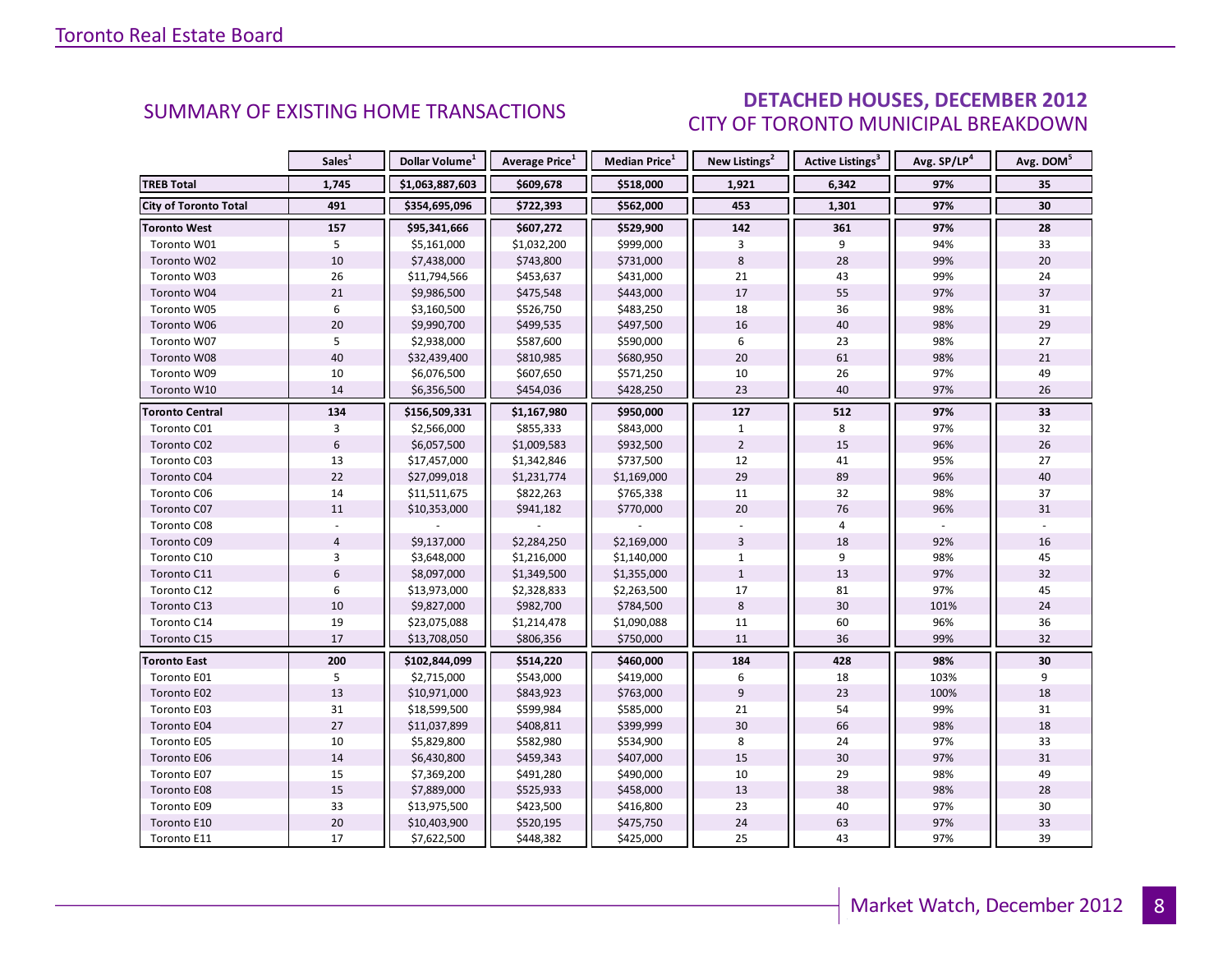### **Industrial Leasing SUMMARY OF EXISTING HOME TRANSACTIONS SEMI-DETACHED HOUSES, DECEMBER 2012** ALL TREB AREAS

|                                                                        | Sales <sup>1</sup>      | Dollar Volume <sup>1</sup> | Average Price <sup>1</sup> | Median Price <sup>1</sup> | New Listings <sup>2</sup> | Active Listings <sup>3</sup> | Avg. SP/LP <sup>4</sup> | Avg. DOM <sup>5</sup> |
|------------------------------------------------------------------------|-------------------------|----------------------------|----------------------------|---------------------------|---------------------------|------------------------------|-------------------------|-----------------------|
| <b>TREB Total</b>                                                      | 371                     | \$165,102,468              | \$445,020                  | \$415,000                 | 373                       | 713                          | 98%                     | 27                    |
| <b>Halton Region</b>                                                   | 16                      | \$6,195,100                | \$387,194                  | \$391,000                 | 17                        | 31                           | 99%                     | 22                    |
| Burlington                                                             | $\overline{2}$          | \$766,400                  | \$383,200                  | \$383,200                 | $\overline{2}$            | 5                            | 99%                     | 8                     |
| <b>Halton Hills</b>                                                    | $\overline{\mathbf{3}}$ | \$977,000                  | \$325,667                  | \$334,000                 | $\overline{2}$            | $\overline{4}$               | 98%                     | 28                    |
| Milton                                                                 | 9                       | \$3,631,700                | \$403,522                  | \$396,000                 | 10                        | 10                           | 99%                     | 23                    |
| Oakville                                                               | $\overline{2}$          | \$820,000                  | \$410,000                  | \$410,000                 | $\overline{3}$            | 12                           | 99%                     | 25                    |
| <b>Peel Region</b>                                                     | 147                     | \$56,692,851               | \$385,666                  | \$387,000                 | 184                       | 322                          | 97%                     | 26                    |
| Brampton                                                               | 80                      | \$28,319,651               | \$353,996                  | \$348,500                 | 100                       | 181                          | 98%                     | 27                    |
| Caledon                                                                |                         |                            |                            |                           |                           | $\overline{3}$               |                         |                       |
| Mississauga                                                            | 67                      | \$28,373,200               | \$423,481                  | \$424,800                 | 84                        | 138                          | 97%                     | 24                    |
| <b>City of Toronto</b>                                                 | 129                     | \$71,757,517               | \$556,260                  | \$510,500                 | 95                        | 214                          | 99%                     | 25                    |
| <b>! TURN PAGE FOR CITY OF TORONTO</b><br><b>TABLES OR CLICK HERE:</b> | ▷                       |                            |                            |                           |                           |                              |                         |                       |
| <b>York Region</b>                                                     | 53                      | \$24,136,700               | \$455,409                  | \$466,500                 | 45                        | 91                           | 98%                     | 36                    |
| Aurora                                                                 | $\overline{2}$          | \$743,500                  | \$371,750                  | \$371,750                 | 3                         | $\overline{4}$               | 97%                     | 31                    |
| E. Gwillimbury                                                         |                         |                            |                            |                           |                           | $\overline{2}$               |                         |                       |
| Georgina                                                               | $\mathbf{1}$            | \$240,000                  | \$240,000                  | \$240,000                 |                           |                              | 98%                     | 10                    |
| King                                                                   |                         |                            |                            |                           |                           |                              |                         |                       |
| Markham                                                                | $\overline{7}$          | \$3,450,700                | \$492,957                  | \$517,000                 | 14                        | 21                           | 99%                     | 27                    |
| Newmarket                                                              | 11                      | \$4,154,500                | \$377,682                  | \$385,000                 | $\overline{3}$            | $\overline{7}$               | 97%                     | 42                    |
| Richmond Hill                                                          | 6                       | \$2,968,500                | \$494,750                  | \$499,500                 | $\overline{2}$            | 10                           | 97%                     | 39                    |
| Vaughan                                                                | 23                      | \$11,388,500               | \$495,152                  | \$485,000                 | 20                        | 39                           | 98%                     | 34                    |
| Whitchurch-Stouffville                                                 | $\overline{3}$          | \$1,191,000                | \$397,000                  | \$386,000                 | 3                         | 8                            | 98%                     | 57                    |
| Durham Region                                                          | $24$                    | \$5,863,300                | \$244,304                  | \$229,750                 | 27                        | 40                           | 99%                     | 25                    |
| Ajax                                                                   | 3                       | \$989,000                  | \$329,667                  | \$333,000                 | 7                         | 8                            | 99%                     | 12                    |
| <b>Brock</b>                                                           |                         |                            |                            |                           |                           |                              |                         |                       |
| Clarington                                                             | $\overline{2}$          | \$451,000                  | \$225,500                  | \$225,500                 | $\mathbf{1}$              | $\overline{2}$               | 99%                     | 21                    |
| Oshawa                                                                 | 12                      | \$2,415,900                | \$201,325                  | \$197,000                 | 14                        | 23                           | 98%                     | 25                    |
| Pickering                                                              | 5                       | \$1,506,000                | \$301,200                  | \$307,500                 | 3                         | $\overline{3}$               | 98%                     | 37                    |
| Scugog                                                                 |                         |                            |                            |                           |                           |                              |                         |                       |
| Uxbridge                                                               |                         |                            |                            |                           |                           | $\mathbf{1}$                 | L.                      |                       |
| Whitby                                                                 | $\overline{2}$          | \$501,400                  | \$250,700                  | \$250,700                 | $\overline{2}$            | $\overline{3}$               | 100%                    | 13                    |
| <b>Dufferin County</b>                                                 | $\overline{2}$          | \$457,000                  | \$228,500                  | \$228,500                 | $\mathbf{1}$              | $\mathbf{3}$                 | 96%                     | 36                    |
| Orangeville                                                            | $\overline{2}$          | \$457,000                  | \$228,500                  | \$228,500                 | $\mathbf{1}$              | 3                            | 96%                     | 36                    |
| <b>Simcoe County</b>                                                   | $\blacksquare$          |                            |                            | $\overline{a}$            | $\overline{\mathbf{4}}$   | 12                           | $\blacksquare$          |                       |
| Adjala-Tosorontio                                                      |                         |                            |                            |                           |                           |                              |                         |                       |
| <b>Bradford West Gwillimbury</b>                                       |                         |                            |                            |                           | $\overline{2}$            | $\overline{3}$               |                         |                       |
| Essa                                                                   |                         |                            |                            |                           | ÷,                        | $\mathbf{1}$                 |                         |                       |
| Innisfil                                                               |                         |                            |                            |                           |                           |                              |                         |                       |
| New Tecumseth                                                          |                         |                            |                            |                           | $\overline{2}$            | 8                            |                         |                       |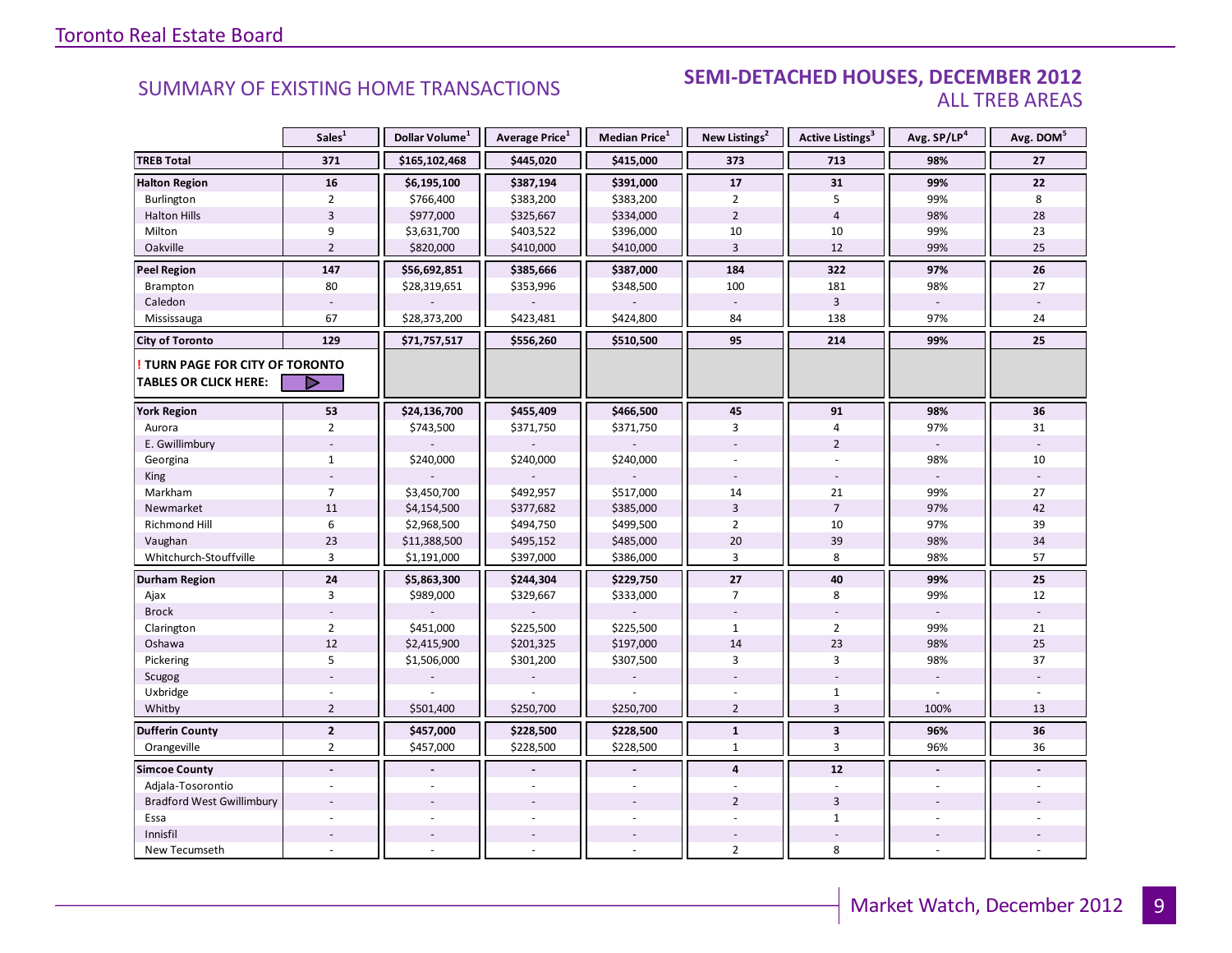#### INDUSTRIAL 2012 CITY OF TORONTO MUNICIPAL BREAKDOWN SUMMARY OF EXISTING HOME TRANSACTIONS **SEMI-DETACHED HOUSES, DECEMBER 2012**

<span id="page-9-0"></span>

|                              | Sales <sup>1</sup>        | Dollar Volume <sup>1</sup> | <b>Average Price</b> <sup>1</sup> | <b>Median Price</b> <sup>1</sup> | New Listings <sup>2</sup> | Active Listings <sup>3</sup> | Avg. SP/LP <sup>4</sup> | Avg. DOM <sup>5</sup> |
|------------------------------|---------------------------|----------------------------|-----------------------------------|----------------------------------|---------------------------|------------------------------|-------------------------|-----------------------|
| <b>TREB Total</b>            | 371                       | \$165,102,468              | \$445,020                         | \$415,000                        | 373                       | 713                          | 98%                     | 27                    |
| <b>City of Toronto Total</b> | 129                       | \$71,757,517               | \$556,260                         | \$510,500                        | 95                        | 214                          | 99%                     | 25                    |
| <b>Toronto West</b>          | 34                        | \$17,448,400               | \$513,188                         | \$484,500                        | 37                        | 89                           | 100%                    | 25                    |
| Toronto W01                  | $\mathbf{1}$              | \$745,000                  | \$745,000                         | \$745,000                        | $\overline{2}$            | 4                            | 99%                     | $\mathbf{1}$          |
| Toronto W02                  | 10                        | \$6,687,500                | \$668,750                         | \$625,000                        | 12                        | 13                           | 103%                    | 17                    |
| Toronto W03                  | $\overline{7}$            | \$2,959,500                | \$422,786                         | \$392,500                        | $\overline{7}$            | 22                           | 98%                     | 24                    |
| Toronto W04                  | 5                         | \$2,198,000                | \$439,600                         | \$400,000                        | $\overline{4}$            | 8                            | 98%                     | 43                    |
| Toronto W05                  | 10                        | \$4,295,400                | \$429,540                         | \$386,000                        | 8                         | 24                           | 98%                     | 29                    |
| Toronto W06                  | $\mathbf{1}$              | \$563,000                  | \$563,000                         | \$563,000                        | $\mathbf{1}$              | 11                           | 99%                     | 5                     |
| Toronto W07                  | $\sim$                    |                            | $\sim$                            |                                  | $\overline{a}$            | $\mathbf{1}$                 | ÷.                      |                       |
| Toronto W08                  |                           |                            |                                   |                                  |                           |                              |                         |                       |
| Toronto W09                  |                           |                            |                                   |                                  | $\overline{2}$            | $\overline{2}$               |                         |                       |
| Toronto W10                  | $\sim$                    |                            | $\sim$                            |                                  | $\mathbf{1}$              | $\overline{4}$               |                         |                       |
| <b>Toronto Central</b>       | 34                        | \$24,381,299               | \$717,097                         | \$587,750                        | 27                        | 67                           | 98%                     | 30                    |
| Toronto C01                  | $\overline{7}$            | \$5,861,500                | \$837,357                         | \$748,000                        | 8                         | 15                           | 98%                     | 19                    |
| Toronto C02                  | $\overline{2}$            | \$1,072,000                | \$536,000                         | \$536,000                        | $\overline{2}$            | 10                           | 95%                     | 113                   |
| Toronto C03                  | 3                         | \$4,606,999                | \$1,535,666                       | \$999,999                        | 5                         | 8                            | 94%                     | 41                    |
| Toronto C04                  | $\mathbf{1}$              | \$750,000                  | \$750,000                         | \$750,000                        |                           |                              | 94%                     | 33                    |
| Toronto C06                  |                           |                            |                                   |                                  |                           | $\mathbf{1}$                 |                         |                       |
| Toronto C07                  | $\overline{4}$            | \$2,069,000                | \$517,250                         | \$507,500                        | $\mathbf{1}$              | $\overline{4}$               | 98%                     | 23                    |
| Toronto C08                  | $\mathbf{1}$              | \$570,000                  | \$570,000                         | \$570,000                        | $\mathbf{1}$              | $\overline{4}$               | 102%                    | 60                    |
| Toronto C09                  |                           |                            |                                   |                                  |                           | $\mathbf{1}$                 |                         |                       |
| Toronto C10                  | 6                         | \$4,295,500                | \$715,917                         | \$708,750                        | $\overline{4}$            | $\overline{2}$               | 106%                    | 8                     |
| Toronto C11                  |                           |                            |                                   |                                  |                           |                              |                         |                       |
| Toronto C12                  |                           |                            |                                   |                                  |                           |                              |                         |                       |
| Toronto C13                  | $\mathbf{1}$              | \$458,000                  | \$458,000                         | \$458,000                        | $\mathbf{1}$              | 6                            | 99%                     | 12                    |
| Toronto C14                  |                           |                            |                                   |                                  |                           |                              |                         |                       |
| Toronto C15                  | 9                         | \$4,698,300                | \$522,033                         | \$545,000                        | 5                         | 16                           | 97%                     | 31                    |
| <b>Toronto East</b>          | 61                        | \$29,927,818               | \$490,620                         | \$450,000                        | 31                        | 58                           | 99%                     | 23                    |
| Toronto E01                  | 15                        | \$8,234,400                | \$548,960                         | \$522,500                        | 9                         | 18                           | 98%                     | 26                    |
| Toronto E02                  | 9                         | \$5,668,000                | \$629,778                         | \$653,000                        | $\overline{2}$            | $\overline{4}$               | 97%                     | 23                    |
| Toronto E03                  | 15                        | \$7,795,250                | \$519,683                         | \$525,000                        | 10                        | 8                            | 103%                    | 15                    |
| Toronto E04                  | 5                         | \$1,963,500                | \$392,700                         | \$377,500                        | $\mathbf{1}$              | $\overline{4}$               | 97%                     | 27                    |
| Toronto E05                  | $\overline{3}$            | \$1,329,000                | \$443,000                         | \$425,000                        |                           | 3                            | 98%                     | 10                    |
| Toronto E06                  |                           |                            |                                   |                                  |                           | $\mathbf{1}$                 |                         |                       |
| Toronto E07                  | 3                         | \$1,248,000                | \$416,000                         | \$410,000                        | $\overline{2}$            | 6                            | 97%                     | 22                    |
| Toronto E08                  |                           |                            |                                   |                                  |                           |                              |                         |                       |
| Toronto E09                  | $\mathbf{1}$              | \$332,500                  | \$332,500                         | \$332,500                        |                           | $\mathbf{1}$                 | 95%                     | 12                    |
| Toronto E10                  | $\ensuremath{\mathsf{3}}$ | \$928,668                  | \$309,556                         | \$287,500                        | $\mathbf{1}$              | $\overline{2}$               | 97%                     | 40                    |
| Toronto E11                  | $\overline{7}$            | \$2,428,500                | \$346,929                         | \$323,000                        | 6                         | 11                           | 96%                     | 28                    |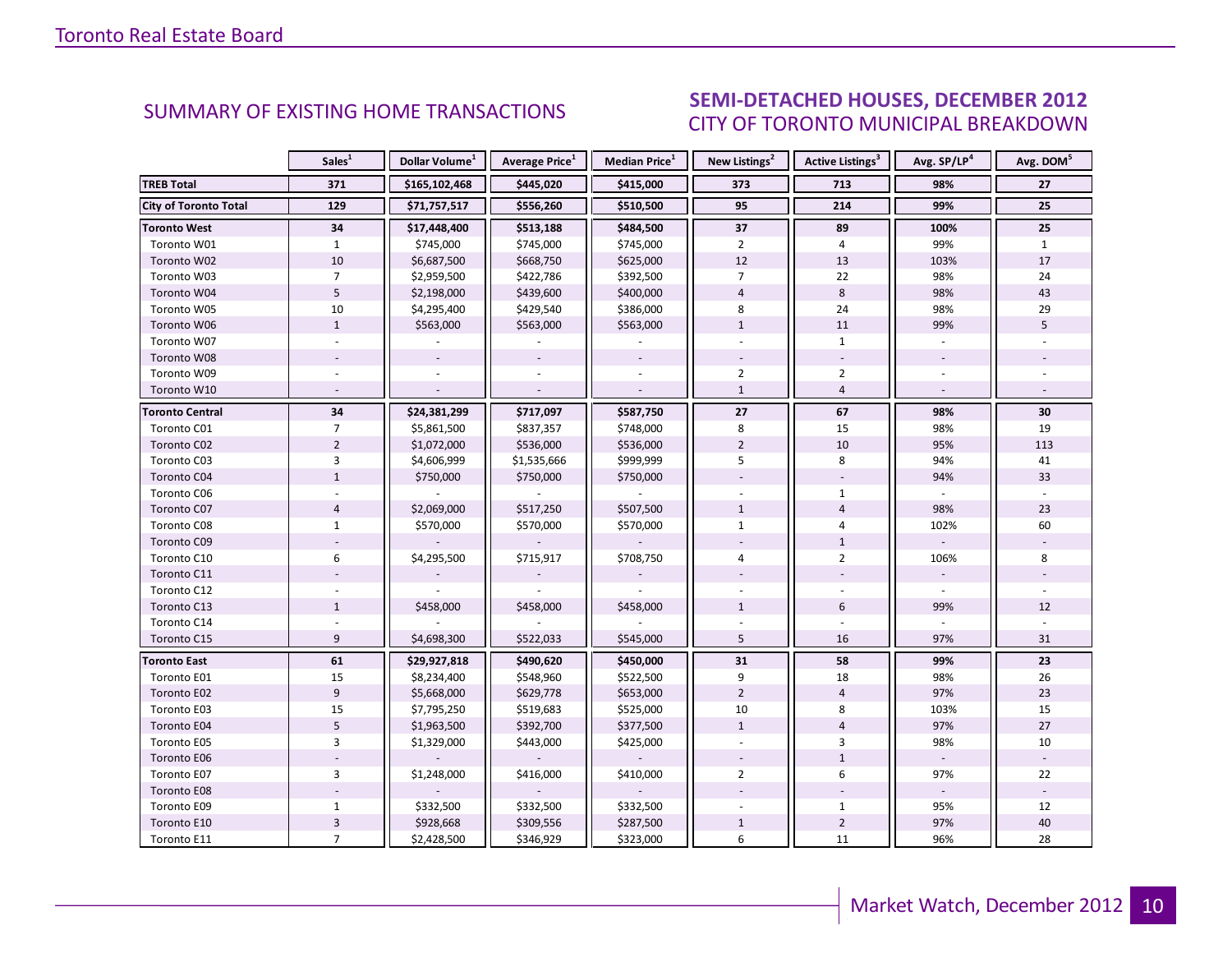#### SUMMARY OF EXISTING HOME TRANSACTIONS **CONDOMINIUM TOWNHOUSES, DECEMBER 2012** ALL TREB AREAS

|                                                               | Sales <sup>1</sup> | Dollar Volume <sup>1</sup> | Average Price <sup>1</sup> | Median Price <sup>1</sup> | New Listings <sup>2</sup> | Active Listings <sup>3</sup> | Avg. SP/LP <sup>4</sup> | Avg. DOM <sup>5</sup> |
|---------------------------------------------------------------|--------------------|----------------------------|----------------------------|---------------------------|---------------------------|------------------------------|-------------------------|-----------------------|
| <b>TREB Total</b>                                             | 308                | \$99,238,138               | \$322,202                  | \$310,000                 | 298                       | 738                          | 98%                     | 32                    |
| <b>Halton Region</b>                                          | 14                 | \$4,812,100                | \$343,721                  | \$314,200                 | 17                        | 44                           | 98%                     | 37                    |
| Burlington                                                    | 5                  | \$2,164,300                | \$432,860                  | \$390,000                 | 3                         | 9                            | 99%                     | 48                    |
| <b>Halton Hills</b>                                           | $\overline{3}$     | \$589,400                  | \$196,467                  | \$197,000                 | $\overline{2}$            | $\overline{4}$               | 99%                     | 44                    |
| Milton                                                        | $\mathbf{1}$       | \$224,000                  | \$224,000                  | \$224,000                 | 6                         | 9                            | 93%                     | 18                    |
| Oakville                                                      | 5                  | \$1,834,400                | \$366,880                  | \$329,900                 | 6                         | 22                           | 98%                     | 24                    |
| <b>Peel Region</b>                                            | 111                | \$34,912,468               | \$314,527                  | \$313,100                 | 93                        | 208                          | 97%                     | 34                    |
| Brampton                                                      | 29                 | \$7,572,400                | \$261,117                  | \$242,000                 | 29                        | 54                           | 98%                     | 37                    |
| Caledon                                                       | $\overline{2}$     | \$592,100                  | \$296,050                  | \$296,050                 |                           |                              | 94%                     | 28                    |
| Mississauga                                                   | 80                 | \$26,747,968               | \$334,350                  | \$338,250                 | 64                        | 154                          | 97%                     | 33                    |
| <b>City of Toronto</b>                                        | 109                | \$37,716,620               | \$346,024                  | \$305,000                 | 121                       | 321                          | 98%                     | 37                    |
| TURN PAGE FOR CITY OF TORONTO<br><b>TABLES OR CLICK HERE:</b> | ▷                  |                            |                            |                           |                           |                              |                         |                       |
| <b>York Region</b>                                            | 38                 | \$14,355,700               | \$377,782                  | \$357,750                 | 25                        | 89                           | 98%                     | 26                    |
| Aurora                                                        | 4                  | \$1,327,000                | \$331,750                  | \$325,750                 | 3                         | 8                            | 99%                     | 37                    |
| E. Gwillimbury                                                |                    |                            |                            |                           |                           |                              |                         |                       |
| Georgina                                                      |                    |                            |                            |                           |                           |                              |                         |                       |
| King                                                          |                    |                            |                            |                           |                           |                              |                         |                       |
| Markham                                                       | 17                 | \$6,043,300                | \$355,488                  | \$330,000                 | 11                        | 41                           | 98%                     | 27                    |
| Newmarket                                                     | $1\,$              | \$315,000                  | \$315,000                  | \$315,000                 | $\overline{2}$            | 5                            | 101%                    | 12                    |
| <b>Richmond Hill</b>                                          | $\overline{7}$     | \$2,676,500                | \$382,357                  | \$374,000                 | 6                         | 22                           | 98%                     | 23                    |
| Vaughan                                                       | 9                  | \$3,993,900                | \$443,767                  | \$447,000                 | 3                         | 12                           | 99%                     | 24                    |
| Whitchurch-Stouffville                                        |                    |                            |                            |                           |                           | $\mathbf{1}$                 |                         |                       |
| <b>Durham Region</b>                                          | 30                 | \$6,159,650                | \$205,322                  | \$201,750                 | 36                        | 69                           | 98%                     | ${\bf 19}$            |
| Ajax                                                          | $\overline{4}$     | \$1,004,600                | \$251,150                  | \$248,050                 | 4                         | 13                           | 97%                     | 24                    |
| <b>Brock</b>                                                  |                    |                            |                            |                           |                           | $\overline{2}$               |                         |                       |
| Clarington                                                    | $\overline{2}$     | \$462,000                  | \$231,000                  | \$231,000                 | 3                         | 4                            | 99%                     | 13                    |
| Oshawa                                                        | 11                 | \$1,680,900                | \$152,809                  | \$161,000                 | 14                        | 23                           | 98%                     | 23                    |
| Pickering                                                     | $\overline{7}$     | \$1,852,400                | \$264,629                  | \$245,000                 | 9                         | 17                           | 98%                     | 17                    |
| Scugog                                                        |                    |                            |                            |                           |                           |                              |                         | $\overline{a}$        |
| Uxbridge                                                      | $\mathbf{1}$       | \$155,000                  | \$155,000                  | \$155,000                 | 3                         | 5                            | 97%                     | 10                    |
| Whitby                                                        | 5                  | \$1,004,750                | \$200,950                  | \$210,000                 | $\overline{3}$            | 5                            | 98%                     | 13                    |
| <b>Dufferin County</b>                                        | ${\bf 5}$          | \$1,056,600                | \$211,320                  | \$208,000                 | 4                         | 5                            | 99%                     | ${\bf 14}$            |
| Orangeville                                                   | 5                  | \$1,056,600                | \$211,320                  | \$208,000                 | $\overline{4}$            | 5                            | 99%                     | 14                    |
| <b>Simcoe County</b>                                          | $\mathbf{1}$       | \$225,000                  | \$225,000                  | \$225,000                 | $\overline{2}$            | $\overline{2}$               | 100%                    | 15                    |
| Adjala-Tosorontio                                             |                    |                            |                            |                           |                           |                              |                         |                       |
| <b>Bradford West Gwillimbury</b>                              | $\mathbf{1}$       | \$225,000                  | \$225,000                  | \$225,000                 | $\mathbf{1}$              |                              | 100%                    | 15                    |
| Essa                                                          |                    |                            |                            |                           |                           |                              |                         |                       |
| Innisfil                                                      |                    |                            |                            |                           |                           |                              |                         |                       |
| New Tecumseth                                                 |                    |                            |                            |                           | $\mathbf{1}$              | $\overline{2}$               |                         |                       |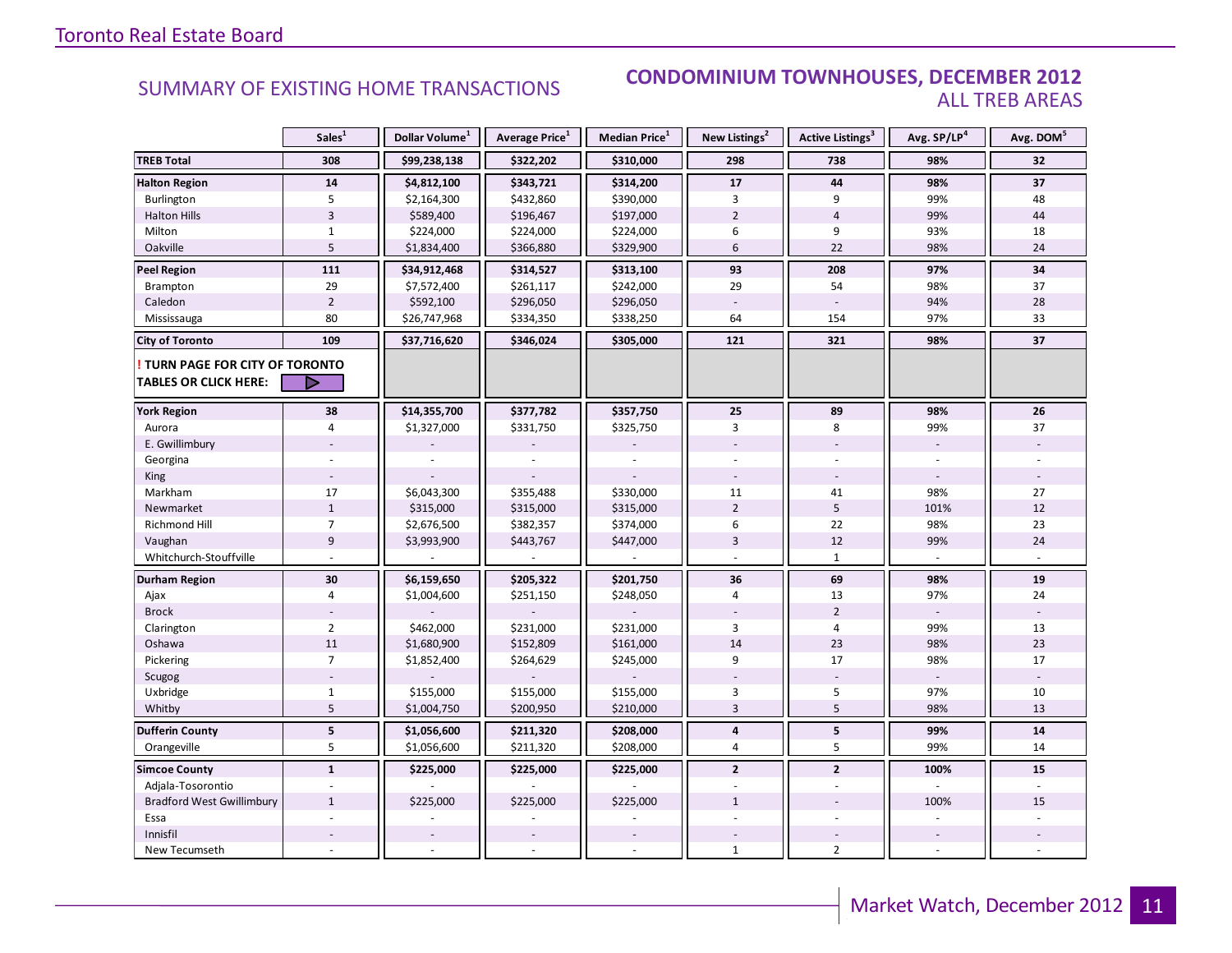#### INDUSTRIAL 2012 CITY OF TORONTO MUNICIPAL BREAKDOWN SUMMARY OF EXISTING HOME TRANSACTIONS<br>CITY OF TOPONTO MUNICIPAL PREAKDOMAL

<span id="page-11-0"></span>

|                              | Sales <sup>1</sup>        | Dollar Volume <sup>1</sup> | <b>Average Price</b> <sup>1</sup> | Median Price <sup>1</sup> | New Listings <sup>2</sup> | Active Listings <sup>3</sup> | Avg. SP/LP <sup>4</sup> | Avg. DOM <sup>5</sup> |
|------------------------------|---------------------------|----------------------------|-----------------------------------|---------------------------|---------------------------|------------------------------|-------------------------|-----------------------|
| <b>TREB Total</b>            | 308                       | \$99,238,138               | \$322,202                         | \$310,000                 | 298                       | 738                          | 98%                     | 32                    |
| <b>City of Toronto Total</b> | 109                       | \$37,716,620               | \$346,024                         | \$305,000                 | 121                       | 321                          | 98%                     | 37                    |
| <b>Toronto West</b>          | 32                        | \$10,633,100               | \$332,284                         | \$308,000                 | 34                        | 100                          | 97%                     | 45                    |
| Toronto W01                  |                           |                            |                                   |                           | $\mathbf{1}$              | 6                            |                         |                       |
| Toronto W02                  | $6\,$                     | \$2,307,600                | \$384,600                         | \$381,900                 | $\overline{4}$            | $\overline{9}$               | 98%                     | 15                    |
| Toronto W03                  | $\mathbf{1}$              | \$250,000                  | \$250,000                         | \$250,000                 | $\mathbf{1}$              | $\overline{7}$               | 96%                     | 4                     |
| Toronto W04                  | $\overline{\mathbf{3}}$   | \$970,000                  | \$323,333                         | \$325,000                 |                           | 9                            | 97%                     | 42                    |
| Toronto W05                  | 12                        | \$2,810,000                | \$234,167                         | \$230,500                 | 8                         | 27                           | 96%                     | 66                    |
| Toronto W06                  | $\overline{2}$            | \$1,343,000                | \$671,500                         | \$671,500                 | $\overline{7}$            | 14                           | 97%                     | 38                    |
| Toronto W07                  |                           |                            |                                   |                           |                           |                              |                         |                       |
| Toronto W08                  | $\overline{4}$            | \$1,504,000                | \$376,000                         | \$378,500                 | $\overline{3}$            | 8                            | 98%                     | 43                    |
| Toronto W09                  | $\mathbf{1}$              | \$460,000                  | \$460,000                         | \$460,000                 | $\overline{2}$            | 4                            | 100%                    | 75                    |
| Toronto W10                  | $\overline{3}$            | \$988,500                  | \$329,500                         | \$270,000                 | 8                         | 16                           | 95%                     | 32                    |
| <b>Toronto Central</b>       | 40                        | \$17,716,080               | \$442,902                         | \$394,500                 | 36                        | 100                          | 98%                     | 34                    |
| Toronto C01                  | 8                         | \$4,645,000                | \$580,625                         | \$450,000                 | 8                         | 22                           | 99%                     | 22                    |
| Toronto C02                  | $\mathbf{1}$              | \$573,000                  | \$573,000                         | \$573,000                 | $\mathbf{1}$              | $\overline{7}$               | 115%                    | 8                     |
| Toronto C03                  |                           |                            |                                   |                           |                           | $\overline{7}$               |                         |                       |
| Toronto C04                  | $\mathbf{1}$              | \$619,000                  | \$619,000                         | \$619,000                 |                           |                              | 100%                    | 52                    |
| Toronto C06                  | $\mathbf{1}$              | \$479,400                  | \$479,400                         | \$479,400                 | $\mathbf{1}$              | $\overline{2}$               | 101%                    | 45                    |
| Toronto C07                  | $\overline{3}$            | \$1,210,990                | \$403,663                         | \$404,000                 | $\overline{2}$            | 9                            | 97%                     | 70                    |
| Toronto C08                  | $\overline{2}$            | \$766,000                  | \$383,000                         | \$383,000                 | $\overline{2}$            | 8                            | 98%                     | 13                    |
| Toronto C09                  |                           |                            |                                   |                           |                           |                              |                         |                       |
| Toronto C10                  | $\mathbf{1}$              | \$315,700                  | \$315,700                         | \$315,700                 | $\overline{2}$            | 3                            | 97%                     | 55                    |
| Toronto C11                  | $\overline{2}$            | \$291,250                  | \$145,625                         | \$145,625                 |                           | $\overline{3}$               | 97%                     | 29                    |
| Toronto C12                  | $\overline{2}$            | \$1,910,000                | \$955,000                         | \$955,000                 | $\mathbf{1}$              | 4                            | 96%                     | 68                    |
| Toronto C13                  | $\overline{4}$            | \$1,232,500                | \$308,125                         | \$281,250                 | $\mathbf{1}$              | $\overline{2}$               | 96%                     | 41                    |
| Toronto C14                  | $\mathbf{1}$              | \$406,000                  | \$406,000                         | \$406,000                 | 9                         | 20                           | 100%                    | 8                     |
| Toronto C15                  | 14                        | \$5,267,240                | \$376,231                         | \$358,000                 | 9                         | 13                           | 98%                     | 29                    |
| <b>Toronto East</b>          | 37                        | \$9,367,440                | \$253,174                         | \$262,000                 | 51                        | 121                          | 97%                     | 34                    |
| Toronto E01                  | $\overline{a}$            |                            |                                   |                           | 4                         | 13                           |                         |                       |
| Toronto E02                  |                           |                            |                                   |                           | $\overline{3}$            | 5                            |                         |                       |
| Toronto E03                  |                           |                            |                                   |                           |                           | $\mathbf{1}$                 |                         |                       |
| Toronto E04                  | 8                         | \$2,356,000                | \$294,500                         | \$292,500                 | 8                         | 14                           | 98%                     | 32                    |
| Toronto E05                  | 11                        | \$3,369,550                | \$306,323                         | \$300,000                 | 8                         | 16                           | 97%                     | 42                    |
| Toronto E06                  |                           |                            |                                   |                           |                           |                              |                         |                       |
| Toronto E07                  | $\mathbf{1}$              | \$317,500                  | \$317,500                         | \$317,500                 | 5                         | 11                           | 98%                     | 4                     |
| Toronto E08                  | $\overline{3}$            | \$556,000                  | \$185,333                         | \$165,000                 | $\overline{2}$            | 11                           | 97%                     | 49                    |
| Toronto E09                  | 8                         | \$1,555,390                | \$194,424                         | \$214,750                 | 6                         | 16                           | 97%                     | 32                    |
| Toronto E10                  | $\ensuremath{\mathsf{3}}$ | \$559,000                  | \$186,333                         | \$205,500                 | 5                         | 10                           | 97%                     | 18                    |
| Toronto E11                  | 3                         | \$654,000                  | \$218,000                         | \$224,000                 | 10                        | 24                           | 98%                     | 30                    |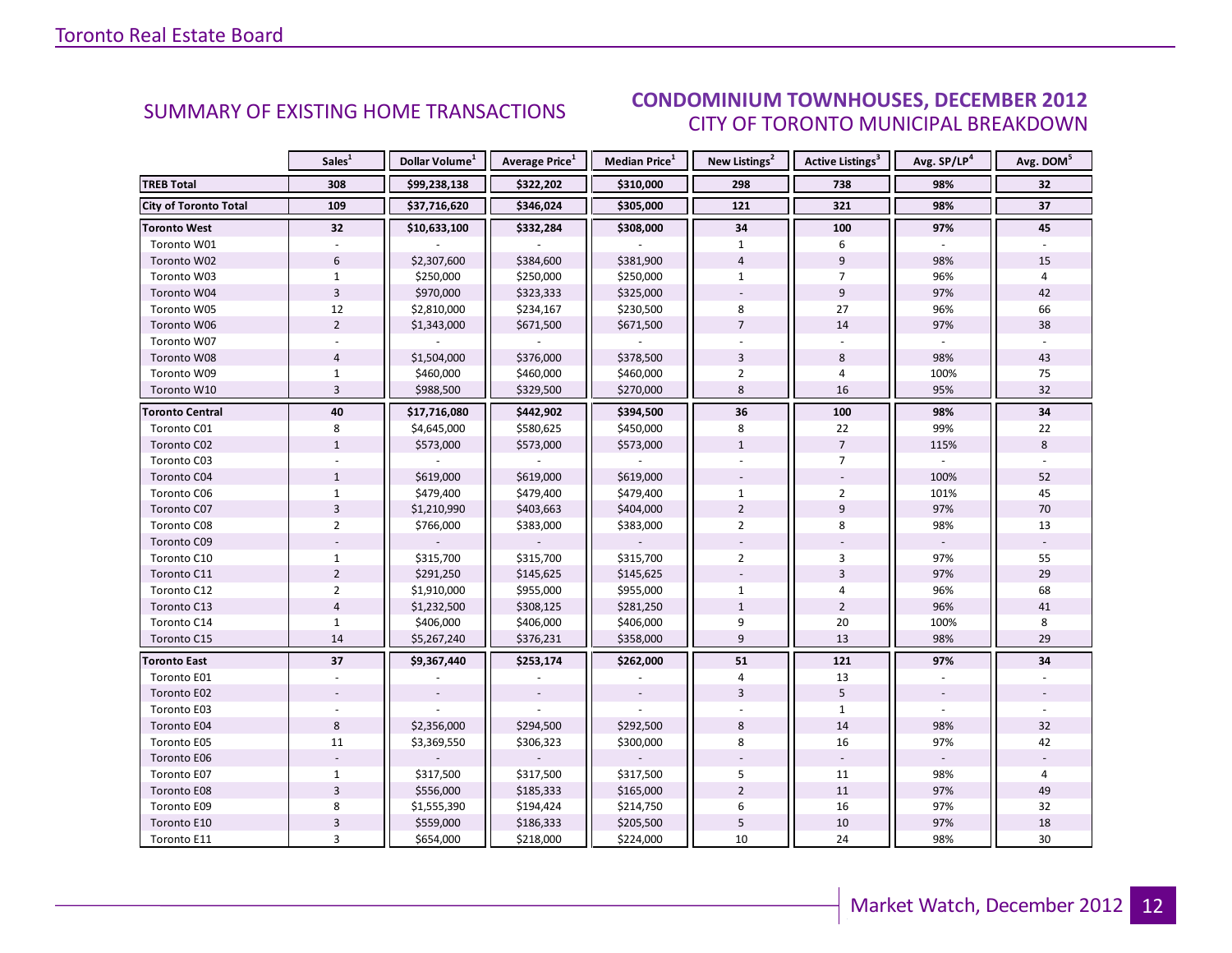### SUMMARY OF EXISTING HOME TRANSACTIONS **CONDOMINIUM APARTMENT, DECEMBER 2012** ALL TREB AREAS

|                                                                        | Sales <sup>1</sup> | Dollar Volume <sup>1</sup> | Average Price <sup>1</sup> | Median Price <sup>1</sup> | New Listings <sup>2</sup> | Active Listings <sup>3</sup> | Avg. SP/LP4    | Avg. DOM <sup>5</sup> |
|------------------------------------------------------------------------|--------------------|----------------------------|----------------------------|---------------------------|---------------------------|------------------------------|----------------|-----------------------|
| <b>TREB Total</b>                                                      | 943                | \$307,159,324              | \$325,726                  | \$297,500                 | 1,362                     | 4,673                        | 97%            | 43                    |
| <b>Halton Region</b>                                                   | 23                 | \$8,310,200                | \$361,313                  | \$271,000                 | 16                        | 78                           | 97%            | 36                    |
| Burlington                                                             | 10                 | \$2,999,800                | \$299,980                  | \$267,500                 | 5                         | 17                           | 97%            | 38                    |
| <b>Halton Hills</b>                                                    |                    |                            |                            |                           | $1\,$                     | $\overline{2}$               |                |                       |
| Milton                                                                 | $\overline{2}$     | \$534,000                  | \$267,000                  | \$267,000                 | 3                         | 5                            | 96%            | 24                    |
| Oakville                                                               | 11                 | \$4,776,400                | \$434,218                  | \$271,000                 | $\overline{7}$            | 54                           | 97%            | 37                    |
| <b>Peel Region</b>                                                     | 127                | \$30,447,788               | \$239,746                  | \$230,500                 | 258                       | 731                          | 97%            | 39                    |
| Brampton                                                               | 20                 | \$4,001,500                | \$200,075                  | \$187,500                 | 33                        | 97                           | 96%            | 46                    |
| Caledon                                                                |                    |                            |                            |                           |                           | 5                            |                |                       |
| Mississauga                                                            | 107                | \$26,446,288               | \$247,162                  | \$234,000                 | 225                       | 629                          | 97%            | 38                    |
| <b>City of Toronto</b>                                                 | 680                | \$233,135,919              | \$342,847                  | \$317,250                 | 938                       | 3,290                        | 97%            | 44                    |
| <b>! TURN PAGE FOR CITY OF TORONTO</b><br><b>TABLES OR CLICK HERE:</b> | ▷                  |                            |                            |                           |                           |                              |                |                       |
| <b>York Region</b>                                                     | 93                 | \$30,876,417               | \$332,004                  | \$307,000                 | 126                       | 499                          | 96%            | 40                    |
| Aurora                                                                 | $\overline{4}$     | \$1,635,500                | \$408,875                  | \$426,250                 |                           | 10                           | 97%            | 53                    |
| E. Gwillimbury                                                         |                    |                            |                            |                           |                           |                              |                |                       |
| Georgina                                                               | $\mathbf{1}$       | \$218,000                  | \$218,000                  | \$218,000                 |                           | $\overline{2}$               | 99%            | 33                    |
| King                                                                   |                    |                            |                            |                           | $\mathbf{1}$              | 12                           |                |                       |
| Markham                                                                | 29                 | \$10,546,500               | \$363,672                  | \$292,000                 | 46                        | 198                          | 95%            | 38                    |
| Newmarket                                                              | $\overline{3}$     | \$721,000                  | \$240,333                  | \$265,000                 | $\overline{2}$            | $\overline{3}$               | 97%            | 35                    |
| Richmond Hill                                                          | 22                 | \$6,935,700                | \$315,259                  | \$322,500                 | 30                        | 98                           | 97%            | 39                    |
| Vaughan                                                                | 34                 | \$10,819,717               | \$318,227                  | \$308,000                 | 37                        | 166                          | 97%            | 42                    |
| Whitchurch-Stouffville                                                 |                    |                            |                            |                           | 10                        | 10                           |                |                       |
| <b>Durham Region</b>                                                   | ${\bf 20}$         | \$4,389,000                | \$219,450                  | \$197,500                 | 23                        | 69                           | 97%            | 49                    |
| Ajax                                                                   | 5                  | \$1,149,000                | \$229,800                  | \$214,000                 | $\overline{4}$            | 12                           | 97%            | 29                    |
| <b>Brock</b>                                                           |                    |                            |                            |                           |                           |                              |                |                       |
| Clarington                                                             | 3                  | \$702,500                  | \$234,167                  | \$217,000                 | 6                         | 13                           | 99%            | 32                    |
| Oshawa                                                                 | $5\overline{)}$    | \$1,093,500                | \$218,700                  | \$162,000                 | 6                         | 13                           | 97%            | 53                    |
| Pickering                                                              | 3                  | \$635,000                  | \$211,667                  | \$175,000                 | 5                         | 12                           | 96%            | 32                    |
| Scugog                                                                 |                    |                            |                            |                           |                           | $\mathbf{1}$                 |                |                       |
| Uxbridge                                                               | $\overline{2}$     | \$431,000                  | \$215,500                  | \$215,500                 |                           | 3                            | 97%            | 133                   |
| Whitby                                                                 | $\overline{2}$     | \$378,000                  | \$189,000                  | \$189,000                 | $\overline{2}$            | 15                           | 98%            | 52                    |
| <b>Dufferin County</b>                                                 | $\blacksquare$     |                            |                            |                           | $\blacksquare$            | $\mathbf{3}$                 | $\blacksquare$ | $\blacksquare$        |
| Orangeville                                                            | L.                 |                            |                            |                           |                           | 3                            | $\overline{a}$ |                       |
| <b>Simcoe County</b>                                                   | $\blacksquare$     | $\sim$                     | $\overline{a}$             | $\overline{a}$            | $\mathbf{1}$              | $\overline{\mathbf{3}}$      | $\overline{a}$ |                       |
| Adjala-Tosorontio                                                      |                    |                            |                            |                           |                           |                              |                |                       |
| <b>Bradford West Gwillimbury</b>                                       |                    |                            |                            |                           |                           |                              |                |                       |
| Essa                                                                   |                    |                            |                            |                           |                           |                              |                |                       |
| Innisfil                                                               |                    |                            |                            |                           |                           |                              |                |                       |
| New Tecumseth                                                          |                    |                            |                            |                           | $\mathbf{1}$              | $\overline{3}$               |                |                       |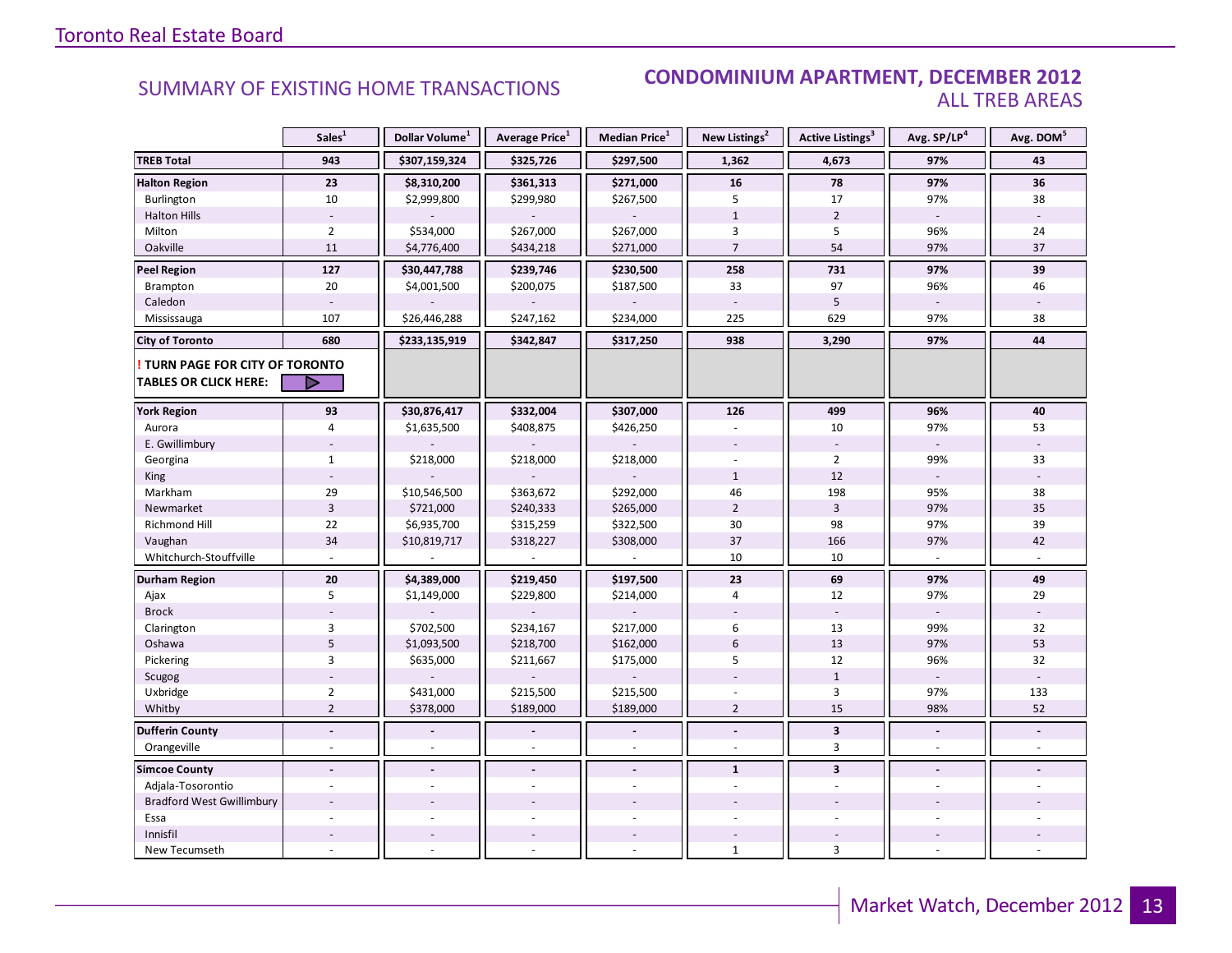#### INDUSTRIAL 2012 CITY OF TORONTO MUNICIPAL BREAKDOWN SUMMARY OF EXISTING HOME TRANSACTIONS<br>CITY OF TOPONTO MUINICIPAL PREAKDOMAL

<span id="page-13-0"></span>

|                              | Sales <sup>1</sup>        | Dollar Volume <sup>1</sup> | <b>Average Price</b> <sup>1</sup> | <b>Median Price</b> <sup>1</sup> | New Listings <sup>2</sup> | Active Listings <sup>3</sup> | Avg. SP/LP <sup>4</sup> | Avg. DOM <sup>5</sup> |
|------------------------------|---------------------------|----------------------------|-----------------------------------|----------------------------------|---------------------------|------------------------------|-------------------------|-----------------------|
| <b>TREB Total</b>            | 943                       | \$307,159,324              | \$325,726                         | \$297,500                        | 1,362                     | 4,673                        | 97%                     | 43                    |
| <b>City of Toronto Total</b> | 680                       | \$233,135,919              | \$342,847                         | \$317,250                        | 938                       | 3,290                        | 97%                     | 44                    |
| <b>Toronto West</b>          | 142                       | \$37,869,965               | \$266,690                         | \$267,000                        | 201                       | 750                          | 96%                     | 45                    |
| Toronto W01                  | 12                        | \$4,787,475                | \$398,956                         | \$347,000                        | 14                        | 45                           | 97%                     | 33                    |
| Toronto W02                  | $\overline{7}$            | \$2,067,400                | \$295,343                         | \$270,000                        | $\overline{2}$            | 24                           | 97%                     | 34                    |
| Toronto W03                  | 5                         | \$1,393,500                | \$278,700                         | \$295,000                        | $\overline{2}$            | 14                           | 98%                     | 34                    |
| Toronto W04                  | $11\,$                    | \$2,225,100                | \$202,282                         | \$182,500                        | 15                        | 50                           | 97%                     | 43                    |
| Toronto W05                  | 21                        | \$3,457,550                | \$164,645                         | \$132,500                        | 21                        | 83                           | 96%                     | 51                    |
| Toronto W06                  | 26                        | \$9,689,910                | \$372,689                         | \$330,850                        | 56                        | 244                          | 96%                     | 55                    |
| Toronto W07                  | $\mathbf{1}$              | \$385,000                  | \$385,000                         | \$385,000                        | $\mathbf{r}$              | $\mathbf{1}$                 | 99%                     | 31                    |
| Toronto W08                  | 39                        | \$11,319,900               | \$290,254                         | \$278,000                        | 44                        | 146                          | 96%                     | 44                    |
| Toronto W09                  | 8                         | \$768,130                  | \$96,016                          | \$103,565                        | 11                        | 44                           | 93%                     | 77                    |
| Toronto W10                  | 12                        | \$1,776,000                | \$148,000                         | \$145,750                        | 36                        | 99                           | 95%                     | 27                    |
| <b>Toronto Central</b>       | 425                       | \$170,000,104              | \$400,000                         | \$350,000                        | 577                       | 2,019                        | 97%                     | 43                    |
| Toronto C01                  | 141                       | \$60,605,840               | \$429,829                         | \$370,000                        | 244                       | 873                          | 98%                     | 42                    |
| Toronto C02                  | 15                        | \$8,145,399                | \$543,027                         | \$478,000                        | 25                        | 139                          | 96%                     | 42                    |
| Toronto C03                  | 4                         | \$1,748,000                | \$437,000                         | \$405,000                        | 3                         | 15                           | 99%                     | 21                    |
| Toronto C04                  | 10                        | \$5,862,000                | \$586,200                         | \$246,000                        | 16                        | 43                           | 94%                     | 43                    |
| Toronto C06                  | $\overline{7}$            | \$2,246,390                | \$320,913                         | \$317,500                        | 12                        | 29                           | 97%                     | 61                    |
| Toronto C07                  | 29                        | \$9,157,600                | \$315,779                         | \$293,000                        | 32                        | 116                          | 97%                     | 44                    |
| Toronto C08                  | 69                        | \$28,659,175               | \$415,350                         | \$345,000                        | 65                        | 216                          | 97%                     | 34                    |
| Toronto C09                  | $\overline{7}$            | \$3,382,000                | \$483,143                         | \$396,000                        | 8                         | 16                           | 97%                     | 60                    |
| Toronto C10                  | 17                        | \$7,346,200                | \$432,129                         | \$405,000                        | 10                        | 47                           | 97%                     | 39                    |
| Toronto C11                  | 10                        | \$2,201,300                | \$220,130                         | \$211,000                        | 17                        | 56                           | 95%                     | 52                    |
| Toronto C12                  | $\overline{3}$            | \$1,903,000                | \$634,333                         | \$580,000                        | 11                        | 30                           | 94%                     | 32                    |
| Toronto C13                  | 16                        | \$4,887,800                | \$305,488                         | \$272,450                        | 24                        | 59                           | 97%                     | 37                    |
| Toronto C14                  | 61                        | \$22,333,100               | \$366,116                         | \$356,000                        | 75                        | 244                          | 97%                     | 52                    |
| Toronto C15                  | 36                        | \$11,522,300               | \$320,064                         | \$306,500                        | 35                        | 136                          | 96%                     | 53                    |
| <b>Toronto East</b>          | 113                       | \$25,265,850               | \$223,592                         | \$218,000                        | 160                       | 521                          | 97%                     | 45                    |
| Toronto E01                  | 5                         | \$1,800,400                | \$360,080                         | \$400,400                        | 8                         | 31                           | 99%                     | 54                    |
| Toronto E02                  | 8                         | \$3,126,500                | \$390,813                         | \$353,250                        | $\overline{2}$            | 12                           | 101%                    | 25                    |
| Toronto E03                  | 9                         | \$1,714,000                | \$190,444                         | \$140,000                        | 5                         | 20                           | 96%                     | 37                    |
| Toronto E04                  | 20                        | \$3,727,900                | \$186,395                         | \$154,250                        | 24                        | 72                           | 96%                     | 54                    |
| Toronto E05                  | 16                        | \$3,915,600                | \$244,725                         | \$227,000                        | 16                        | 55                           | 96%                     | 38                    |
| Toronto E06                  |                           |                            |                                   |                                  | $\mathbf{1}$              | $\overline{3}$               |                         |                       |
| Toronto E07                  | 16                        | \$3,533,200                | \$220,825                         | \$226,600                        | 41                        | 101                          | 97%                     | 50                    |
| Toronto E08                  | $\,8\,$                   | \$1,134,000                | \$141,750                         | \$143,500                        | 10                        | 52                           | 94%                     | 72                    |
| Toronto E09                  | 22                        | \$5,014,500                | \$227,932                         | \$234,500                        | 31                        | 103                          | 97%                     | 43                    |
| Toronto E10                  | $\ensuremath{\mathsf{3}}$ | \$304,000                  | \$101,333                         | \$82,000                         | $\overline{4}$            | 13                           | 93%                     | 35                    |
| Toronto E11                  | 6                         | \$995,750                  | \$165,958                         | \$180,375                        | 18                        | 59                           | 96%                     | 28                    |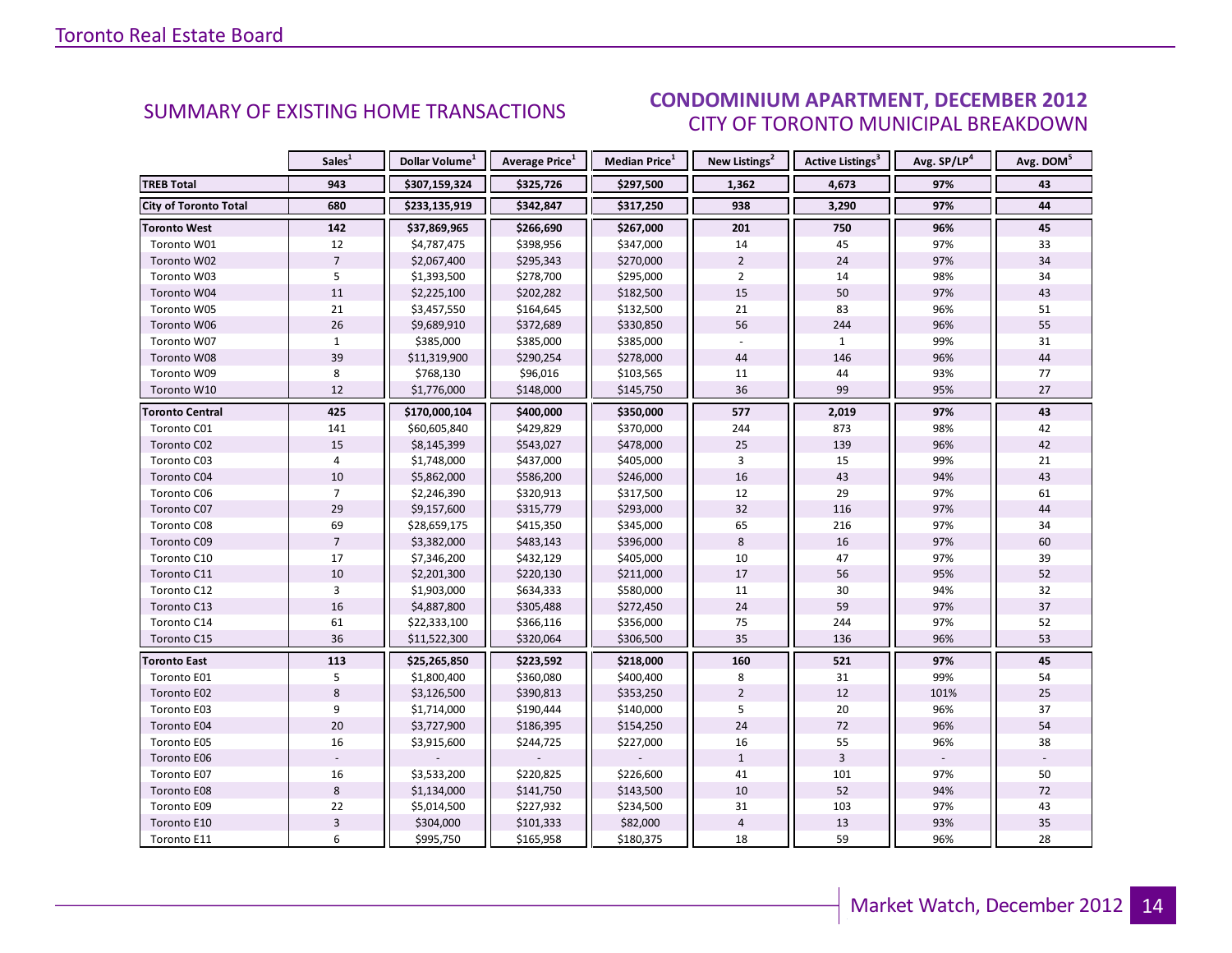### LINK, DECEMBER 2012 ALL TREB AREAS

|                                  | Sales <sup>1</sup>       | Dollar Volume <sup>1</sup> | Average Price <sup>1</sup> | Median Price <sup>1</sup> | New Listings <sup>2</sup> | Active Listings <sup>3</sup> | Avg. SP/LP <sup>4</sup> | Avg. DOM <sup>5</sup> |
|----------------------------------|--------------------------|----------------------------|----------------------------|---------------------------|---------------------------|------------------------------|-------------------------|-----------------------|
| <b>TREB Total</b>                | 43                       | \$18,937,700               | \$440,412                  | \$428,000                 | 48                        | 97                           | 97%                     | 31                    |
| <b>Halton Region</b>             | 5                        | \$2,049,500                | \$409,900                  | \$400,000                 | $\mathbf{1}$              | $\mathbf{1}$                 | 98%                     | 31                    |
| Burlington                       | $\overline{2}$           | \$747,000                  | \$373,500                  | \$373,500                 | $\mathbf{1}$              | ÷.                           | 100%                    | 6                     |
| <b>Halton Hills</b>              |                          |                            |                            |                           |                           |                              | $\sim$                  |                       |
| Milton                           | $\overline{2}$           | \$822,500                  | \$411,250                  | \$411,250                 |                           |                              | 96%                     | 57                    |
| Oakville                         | $\mathbf{1}$             | \$480,000                  | \$480,000                  | \$480,000                 |                           | $\mathbf{1}$                 | 98%                     | 33                    |
| <b>Peel Region</b>               | $\overline{4}$           | \$1,429,000                | \$357,250                  | \$339,250                 | 6                         | 15                           | 97%                     | 48                    |
| Brampton                         | $\overline{3}$           | \$1,009,000                | \$336,333                  | \$332,500                 | $\overline{2}$            | 5                            | 97%                     | 61                    |
| Caledon                          | $1\,$                    | \$420,000                  | \$420,000                  | \$420,000                 | $1\,$                     | $\mathbf{1}$                 | 98%                     | 9                     |
| Mississauga                      |                          |                            |                            |                           | $\overline{3}$            | 9                            | $\mathcal{L}$           | $\omega$              |
| <b>City of Toronto</b>           | $\overline{7}$           | \$3,239,100                | \$462,729                  | \$457,100                 | 5                         | 12                           | 97%                     | 22                    |
| TURN PAGE FOR CITY OF TORONTO    |                          |                            |                            |                           |                           |                              |                         |                       |
| <b>TABLES OR CLICK HERE:</b>     | ▷                        |                            |                            |                           |                           |                              |                         |                       |
| <b>York Region</b>               | 19                       | \$9,773,200                | \$514,379                  | \$505,000                 | 19                        | 35                           | 98%                     | 33                    |
| Aurora                           | $\mathbf{1}$             | \$399,000                  | \$399,000                  | \$399,000                 | $\mathbf{1}$              | $\overline{2}$               | 95%                     | 34                    |
| E. Gwillimbury                   |                          |                            |                            |                           |                           |                              | $\bar{a}$               |                       |
| Georgina                         |                          |                            |                            |                           |                           |                              | $\sim$                  |                       |
| King                             | $\overline{a}$           |                            |                            |                           |                           | $\overline{3}$               | $\sim$                  |                       |
| Markham                          | 11                       | \$5,529,200                | \$502,655                  | \$520,000                 | 15                        | 18                           | 99%                     | 38                    |
| Newmarket                        | $\overline{\phantom{a}}$ |                            |                            |                           | $\overline{\phantom{a}}$  |                              | $\sim$                  |                       |
| Richmond Hill                    | $\overline{4}$           | \$2,210,000                | \$552,500                  | \$520,000                 | $\mathbf{1}$              | 8                            | 97%                     | 29                    |
| Vaughan                          | $\overline{3}$           | \$1,635,000                | \$545,000                  | \$505,000                 | $\overline{2}$            | $\overline{3}$               | 96%                     | 23                    |
| Whitchurch-Stouffville           |                          |                            |                            |                           | $\overline{a}$            | $\mathbf{1}$                 |                         |                       |
| Durham Region                    | 5                        | \$1,522,400                | \$304,480                  | \$318,000                 | 13                        | 23                           | 98%                     | 19                    |
| Ajax                             |                          |                            |                            |                           | $\sim$                    | $\overline{2}$               |                         |                       |
| <b>Brock</b>                     |                          |                            |                            |                           |                           |                              | $\sim$                  |                       |
| Clarington                       | $\mathbf{1}$             | \$320,000                  | \$320,000                  | \$320,000                 | $\overline{4}$            | $\bf 8$                      | 97%                     | 19                    |
| Oshawa                           | $\mathbf{1}$             | \$274,900                  | \$274,900                  | \$274,900                 | $\overline{2}$            | $\overline{2}$               | 100%                    | 10                    |
| Pickering                        | ä,                       |                            |                            |                           | $\mathbf{1}$              | 3                            | $\sim$                  |                       |
| Scugog                           |                          |                            |                            |                           |                           | $\mathbf{1}$                 | $\sim$                  |                       |
| Uxbridge                         |                          |                            |                            |                           |                           |                              |                         |                       |
| Whitby                           | $\overline{3}$           | \$927,500                  | \$309,167                  | \$318,000                 | 6                         | $\overline{7}$               | 98%                     | 22                    |
| <b>Dufferin County</b>           | $\overline{a}$           |                            |                            | $\overline{a}$            | $\sim$                    | $\overline{a}$               | $\blacksquare$          | $\blacksquare$        |
| Orangeville                      | $\sim$                   |                            |                            |                           | $\sim$                    | ÷                            | $\sim$                  | $\sim$                |
| <b>Simcoe County</b>             | $\overline{\mathbf{3}}$  | \$924,500                  | \$308,167                  | \$344,500                 | $\overline{\mathbf{4}}$   | 11                           | 94%                     | 39                    |
| Adjala-Tosorontio                |                          |                            |                            |                           |                           |                              | $\sim$                  |                       |
| <b>Bradford West Gwillimbury</b> | $\overline{2}$           | \$714,500                  | \$357,250                  | \$357,250                 | $\overline{2}$            | 5                            | 96%                     | 40                    |
| Essa                             | $\sim$                   |                            |                            |                           |                           | 3                            |                         |                       |
| Innisfil                         |                          |                            |                            |                           |                           |                              |                         |                       |
| New Tecumseth                    | $\mathbf{1}$             | \$210,000                  | \$210,000                  | \$210,000                 | $\overline{2}$            | 3                            | 88%                     | 38                    |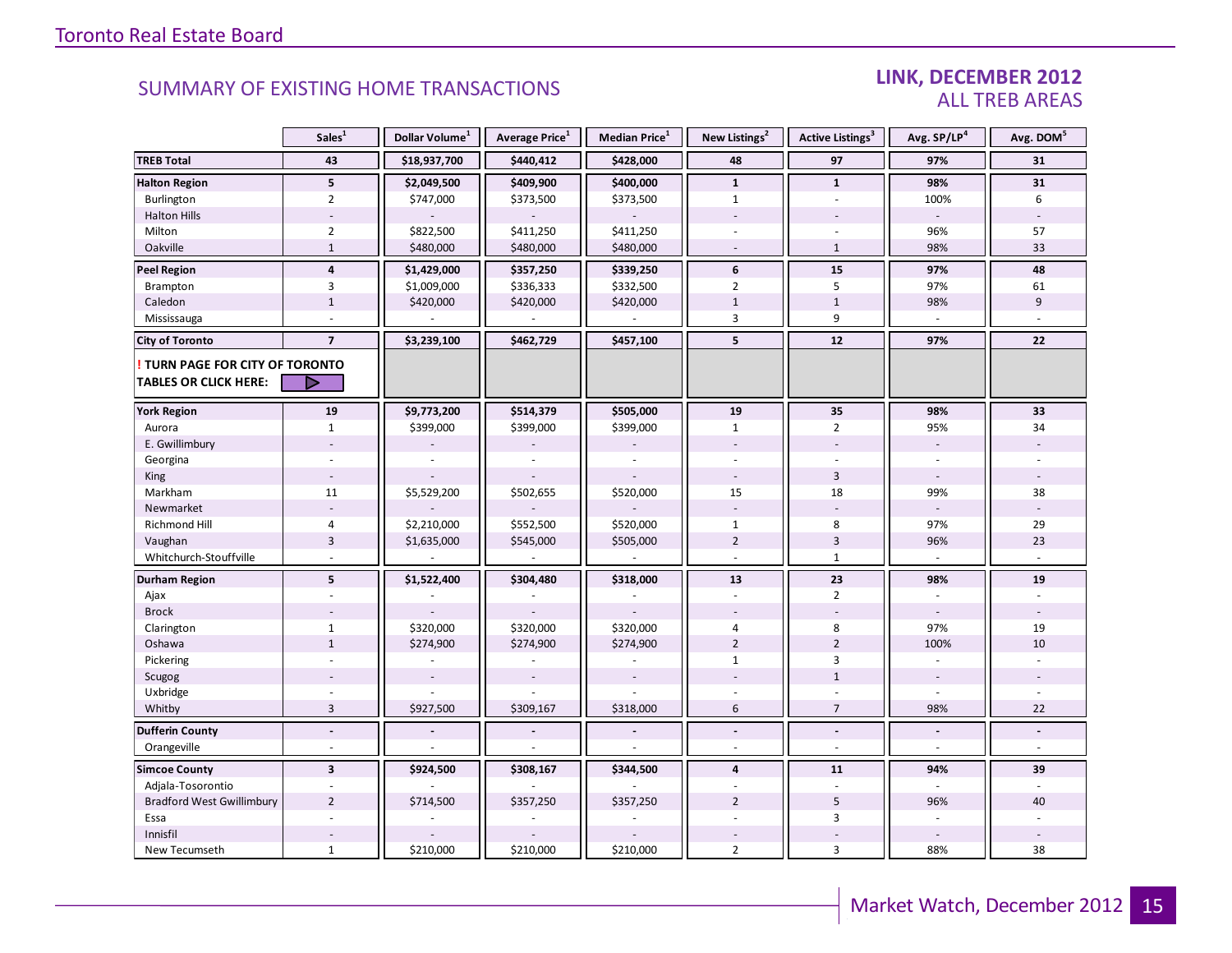### LINK, DECEMBER 2012 CITY OF TORONTO MUNICIPAL BREAKDOWN

<span id="page-15-0"></span>

|                              | Sales <sup>1</sup> | Dollar Volume <sup>1</sup> | <b>Average Price</b> <sup>1</sup> | <b>Median Price</b> <sup>1</sup> | New Listings <sup>2</sup> | <b>Active Listings<sup>3</sup></b> | Avg. SP/LP4    | Avg. DOM <sup>5</sup> |
|------------------------------|--------------------|----------------------------|-----------------------------------|----------------------------------|---------------------------|------------------------------------|----------------|-----------------------|
| <b>TREB Total</b>            | 43                 | \$18,937,700               | \$440,412                         | \$428,000                        | 48                        | 97                                 | 97%            | 31                    |
| <b>City of Toronto Total</b> | $\overline{7}$     | \$3,239,100                | \$462,729                         | \$457,100                        | $\overline{\mathbf{5}}$   | $\overline{12}$                    | 97%            | $\overline{22}$       |
| <b>Toronto West</b>          | $\blacksquare$     |                            | $\blacksquare$                    | $\blacksquare$                   | $\overline{\phantom{a}}$  | $\mathbf{1}$                       | $\blacksquare$ |                       |
| Toronto W01                  |                    |                            |                                   |                                  |                           |                                    |                |                       |
| Toronto W02                  |                    |                            |                                   |                                  |                           |                                    |                |                       |
| Toronto W03                  |                    |                            |                                   |                                  |                           |                                    |                |                       |
| Toronto W04                  |                    |                            |                                   |                                  |                           |                                    |                |                       |
| Toronto W05                  |                    |                            |                                   |                                  |                           |                                    |                |                       |
| Toronto W06                  |                    |                            |                                   |                                  |                           |                                    |                |                       |
| Toronto W07                  |                    |                            |                                   |                                  |                           |                                    |                |                       |
| Toronto W08                  |                    |                            |                                   |                                  |                           |                                    |                |                       |
| Toronto W09                  |                    |                            |                                   |                                  |                           |                                    |                |                       |
| Toronto W10                  |                    |                            |                                   |                                  |                           | $\mathbf{1}$                       |                |                       |
| <b>Toronto Central</b>       | $\mathbf{1}$       | \$720,000                  | \$720,000                         | \$720,000                        | $\overline{\phantom{a}}$  | $\mathbf{2}$                       | 95%            | 15                    |
| Toronto C01                  |                    |                            |                                   |                                  |                           |                                    |                |                       |
| Toronto C02                  |                    |                            |                                   |                                  |                           |                                    |                |                       |
| Toronto C03                  |                    |                            |                                   |                                  |                           |                                    |                |                       |
| Toronto C04                  |                    |                            |                                   |                                  |                           |                                    |                |                       |
| Toronto C06                  |                    |                            |                                   |                                  |                           |                                    |                |                       |
| Toronto C07                  | $\mathbf{1}$       | \$720,000                  | \$720,000                         | \$720,000                        |                           | $\mathbf{1}$                       | 95%            | 15                    |
| Toronto C08                  |                    |                            |                                   |                                  |                           |                                    |                |                       |
| Toronto C09                  |                    |                            |                                   |                                  |                           |                                    |                |                       |
| Toronto C10                  |                    |                            |                                   |                                  |                           |                                    |                |                       |
| Toronto C11                  |                    |                            |                                   |                                  |                           |                                    |                |                       |
| Toronto C12                  |                    |                            |                                   |                                  |                           |                                    |                |                       |
| Toronto C13                  |                    |                            |                                   |                                  |                           |                                    |                |                       |
| Toronto C14                  |                    |                            |                                   |                                  |                           |                                    |                |                       |
| Toronto C15                  | $\sim$             |                            |                                   |                                  | $\sim$                    | $\mathbf{1}$                       |                |                       |
| <b>Toronto East</b>          | 6                  | \$2,519,100                | \$419,850                         | \$421,050                        | 5                         | 9                                  | 98%            | 23                    |
| Toronto E01                  |                    |                            |                                   |                                  |                           |                                    |                |                       |
| Toronto E02                  |                    |                            |                                   |                                  |                           |                                    |                |                       |
| Toronto E03                  |                    |                            |                                   |                                  |                           |                                    |                |                       |
| Toronto E04                  |                    |                            |                                   |                                  |                           |                                    |                |                       |
| Toronto E05                  | $\overline{2}$     | \$936,100                  | \$468,050                         | \$468,050                        |                           | $\overline{2}$                     | 99%            | 28                    |
| Toronto E06                  |                    |                            |                                   |                                  |                           |                                    |                |                       |
| Toronto E07                  | $\overline{2}$     | \$838,000                  | \$419,000                         | \$419,000                        | 3                         | 5                                  | 97%            | 30                    |
| Toronto E08                  |                    |                            |                                   |                                  |                           |                                    |                |                       |
| Toronto E09                  |                    | $\omega$                   | $\omega$                          | $\omega$                         |                           |                                    | $\sim$         |                       |
| Toronto E10                  | $\mathbf{1}$       | \$385,000                  | \$385,000                         | \$385,000                        | $\mathbf{1}$              |                                    | 99%            | 3                     |
| Toronto E11                  | $\mathbf{1}$       | \$360,000                  | \$360,000                         | \$360,000                        | $\mathbf{1}$              | $\overline{2}$                     | 95%            | 18                    |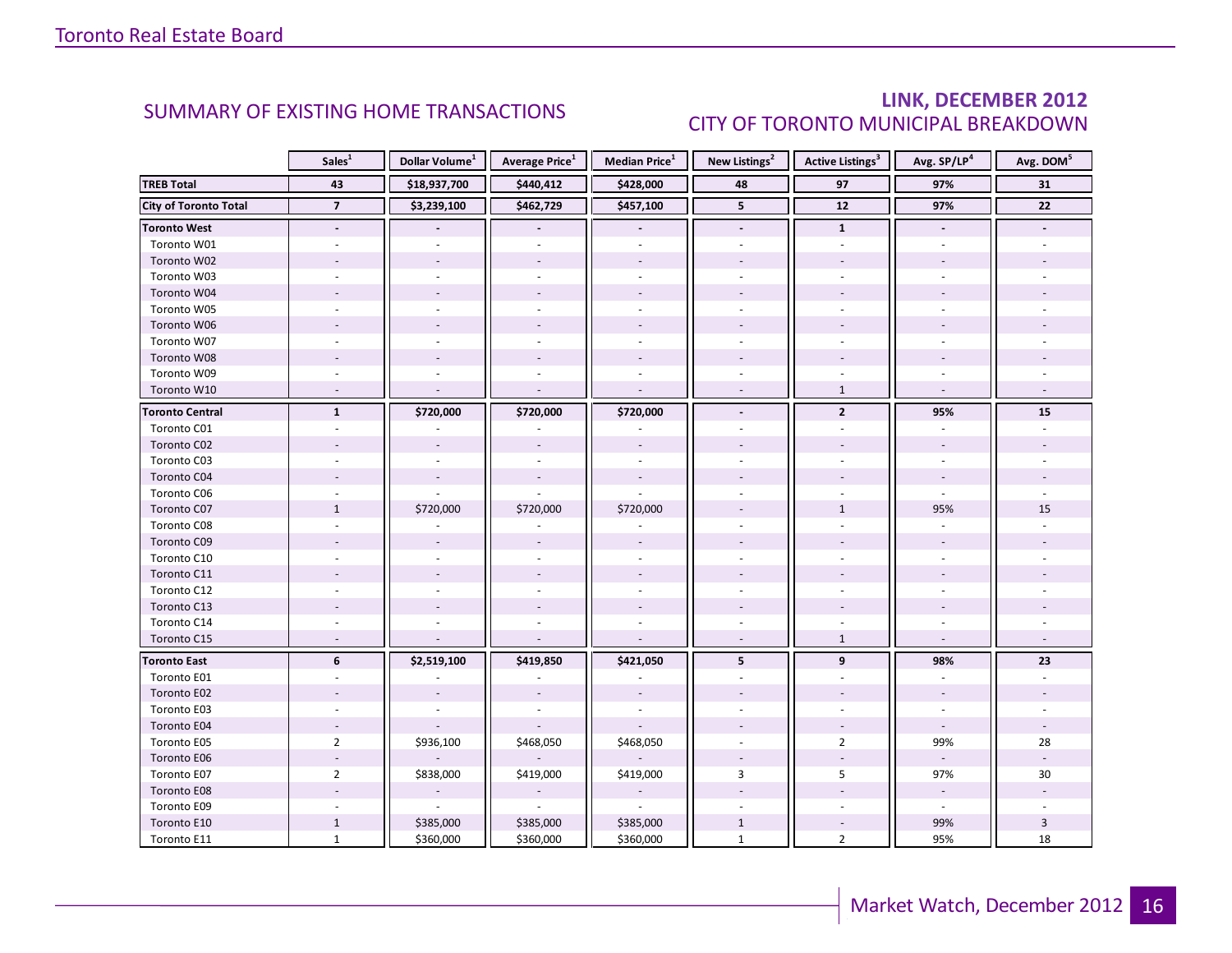### SUMMARY OF EXISTING HOME TRANSACTIONS **ATTACHED/ROW/TOWNHOUSE, DECEMBER 2012** ALL TREB AREAS

|                                  | Sales <sup>1</sup> | Dollar Volume <sup>1</sup> | Average Price <sup>1</sup> | Median Price <sup>1</sup> | New Listings <sup>2</sup> | Active Listings <sup>3</sup> | Avg. SP/LP <sup>4</sup> | Avg. DOM <sup>5</sup> |
|----------------------------------|--------------------|----------------------------|----------------------------|---------------------------|---------------------------|------------------------------|-------------------------|-----------------------|
| <b>TREB Total</b>                | 269                | \$108,380,988              | \$402,903                  | \$385,000                 | 275                       | 611                          | 98%                     | 27                    |
| <b>Halton Region</b>             | 44                 | \$17,501,900               | \$397,770                  | \$391,500                 | 40                        | 94                           | 98%                     | 26                    |
| Burlington                       | $\overline{7}$     | \$2,836,400                | \$405,200                  | \$410,000                 | 4                         | 11                           | 98%                     | 22                    |
| <b>Halton Hills</b>              |                    |                            |                            |                           | 5                         | 10                           |                         |                       |
| Milton                           | 22                 | \$8,111,000                | \$368,682                  | \$379,500                 | 21                        | 35                           | 98%                     | 22                    |
| Oakville                         | 15                 | \$6,554,500                | \$436,967                  | \$420,000                 | 10                        | 38                           | 97%                     | 33                    |
| <b>Peel Region</b>               | 57                 | \$20,881,250               | \$366,338                  | \$351,000                 | 62                        | 143                          | 98%                     | 25                    |
| Brampton                         | 37                 | \$12,555,750               | \$339,345                  | \$337,000                 | 43                        | 97                           | 98%                     | 26                    |
| Caledon                          | $\overline{2}$     | \$716,000                  | \$358,000                  | \$358,000                 | $\overline{4}$            | $\overline{7}$               | 98%                     | 18                    |
| Mississauga                      | 18                 | \$7,609,500                | \$422,750                  | \$418,500                 | 15                        | 39                           | 97%                     | 25                    |
| <b>City of Toronto</b>           | 45                 | \$22,742,200               | \$505,382                  | \$512,500                 | 54                        | 109                          | 98%                     | 27                    |
| TURN PAGE FOR CITY OF TORONTO    |                    |                            |                            |                           |                           |                              |                         |                       |
| <b>TABLES OR CLICK HERE:</b>     | ▷                  |                            |                            |                           |                           |                              |                         |                       |
| <b>York Region</b>               | 70                 | \$32,077,688               | \$458,253                  | \$458,650                 | 79                        | 195                          | 98%                     | 32                    |
| Aurora                           | $\overline{4}$     | \$1,512,500                | \$378,125                  | \$392,750                 | 5                         | 10                           | 97%                     | 34                    |
| E. Gwillimbury                   | $\mathbf{1}$       | \$270,000                  | \$270,000                  | \$270,000                 |                           | $\overline{2}$               | 96%                     | 63                    |
| Georgina                         | 3                  | \$792,000                  | \$264,000                  | \$253,000                 | 3                         | $\mathbf{1}$                 | 97%                     | 16                    |
| King                             |                    |                            |                            |                           | $\mathbf{1}$              | $\overline{2}$               |                         |                       |
| Markham                          | 15                 | \$6,846,400                | \$456,427                  | \$425,000                 | 24                        | 60                           | 98%                     | 30                    |
| Newmarket                        | $8\phantom{1}$     | \$3,145,400                | \$393,175                  | \$387,000                 | $6\,$                     | 10                           | 99%                     | 29                    |
| <b>Richmond Hill</b>             | 19                 | \$9,380,388                | \$493,705                  | \$490,000                 | 14                        | 47                           | 97%                     | 38                    |
| Vaughan                          | 19                 | \$9,806,000                | \$516,105                  | \$495,000                 | 20                        | 52                           | 98%                     | 29                    |
| Whitchurch-Stouffville           | $\mathbf{1}$       | \$325,000                  | \$325,000                  | \$325,000                 | 6                         | 11                           | 99%                     | 44                    |
| Durham Region                    | 46                 | \$13,396,950               | \$291,238                  | \$295,300                 | 38                        | 52                           | 98%                     | 21                    |
| Ajax                             | 12                 | \$3,581,000                | \$298,417                  | \$286,750                 | 13                        | 18                           | 97%                     | 29                    |
| <b>Brock</b>                     |                    |                            |                            |                           |                           |                              |                         |                       |
| Clarington                       | 11                 | \$2,400,250                | \$218,205                  | \$217,500                 | 8                         | 6                            | 99%                     | 18                    |
| Oshawa                           | $\mathbf{1}$       | \$299,000                  | \$299,000                  | \$299,000                 | $\overline{3}$            | 6                            | 100%                    | 11                    |
| Pickering                        | 11                 | \$3,857,100                | \$350,645                  | \$326,000                 | 5                         | 8                            | 98%                     | 21                    |
| Scugog                           |                    |                            |                            |                           |                           |                              |                         |                       |
| Uxbridge                         |                    |                            |                            |                           |                           | $\mathbf{1}$                 |                         |                       |
| Whitby                           | 11                 | \$3,259,600                | \$296,327                  | \$300,000                 | $\overline{9}$            | 13                           | 98%                     | 16                    |
| <b>Dufferin County</b>           | $\mathbf{2}$       | \$657,000                  | \$328,500                  | \$328,500                 | $\mathbf{1}$              | 5                            | 98%                     | 12                    |
| Orangeville                      | $\overline{2}$     | \$657,000                  | \$328,500                  | \$328,500                 | $\mathbf{1}$              | 5                            | 98%                     | 12                    |
| <b>Simcoe County</b>             | 5 <sup>1</sup>     | \$1,124,000                | \$224,800                  | \$226,000                 | $\mathbf{1}$              | 13                           | 95%                     | 28                    |
| Adjala-Tosorontio                |                    |                            |                            |                           |                           |                              |                         |                       |
| <b>Bradford West Gwillimbury</b> |                    |                            |                            |                           | $\mathbf{1}$              | 5                            |                         |                       |
| Essa                             | $\mathbf{1}$       | \$225,000                  | \$225,000                  | \$225,000                 |                           | $\mathbf{1}$                 | 98%                     | 5                     |
| Innisfil                         | $\mathbf 1$        | \$185,000                  | \$185,000                  | \$185,000                 |                           | $1\,$                        | 89%                     | 9                     |
| New Tecumseth                    | 3                  | \$714,000                  | \$238,000                  | \$240,000                 |                           | 6                            | 97%                     | 41                    |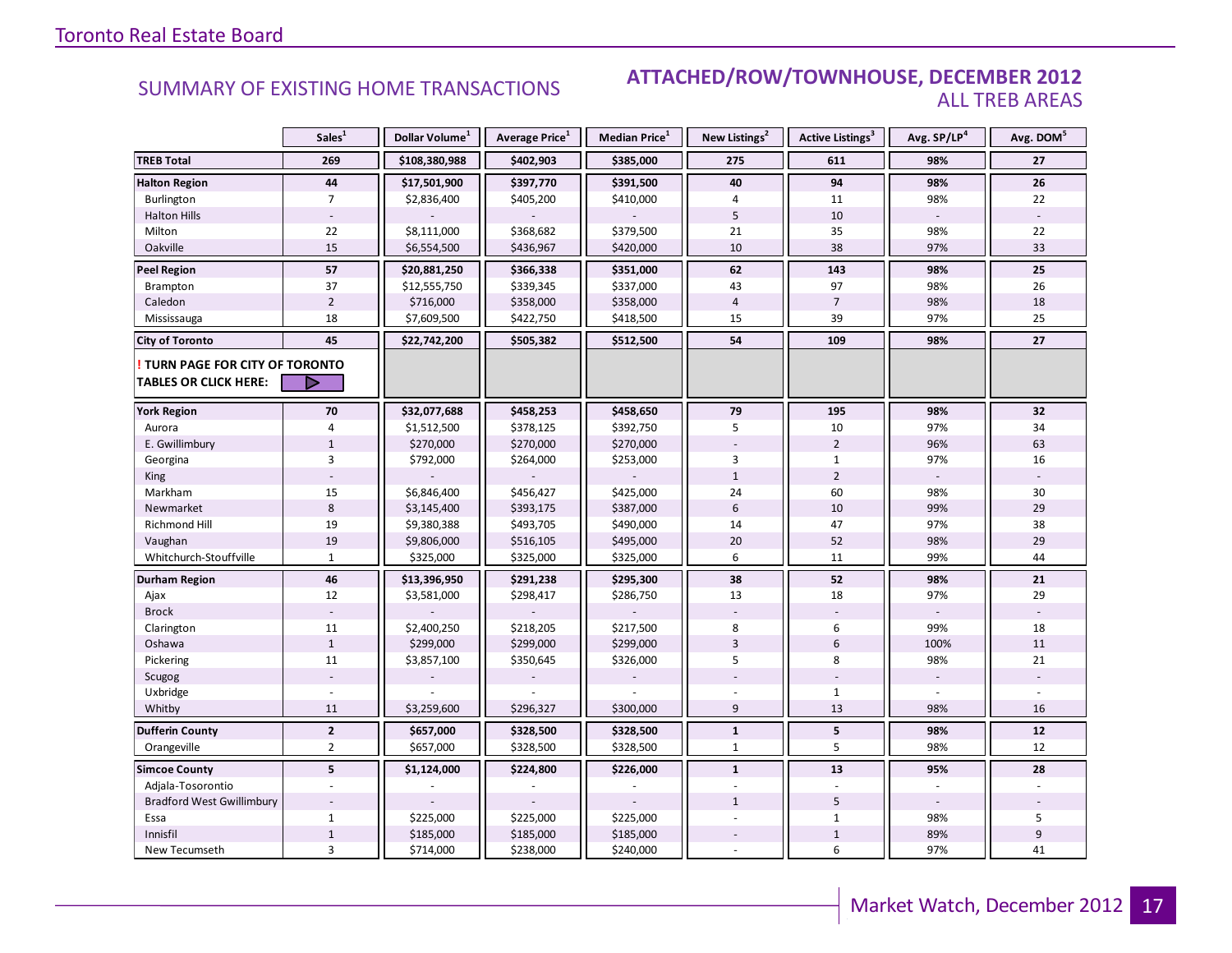#### INDUSTRIAL 2012 CITY OF TORONTO MUNICIPAL BREAKDOWN SUMMARY OF EXISTING HOME TRANSACTIONS **ATTACHED/ROW/TOWNHOUSE, DECEMBER 2012**

<span id="page-17-0"></span>

|                              | Sales <sup>1</sup> | Dollar Volume <sup>1</sup> | <b>Average Price</b> <sup>1</sup> | Median Price <sup>1</sup> | New Listings <sup>2</sup> | Active Listings <sup>3</sup> | Avg. SP/LP <sup>4</sup> | Avg. DOM <sup>5</sup> |
|------------------------------|--------------------|----------------------------|-----------------------------------|---------------------------|---------------------------|------------------------------|-------------------------|-----------------------|
| <b>TREB Total</b>            | 269                | \$108,380,988              | \$402,903                         | \$385,000                 | 275                       | 611                          | 98%                     | 27                    |
| <b>City of Toronto Total</b> | 45                 | \$22,742,200               | \$505,382                         | \$512,500                 | 54                        | 109                          | 98%                     | 27                    |
| <b>Toronto West</b>          | 14                 | \$7,110,400                | \$507,886                         | \$526,500                 | 17                        | 31                           | 99%                     | 25                    |
| Toronto W01                  |                    |                            |                                   |                           |                           |                              |                         |                       |
| Toronto W02                  | $\overline{4}$     | \$2,359,000                | \$589,750                         | \$597,000                 | $\overline{3}$            | $\overline{3}$               | 101%                    | 10                    |
| Toronto W03                  | $\mathbf{1}$       | \$385,000                  | \$385,000                         | \$385,000                 |                           | $\overline{2}$               | 101%                    | 28                    |
| Toronto W04                  | $\overline{2}$     | \$789,900                  | \$394,950                         | \$394,950                 | $\overline{4}$            | 6                            | 98%                     | 42                    |
| Toronto W05                  | $\mathbf{1}$       | \$340,000                  | \$340,000                         | \$340,000                 | 5                         | 8                            | 97%                     | 27                    |
| Toronto W06                  | $\overline{4}$     | \$2,221,500                | \$555,375                         | \$555,000                 | $\overline{2}$            | $\overline{7}$               | 97%                     | 27                    |
| Toronto W07                  |                    |                            |                                   |                           | $\overline{2}$            | $\overline{2}$               | $\omega$                |                       |
| Toronto W08                  | $\mathbf{1}$       | \$640,000                  | \$640,000                         | \$640,000                 |                           | $\overline{3}$               | 98%                     | 41                    |
| Toronto W09                  |                    |                            |                                   |                           |                           |                              |                         |                       |
| Toronto W10                  | $\mathbf{1}$       | \$375,000                  | \$375,000                         | \$375,000                 | $\mathbf{1}$              | $\sim$                       | 96%                     | 21                    |
| <b>Toronto Central</b>       | 13                 | \$7,871,000                | \$605,462                         | \$602,000                 | 13                        | 32                           | 99%                     | 27                    |
| Toronto C01                  | 8                  | \$5,201,000                | \$650,125                         | \$631,750                 | $\overline{7}$            | $\overline{7}$               | 98%                     | 30                    |
| Toronto C02                  | $\mathbf{1}$       | \$645,000                  | \$645,000                         | \$645,000                 | $\overline{2}$            | 5                            | 108%                    | 6                     |
| Toronto C03                  |                    |                            |                                   |                           |                           |                              |                         |                       |
| Toronto C04                  | $\mathbf{1}$       | \$338,000                  | \$338,000                         | \$338,000                 |                           | $\overline{2}$               | 101%                    | 12                    |
| Toronto C06                  |                    |                            |                                   |                           |                           |                              |                         |                       |
| Toronto C07                  |                    |                            |                                   |                           | $\mathbf{1}$              | 3                            |                         |                       |
| Toronto C08                  | $\mathbf{1}$       | \$625,000                  | \$625,000                         | \$625,000                 | 3                         | 4                            | 96%                     | 28                    |
| Toronto C09                  |                    |                            |                                   |                           |                           |                              |                         |                       |
| Toronto C10                  |                    |                            |                                   |                           |                           | $\overline{2}$               |                         |                       |
| Toronto C11                  |                    |                            |                                   |                           |                           |                              |                         |                       |
| Toronto C12                  |                    |                            |                                   |                           |                           | $\overline{2}$               |                         |                       |
| Toronto C13                  | $\overline{2}$     | \$1,062,000                | \$531,000                         | \$531,000                 |                           | $\mathbf{1}$                 | 98%                     | 32                    |
| Toronto C14                  |                    |                            |                                   |                           |                           | 6                            |                         |                       |
| Toronto C15                  |                    |                            |                                   |                           |                           |                              | $\sim$                  |                       |
| <b>Toronto East</b>          | 18                 | \$7,760,800                | \$431,156                         | \$403,250                 | 24                        | 46                           | 97%                     | 29                    |
| Toronto E01                  | $\mathbf{1}$       | \$535,000                  | \$535,000                         | \$535,000                 | $\overline{2}$            | 5                            | 97%                     | 38                    |
| Toronto E02                  | $\overline{2}$     | \$1,484,900                | \$742,450                         | \$742,450                 | $\overline{4}$            | 5                            | 98%                     | $\overline{7}$        |
| Toronto E03                  |                    |                            |                                   |                           | 1                         | 4                            |                         |                       |
| Toronto E04                  | $\overline{3}$     | \$1,392,000                | \$464,000                         | \$442,000                 | $\overline{2}$            | 10                           | 100%                    | 31                    |
| Toronto E05                  |                    |                            |                                   |                           | $\mathbf{1}$              | $\mathbf{1}$                 |                         |                       |
| Toronto E06                  |                    |                            |                                   |                           |                           |                              |                         |                       |
| Toronto E07                  | 5                  | \$1,696,200                | \$339,240                         | \$350,000                 | 3                         | 5                            | 93%                     | 39                    |
| Toronto E08                  | $\mathbf{1}$       | \$468,000                  | \$468,000                         | \$468,000                 | $\mathbf{1}$              | $\overline{2}$               | 100%                    | 18                    |
| Toronto E09                  |                    |                            | $\omega$                          | $\omega$                  | $\mathbf{1}$              | $\mathbf{1}$                 | $\omega$                |                       |
| Toronto E10                  | $\overline{2}$     | \$785,900                  | \$392,950                         | \$392,950                 | $\overline{4}$            | 6                            | 99%                     | 36                    |
| Toronto E11                  | 4                  | \$1,398,800                | \$349,700                         | \$367,750                 | 5                         | $\overline{7}$               | 99%                     | 25                    |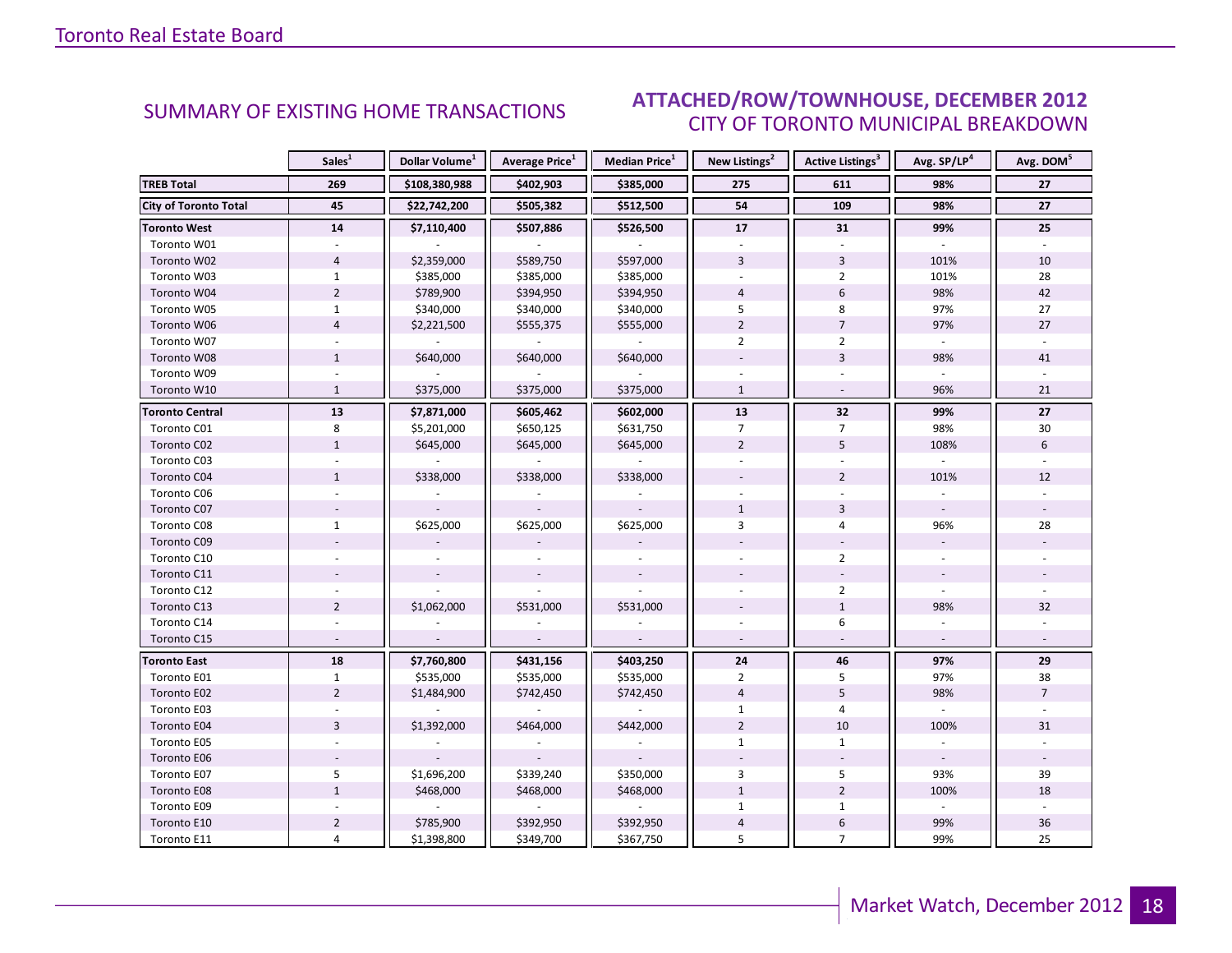#### CO-OP APARTMENT, DECEMBER 2012 ALL TREB AREAS

|                                  | Sales <sup>1</sup>       | Dollar Volume <sup>1</sup> | Average Price <sup>1</sup>   | Median Price <sup>1</sup> | New Listings <sup>2</sup> | <b>Active Listings<sup>3</sup></b> | Avg. SP/LP <sup>4</sup>  | Avg. DOM <sup>5</sup> |
|----------------------------------|--------------------------|----------------------------|------------------------------|---------------------------|---------------------------|------------------------------------|--------------------------|-----------------------|
| <b>TREB Total</b>                | $6\phantom{1}$           | \$2,223,750                | \$370,625                    | \$220,750                 | 6                         | $\bf 22$                           | 100%                     | ${\bf 51}$            |
| <b>Halton Region</b>             | $\overline{\phantom{a}}$ |                            |                              | $\overline{\phantom{a}}$  | $\mathbf{1}$              | $\mathbf{1}$                       | $\blacksquare$           |                       |
| Burlington                       | ٠                        |                            |                              | $\overline{a}$            | $\mathbf{1}$              | $\mathbf{1}$                       | $\overline{a}$           |                       |
| <b>Halton Hills</b>              | $\sim$                   | $\sim$                     | $\overline{a}$               | $\overline{\phantom{a}}$  | $\overline{\phantom{a}}$  | $\overline{\phantom{a}}$           | $\overline{\phantom{a}}$ |                       |
| Milton                           | $\sim$                   | $\sim$                     | $\sim$                       | $\overline{\phantom{a}}$  | $\sim$                    | $\sim$                             | $\sim$                   |                       |
| Oakville                         | $\overline{a}$           | $\sim$                     | $\blacksquare$               | $\overline{\phantom{a}}$  | $\sim$                    | $\overline{\phantom{a}}$           | $\sim$                   | $\sim$                |
| <b>Peel Region</b>               | $\overline{\phantom{a}}$ | $\overline{\phantom{a}}$   | $\overline{\phantom{a}}$     | $\overline{\phantom{a}}$  | $\overline{\phantom{a}}$  | $\mathbf{1}$                       | $\overline{\phantom{a}}$ |                       |
| Brampton                         | $\overline{\phantom{a}}$ | $\sim$                     | ÷.                           | ä,                        | $\overline{\phantom{a}}$  | $\mathbb{L}$                       | $\sim$                   |                       |
| Caledon                          | $\overline{\phantom{a}}$ |                            |                              | $\overline{a}$            |                           |                                    |                          |                       |
| Mississauga                      | ÷,                       |                            |                              |                           | $\sim$                    | $\mathbf{1}$                       | $\overline{a}$           |                       |
| <b>City of Toronto</b>           | 6                        | \$2,223,750                | \$370,625                    | \$220,750                 | 5                         | ${\bf 20}$                         | 100%                     | 51                    |
| TURN PAGE FOR CITY OF TORONTO    |                          |                            |                              |                           |                           |                                    |                          |                       |
| <b>TABLES OR CLICK HERE:</b>     | D                        |                            |                              |                           |                           |                                    |                          |                       |
|                                  |                          |                            |                              |                           |                           |                                    |                          |                       |
| <b>York Region</b>               | $\overline{a}$           | $\blacksquare$             | $\blacksquare$               | $\blacksquare$            | $\blacksquare$            | $\blacksquare$                     | $\blacksquare$           |                       |
| Aurora                           | ÷.                       |                            |                              |                           |                           |                                    |                          |                       |
| E. Gwillimbury                   |                          |                            |                              | L.                        |                           |                                    |                          |                       |
| Georgina                         |                          |                            |                              |                           |                           |                                    |                          |                       |
| King                             | $\overline{\phantom{a}}$ |                            | $\overline{a}$               | $\overline{a}$            |                           |                                    |                          |                       |
| Markham                          | ÷,                       | $\sim$                     | ä,                           | ÷,                        | $\sim$                    | $\overline{\phantom{a}}$           | ä,                       |                       |
| Newmarket                        |                          |                            |                              |                           |                           |                                    |                          |                       |
| Richmond Hill                    |                          |                            |                              |                           |                           |                                    |                          |                       |
| Vaughan                          | $\overline{a}$           |                            | $\qquad \qquad \blacksquare$ | ÷,                        |                           |                                    |                          |                       |
| Whitchurch-Stouffville           | $\omega$                 | $\sim$                     | $\overline{a}$               | $\sim$                    | $\sim$                    | $\sim$                             | $\sim$                   |                       |
| <b>Durham Region</b>             | $\blacksquare$           | $\blacksquare$             | $\blacksquare$               | $\blacksquare$            | $\blacksquare$            | $\blacksquare$                     | $\sim$                   |                       |
| Ajax                             | ÷,                       |                            | $\bar{a}$                    | $\sim$                    | $\sim$                    | $\overline{\phantom{a}}$           | $\sim$                   |                       |
| <b>Brock</b>                     | $\overline{\phantom{a}}$ |                            |                              |                           |                           |                                    |                          |                       |
| Clarington                       | ÷,                       |                            |                              |                           |                           |                                    |                          |                       |
| Oshawa                           |                          |                            |                              |                           |                           |                                    |                          |                       |
| Pickering                        | ÷,                       | $\sim$                     | ÷.                           | $\overline{a}$            | $\sim$                    | $\overline{a}$                     | $\sim$                   |                       |
| Scugog                           |                          |                            |                              |                           |                           |                                    |                          |                       |
| Uxbridge                         | ÷.                       | $\sim$                     | ÷.                           | $\sim$                    | $\sim$                    | ÷.                                 | ÷.                       |                       |
| Whitby                           | $\overline{\phantom{a}}$ | $\overline{\phantom{a}}$   | $\overline{a}$               | $\sim$                    | $\overline{\phantom{a}}$  | $\overline{\phantom{a}}$           | $\overline{a}$           |                       |
| <b>Dufferin County</b>           | $\overline{a}$           | $\overline{a}$             | $\overline{a}$               | $\Box$                    | $\blacksquare$            | $\overline{a}$                     | $\Box$                   | $\overline{a}$        |
| Orangeville                      | $\omega$                 | $\sim$                     | ÷.                           | $\omega$                  | $\sim$                    | ÷.                                 | $\overline{a}$           | $\overline{a}$        |
| <b>Simcoe County</b>             | $\blacksquare$           | $\blacksquare$             | $\overline{a}$               | $\overline{a}$            | $\blacksquare$            | $\overline{a}$                     |                          |                       |
| Adjala-Tosorontio                | $\overline{\phantom{a}}$ |                            | L,                           | L.                        | $\sim$                    | ÷.                                 |                          |                       |
| <b>Bradford West Gwillimbury</b> |                          |                            |                              |                           |                           |                                    |                          |                       |
| Essa                             | ÷.                       | $\sim$                     | L.                           | ÷.                        | $\overline{a}$            | ÷.                                 | ÷.                       |                       |
| Innisfil                         |                          |                            |                              |                           |                           |                                    |                          |                       |
| New Tecumseth                    | $\overline{a}$           |                            | ÷                            | $\overline{a}$            |                           | $\overline{a}$                     | $\sim$                   |                       |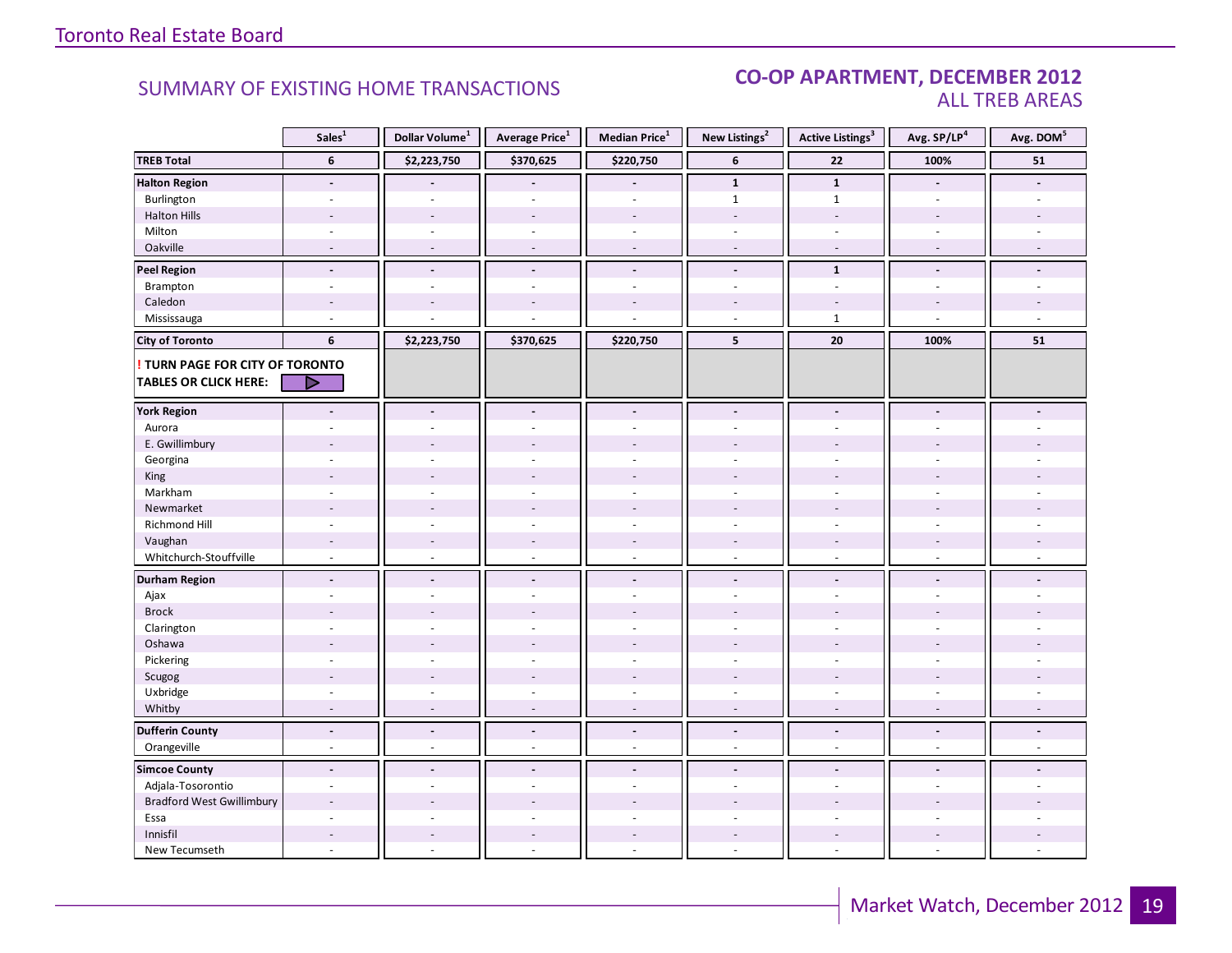### CO-OP APARTMENT, DECEMBER 2012 CITY OF TORONTO MUNICIPAL BREAKDOWN

<span id="page-19-0"></span>

|                              | Sales <sup>1</sup>      | Dollar Volume <sup>1</sup> | <b>Average Price</b> <sup>1</sup> | Median Price <sup>1</sup> | New Listings <sup>2</sup> | <b>Active Listings<sup>3</sup></b> | Avg. SP/LP <sup>4</sup>  | Avg. DOM <sup>5</sup> |
|------------------------------|-------------------------|----------------------------|-----------------------------------|---------------------------|---------------------------|------------------------------------|--------------------------|-----------------------|
| <b>TREB Total</b>            | 6                       | \$2,223,750                | \$370,625                         | \$220,750                 | 6                         | 22                                 | 100%                     | 51                    |
| <b>City of Toronto Total</b> | 6                       | \$2,223,750                | \$370,625                         | \$220,750                 | 5 <sup>1</sup>            | 20                                 | 100%                     | 51                    |
| <b>Toronto West</b>          | $\overline{\mathbf{3}}$ | \$602,500                  | \$200,833                         | \$216,500                 | $\overline{\phantom{a}}$  | 6                                  | 96%                      | 62                    |
| Toronto W01                  |                         |                            |                                   |                           |                           |                                    |                          |                       |
| Toronto W02                  |                         |                            |                                   |                           |                           | $\mathbf{1}$                       |                          |                       |
| Toronto W03                  | $\omega$                | $\omega$                   | $\omega$                          | $\omega$                  | $\overline{a}$            | $\overline{a}$                     | $\mathbf{r}$             |                       |
| Toronto W04                  |                         | $\overline{\phantom{a}}$   | $\blacksquare$                    | $\bar{\phantom{a}}$       |                           |                                    | $\omega$                 |                       |
| Toronto W05                  |                         |                            |                                   |                           |                           | $\overline{2}$                     |                          |                       |
| Toronto W06                  | $\overline{3}$          | \$602,500                  | \$200,833                         | \$216,500                 |                           | $\overline{2}$                     | 96%                      | 62                    |
| Toronto W07                  |                         |                            |                                   |                           |                           | $\mathbf{1}$                       |                          |                       |
| Toronto W08                  |                         |                            |                                   |                           |                           |                                    |                          |                       |
| Toronto W09                  |                         |                            |                                   |                           |                           |                                    |                          |                       |
| Toronto W10                  | $\sim$                  | $\sim$                     | $\mathcal{L}$                     | $\mathbb{L}$              | $\omega$                  | $\omega$                           | $\omega$                 |                       |
| <b>Toronto Central</b>       | $\mathbf{2}$            | \$1,437,000                | \$718,500                         | \$718,500                 | $\overline{\mathbf{3}}$   | ${\bf 10}$                         | 102%                     | 38                    |
| Toronto C01                  |                         |                            |                                   |                           |                           | $\mathbf{1}$                       |                          |                       |
| Toronto C02                  |                         |                            | $\overline{\phantom{a}}$          |                           |                           | $\overline{\phantom{a}}$           |                          |                       |
| Toronto C03                  | ÷.                      |                            |                                   | $\omega$                  |                           | $\mathbf{1}$                       |                          |                       |
| Toronto C04                  |                         |                            |                                   |                           | $\mathbf{1}$              | $\overline{3}$                     |                          |                       |
| Toronto C06                  |                         |                            |                                   |                           |                           |                                    |                          |                       |
| Toronto C07                  |                         |                            |                                   |                           |                           |                                    |                          |                       |
| Toronto C08                  |                         |                            |                                   |                           |                           |                                    |                          |                       |
| Toronto C09                  | $\overline{2}$          | \$1,437,000                | \$718,500                         | \$718,500                 | $\mathbf{1}$              | $\overline{3}$                     | 102%                     | 38                    |
| Toronto C10                  |                         |                            |                                   |                           | $\mathbf{1}$              | $\mathbf{1}$                       |                          |                       |
| Toronto C11                  |                         |                            |                                   |                           |                           |                                    |                          |                       |
| Toronto C12                  |                         |                            |                                   |                           |                           |                                    |                          |                       |
| Toronto C13                  |                         |                            |                                   |                           |                           |                                    |                          |                       |
| Toronto C14                  |                         |                            |                                   |                           |                           | $\mathbf{1}$                       |                          |                       |
| Toronto C15                  | $\sim$                  |                            |                                   | $\overline{\phantom{a}}$  | $\sim$                    |                                    | $\sim$                   |                       |
| <b>Toronto East</b>          | $\mathbf{1}$            | \$184,250                  | \$184,250                         | \$184,250                 | $\overline{2}$            | $\overline{4}$                     | 98%                      | 41                    |
| Toronto E01                  |                         |                            |                                   |                           |                           |                                    |                          |                       |
| Toronto E02                  |                         |                            |                                   |                           |                           |                                    |                          |                       |
| Toronto E03                  |                         |                            |                                   |                           |                           |                                    |                          |                       |
| Toronto E04                  |                         |                            |                                   |                           |                           |                                    |                          |                       |
| Toronto E05                  |                         |                            |                                   |                           |                           |                                    |                          |                       |
| Toronto E06                  |                         |                            |                                   |                           |                           |                                    |                          |                       |
| Toronto E07                  |                         |                            |                                   |                           |                           | $\mathbf{1}$                       |                          |                       |
| Toronto E08                  |                         |                            |                                   |                           |                           |                                    |                          |                       |
| Toronto E09                  | $\mathbf{1}$            | \$184,250                  | \$184,250                         | \$184,250                 |                           |                                    | 98%                      | 41                    |
| Toronto E10                  |                         |                            |                                   |                           | $\overline{2}$            | 3                                  | $\overline{\phantom{a}}$ |                       |
| Toronto E11                  |                         |                            |                                   |                           |                           |                                    |                          |                       |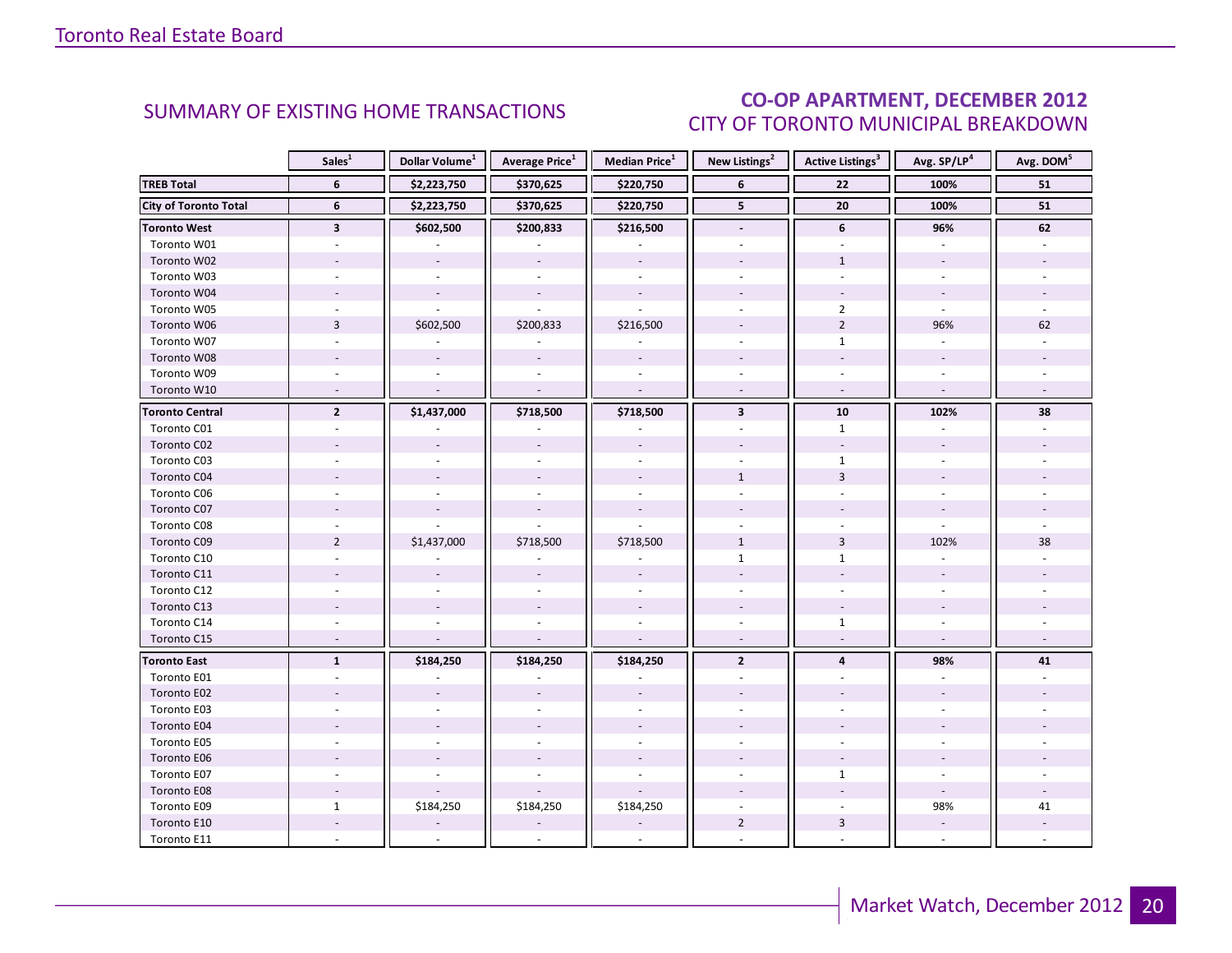### SUMMARY OF EXISTING HOME TRANSACTIONS **DETACHED CONDOMINIUM, DECEMBER 2012** ALL TREB AREAS

|                                        | Sales <sup>1</sup>       | Dollar Volume <sup>1</sup> | Average Price <sup>1</sup> | Median Price <sup>1</sup> | New Listings <sup>2</sup> | Active Listings <sup>3</sup> | Avg. SP/LP4              | Avg. DOM <sup>5</sup>    |
|----------------------------------------|--------------------------|----------------------------|----------------------------|---------------------------|---------------------------|------------------------------|--------------------------|--------------------------|
| <b>TREB Total</b>                      | $\overline{2}$           | \$760,000                  | \$380,000                  | \$380,000                 | 5                         | 21                           | 95%                      | 119                      |
| <b>Halton Region</b>                   | $\overline{\phantom{a}}$ |                            |                            |                           | $\overline{\phantom{a}}$  | $\blacksquare$               |                          |                          |
| Burlington                             | $\mathbf{r}$             | $\overline{a}$             | ÷,                         | L.                        | $\overline{a}$            | ÷.                           | $\sim$                   |                          |
| <b>Halton Hills</b>                    |                          |                            |                            |                           |                           |                              |                          |                          |
| Milton                                 | $\sim$                   | $\sim$                     | $\sim$                     | ÷,                        | $\sim$                    | $\sim$                       | $\sim$                   |                          |
| Oakville                               | $\sim$                   | $\sim$                     |                            | J.                        | $\sim$                    | $\sim$                       | $\overline{\phantom{a}}$ |                          |
| <b>Peel Region</b>                     | $\mathbf{1}$             | \$475,000                  | \$475,000                  | \$475,000                 | $\blacksquare$            | $\overline{\mathbf{3}}$      | 95%                      | 39                       |
| Brampton                               | $\sim$                   |                            |                            |                           | $\sim$                    | $\overline{2}$               | $\overline{\phantom{a}}$ | $\sim$                   |
| Caledon                                | $\sim$                   | $\sim$                     |                            |                           |                           | $\sim$                       | $\sim$                   | $\overline{\phantom{a}}$ |
| Mississauga                            | $\mathbf 1$              | \$475,000                  | \$475,000                  | \$475,000                 | ÷.                        | $\mathbf{1}$                 | 95%                      | 39                       |
| <b>City of Toronto</b>                 | $\blacksquare$           | $\blacksquare$             | $\blacksquare$             | $\blacksquare$            | $\mathbf 1$               | $\blacksquare$               | $\blacksquare$           | $\blacksquare$           |
| <b>! TURN PAGE FOR CITY OF TORONTO</b> |                          |                            |                            |                           |                           |                              |                          |                          |
| <b>TABLES OR CLICK HERE:</b>           | ▷                        |                            |                            |                           |                           |                              |                          |                          |
| <b>York Region</b>                     |                          |                            |                            | $\overline{a}$            |                           | $\overline{2}$               |                          |                          |
| Aurora                                 |                          |                            |                            |                           |                           |                              |                          |                          |
| E. Gwillimbury                         |                          |                            |                            |                           |                           |                              |                          |                          |
| Georgina                               |                          |                            |                            | $\ddot{\phantom{1}}$      |                           | $\overline{a}$               |                          |                          |
| King                                   |                          |                            |                            |                           |                           |                              |                          |                          |
| Markham                                | ä,                       | ÷,                         | $\sim$                     | ä,                        | $\sim$                    | $\overline{2}$               | $\sim$                   |                          |
| Newmarket                              | ٠                        |                            |                            |                           |                           | $\overline{a}$               |                          |                          |
| Richmond Hill                          |                          |                            |                            |                           |                           |                              |                          |                          |
| Vaughan                                | $\overline{\phantom{a}}$ | $\sim$                     | $\overline{\phantom{a}}$   | $\overline{a}$            | $\overline{\phantom{a}}$  | $\overline{\phantom{a}}$     | $\overline{\phantom{a}}$ |                          |
| Whitchurch-Stouffville                 | $\omega$                 | $\sim$                     | $\sim$                     | ÷,                        | $\omega$                  | $\omega$                     | $\omega$                 |                          |
| <b>Durham Region</b>                   | $\blacksquare$           | $\blacksquare$             | $\blacksquare$             | $\overline{\phantom{a}}$  | $\mathbf{1}$              | $\overline{2}$               | $\blacksquare$           |                          |
| Ajax                                   |                          |                            |                            | ä,                        | $\mathbf{1}$              | $\overline{2}$               | ÷                        |                          |
| <b>Brock</b>                           |                          |                            |                            |                           |                           |                              |                          |                          |
| Clarington                             |                          |                            |                            |                           |                           |                              |                          |                          |
| Oshawa                                 |                          | $\overline{a}$             |                            |                           |                           |                              |                          |                          |
| Pickering                              | ÷,                       |                            |                            | ä,                        | $\overline{\phantom{a}}$  | ÷.                           |                          |                          |
| Scugog                                 |                          |                            |                            |                           |                           |                              |                          |                          |
| Uxbridge                               | ä,                       | $\overline{a}$             |                            | ÷.                        |                           | ÷.                           | ÷.                       |                          |
| Whitby                                 | $\overline{a}$           |                            |                            | $\overline{a}$            |                           | ÷,                           |                          |                          |
| <b>Dufferin County</b>                 | $\blacksquare$           | $\overline{a}$             | $\overline{a}$             | $\overline{a}$            | $\sim$                    | $\overline{a}$               | $\overline{a}$           | $\blacksquare$           |
| Orangeville                            | $\sim$                   |                            |                            | ä,                        | $\sim$                    | ÷                            | $\sim$                   | $\sim$                   |
| <b>Simcoe County</b>                   | $\mathbf{1}$             | \$285,000                  | \$285,000                  | \$285,000                 | $\overline{\mathbf{3}}$   | 14                           | 95%                      | 198                      |
| Adjala-Tosorontio                      | $\overline{\phantom{a}}$ |                            |                            |                           |                           | $\overline{\phantom{a}}$     | $\sim$                   |                          |
| <b>Bradford West Gwillimbury</b>       |                          |                            |                            |                           |                           |                              |                          |                          |
| Essa                                   | $\sim$                   | ÷.                         | $\overline{a}$             | ä,                        |                           | ÷                            | $\sim$                   | ÷.                       |
| Innisfil                               |                          |                            |                            |                           |                           | $\sim$                       |                          |                          |
| New Tecumseth                          | $\mathbf{1}$             | \$285,000                  | \$285,000                  | \$285,000                 | 3                         | 14                           | 95%                      | 198                      |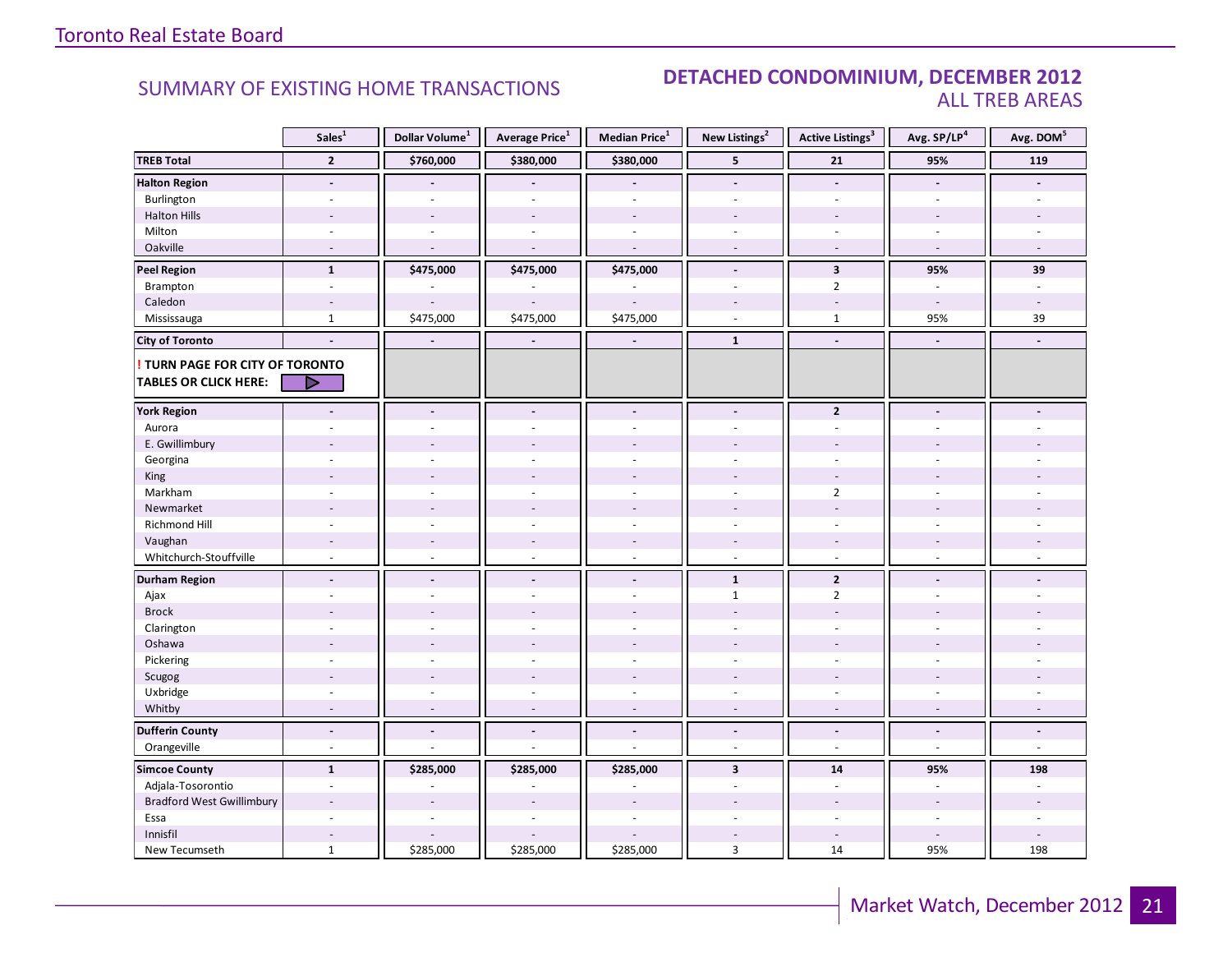#### INDUSTRIAL 2012 CITY OF TORONTO MUNICIPAL BREAKDOWN SUMMARY OF EXISTING HOME TRANSACTIONS **DETACHED CONDOMINIUM, DECEMBER 2012**

<span id="page-21-0"></span>

|                              | Sales <sup>1</sup>       | Dollar Volume <sup>1</sup> | <b>Average Price</b> <sup>1</sup> | Median Price <sup>1</sup> | New Listings <sup>2</sup> | <b>Active Listings</b> <sup>3</sup> | Avg. SP/LP4    | Avg. DOM <sup>5</sup> |
|------------------------------|--------------------------|----------------------------|-----------------------------------|---------------------------|---------------------------|-------------------------------------|----------------|-----------------------|
| <b>TREB Total</b>            | $\overline{2}$           | \$760,000                  | \$380,000                         | \$380,000                 | $5\phantom{.0}$           | $\overline{21}$                     | 95%            | 119                   |
| <b>City of Toronto Total</b> | $\blacksquare$           |                            |                                   |                           | $\mathbf 1$               | $\blacksquare$                      | $\blacksquare$ |                       |
| <b>Toronto West</b>          | $\overline{\phantom{a}}$ |                            | $\overline{\phantom{a}}$          | $\overline{\phantom{a}}$  | $\overline{\phantom{a}}$  | $\overline{\phantom{a}}$            |                |                       |
| Toronto W01                  |                          |                            |                                   |                           |                           |                                     |                |                       |
| Toronto W02                  |                          |                            |                                   |                           |                           |                                     |                |                       |
| Toronto W03                  |                          |                            |                                   | $\overline{a}$            |                           |                                     |                |                       |
| Toronto W04                  |                          |                            |                                   |                           |                           |                                     |                |                       |
| Toronto W05                  |                          |                            |                                   |                           |                           |                                     |                |                       |
| Toronto W06                  |                          |                            |                                   |                           |                           |                                     |                |                       |
| Toronto W07                  |                          |                            |                                   |                           |                           |                                     |                |                       |
| Toronto W08                  |                          |                            |                                   |                           |                           |                                     |                |                       |
| Toronto W09                  |                          |                            |                                   |                           |                           |                                     |                |                       |
| Toronto W10                  |                          |                            |                                   |                           |                           |                                     |                |                       |
| <b>Toronto Central</b>       |                          |                            |                                   |                           |                           |                                     |                |                       |
| Toronto C01                  |                          |                            |                                   |                           |                           |                                     |                |                       |
| Toronto C02                  |                          |                            |                                   |                           |                           |                                     |                |                       |
| Toronto C03                  |                          |                            |                                   |                           |                           |                                     |                |                       |
| Toronto C04                  |                          |                            |                                   |                           |                           |                                     |                |                       |
| Toronto C06                  |                          |                            |                                   |                           |                           |                                     |                |                       |
| Toronto C07                  |                          |                            |                                   |                           |                           |                                     |                |                       |
| Toronto C08                  |                          |                            |                                   |                           |                           |                                     |                |                       |
| Toronto C09                  |                          |                            |                                   |                           |                           |                                     |                |                       |
| Toronto C10                  |                          |                            |                                   |                           |                           |                                     |                |                       |
| Toronto C11                  |                          |                            |                                   |                           |                           |                                     |                |                       |
| Toronto C12                  |                          |                            |                                   | ä,                        |                           |                                     |                |                       |
| Toronto C13                  |                          |                            |                                   |                           |                           |                                     |                |                       |
| Toronto C14                  |                          |                            |                                   |                           |                           |                                     |                |                       |
| Toronto C15                  | $\overline{a}$           |                            | $\overline{\phantom{a}}$          | $\sim$                    | $\sim$                    | $\overline{a}$                      |                |                       |
| <b>Toronto East</b>          | $\blacksquare$           |                            | $\overline{\phantom{a}}$          | $\blacksquare$            | $\mathbf{1}$              |                                     |                |                       |
| Toronto E01                  |                          |                            |                                   |                           |                           |                                     |                |                       |
| Toronto E02                  |                          |                            |                                   |                           |                           |                                     |                |                       |
| Toronto E03                  |                          |                            |                                   |                           |                           |                                     |                |                       |
| Toronto E04                  |                          |                            |                                   |                           |                           |                                     |                |                       |
| Toronto E05                  |                          |                            |                                   |                           |                           |                                     |                |                       |
| Toronto E06                  |                          |                            |                                   |                           |                           |                                     |                |                       |
| Toronto E07                  |                          |                            |                                   |                           |                           |                                     |                |                       |
| Toronto E08                  |                          |                            |                                   |                           |                           |                                     |                |                       |
| Toronto E09                  |                          |                            |                                   |                           |                           |                                     |                |                       |
| Toronto E10                  |                          |                            |                                   |                           |                           |                                     |                |                       |
| Toronto E11                  |                          |                            |                                   |                           | $\mathbf{1}$              |                                     |                |                       |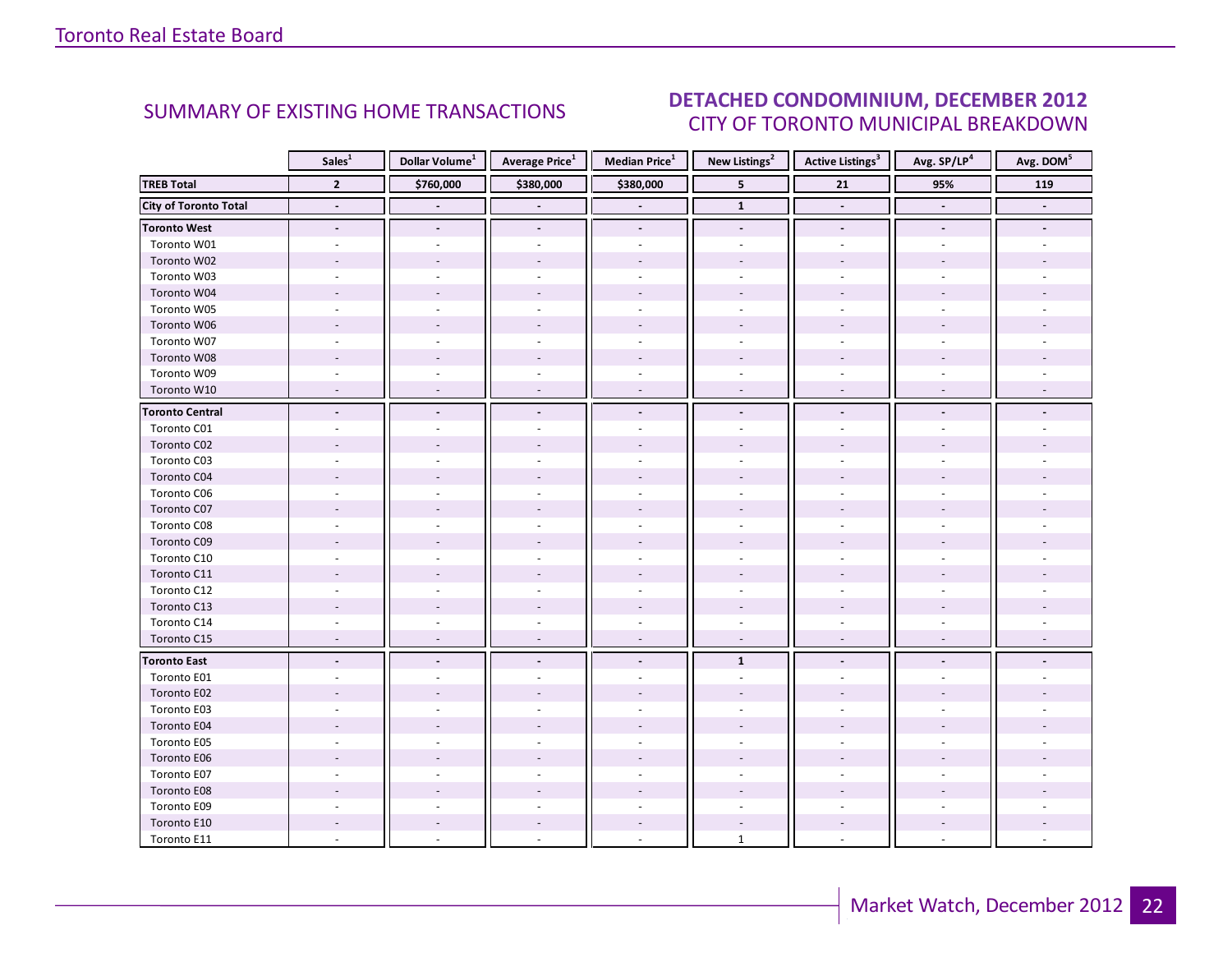### SUMMARY OF EXISTING HOME TRANSACTIONS **CO-OWNERSHIP APARTMENT, DECEMBER 2012** ALL TREB AREAS

|                                                                        | Sales <sup>1</sup>       | Dollar Volume <sup>1</sup> | Average Price <sup>1</sup> | Median Price <sup>1</sup> | New Listings <sup>2</sup> | <b>Active Listings<sup>3</sup></b> | Avg. SP/LP <sup>4</sup>  | Avg. DOM <sup>5</sup> |
|------------------------------------------------------------------------|--------------------------|----------------------------|----------------------------|---------------------------|---------------------------|------------------------------------|--------------------------|-----------------------|
| <b>TREB Total</b>                                                      | $\overline{\mathbf{3}}$  | \$857,000                  | \$285,667                  | \$262,000                 | $\overline{\phantom{a}}$  | ${\bf 24}$                         | 93%                      | $27\,$                |
| <b>Halton Region</b>                                                   | $\overline{\phantom{a}}$ |                            |                            |                           | $\overline{\phantom{a}}$  | $\blacksquare$                     |                          |                       |
| Burlington                                                             | $\omega$                 | $\sim$                     | $\sim$                     | $\sim$                    | $\omega$                  | $\overline{\phantom{a}}$           | $\sim$                   |                       |
| <b>Halton Hills</b>                                                    |                          |                            |                            |                           |                           |                                    |                          |                       |
| Milton                                                                 | ÷.                       | $\sim$                     | $\sim$                     | $\sim$                    |                           | ÷.                                 | ÷.                       |                       |
| Oakville                                                               | $\sim$                   | $\sim$                     | ÷,                         | $\overline{\phantom{a}}$  | $\overline{\phantom{a}}$  | $\sim$                             | $\overline{\phantom{a}}$ |                       |
| <b>Peel Region</b>                                                     | $\blacksquare$           | $\blacksquare$             | $\overline{a}$             | $\sim$                    | $\blacksquare$            | $\overline{a}$                     | $\blacksquare$           |                       |
| Brampton                                                               | $\overline{\phantom{a}}$ | $\blacksquare$             | $\overline{\phantom{a}}$   | $\sim$                    | $\blacksquare$            | $\overline{\phantom{a}}$           | $\sim$                   |                       |
| Caledon                                                                | $\sim$                   |                            |                            | $\overline{\phantom{a}}$  |                           |                                    |                          |                       |
| Mississauga                                                            | $\overline{\phantom{a}}$ |                            |                            |                           | $\sim$                    | $\overline{a}$                     | $\sim$                   | $\overline{a}$        |
| <b>City of Toronto</b>                                                 | $\overline{\mathbf{3}}$  | \$857,000                  | \$285,667                  | \$262,000                 | $\overline{7}$            | 24                                 | 93%                      | 27                    |
| <b>! TURN PAGE FOR CITY OF TORONTO</b><br><b>TABLES OR CLICK HERE:</b> | Þ                        |                            |                            |                           |                           |                                    |                          |                       |
| <b>York Region</b>                                                     |                          |                            | $\blacksquare$             | $\blacksquare$            |                           |                                    |                          |                       |
| Aurora                                                                 |                          |                            |                            |                           |                           |                                    |                          |                       |
| E. Gwillimbury                                                         |                          |                            |                            |                           |                           |                                    |                          |                       |
| Georgina                                                               |                          |                            |                            | $\overline{a}$            |                           |                                    |                          |                       |
| King                                                                   |                          |                            |                            |                           |                           |                                    |                          |                       |
| Markham                                                                | ÷.                       | ÷.                         | $\sim$                     | $\overline{\phantom{a}}$  | $\sim$                    | ÷.                                 | ÷.                       |                       |
| Newmarket                                                              |                          |                            |                            |                           |                           |                                    |                          |                       |
| Richmond Hill                                                          | ä,                       |                            |                            |                           |                           |                                    |                          |                       |
| Vaughan                                                                | $\overline{a}$           |                            | $\overline{a}$             | $\overline{\phantom{a}}$  |                           | $\overline{a}$                     | $\overline{a}$           |                       |
| Whitchurch-Stouffville                                                 | ÷,                       | $\sim$                     | $\bar{a}$                  | $\sim$                    | $\sim$                    | $\overline{\phantom{a}}$           | $\sim$                   |                       |
| <b>Durham Region</b>                                                   | $\overline{\phantom{a}}$ | $\blacksquare$             | $\overline{a}$             | $\blacksquare$            | $\blacksquare$            | $\overline{a}$                     | $\blacksquare$           |                       |
| Ajax                                                                   | ٠                        |                            |                            |                           |                           |                                    |                          |                       |
| <b>Brock</b>                                                           |                          |                            |                            |                           |                           |                                    |                          |                       |
| Clarington                                                             |                          |                            |                            |                           |                           |                                    |                          |                       |
| Oshawa                                                                 | $\overline{a}$           |                            |                            |                           |                           |                                    |                          |                       |
| Pickering                                                              | $\sim$                   |                            | ä,                         | $\overline{\phantom{a}}$  | $\sim$                    | ä,                                 | ÷.                       |                       |
| Scugog                                                                 | $\overline{a}$           |                            | L.                         | $\overline{a}$            |                           |                                    |                          |                       |
| Uxbridge                                                               |                          |                            |                            |                           |                           |                                    |                          |                       |
| Whitby                                                                 | ÷                        |                            |                            | L,                        |                           |                                    |                          |                       |
| <b>Dufferin County</b>                                                 | $\overline{a}$           | $\blacksquare$             | $\blacksquare$             | $\blacksquare$            | $\blacksquare$            | $\blacksquare$                     | $\blacksquare$           |                       |
| Orangeville                                                            | ÷,                       | $\sim$                     | ä,                         | $\sim$                    | $\sim$                    | ä,                                 | $\overline{a}$           |                       |
| <b>Simcoe County</b>                                                   | $\blacksquare$           | $\blacksquare$             | $\blacksquare$             | $\blacksquare$            | $\sim$                    | $\blacksquare$                     | $\overline{a}$           |                       |
| Adjala-Tosorontio                                                      | ÷,                       |                            |                            |                           |                           |                                    |                          |                       |
| <b>Bradford West Gwillimbury</b>                                       | $\overline{\phantom{a}}$ |                            | $\overline{a}$             |                           |                           |                                    |                          |                       |
| Essa                                                                   | ÷,                       |                            | ä,                         | L.                        | $\overline{a}$            | $\sim$                             | ÷.                       |                       |
| Innisfil                                                               |                          |                            |                            | $\overline{a}$            |                           |                                    |                          |                       |
| New Tecumseth                                                          |                          |                            |                            |                           |                           |                                    |                          |                       |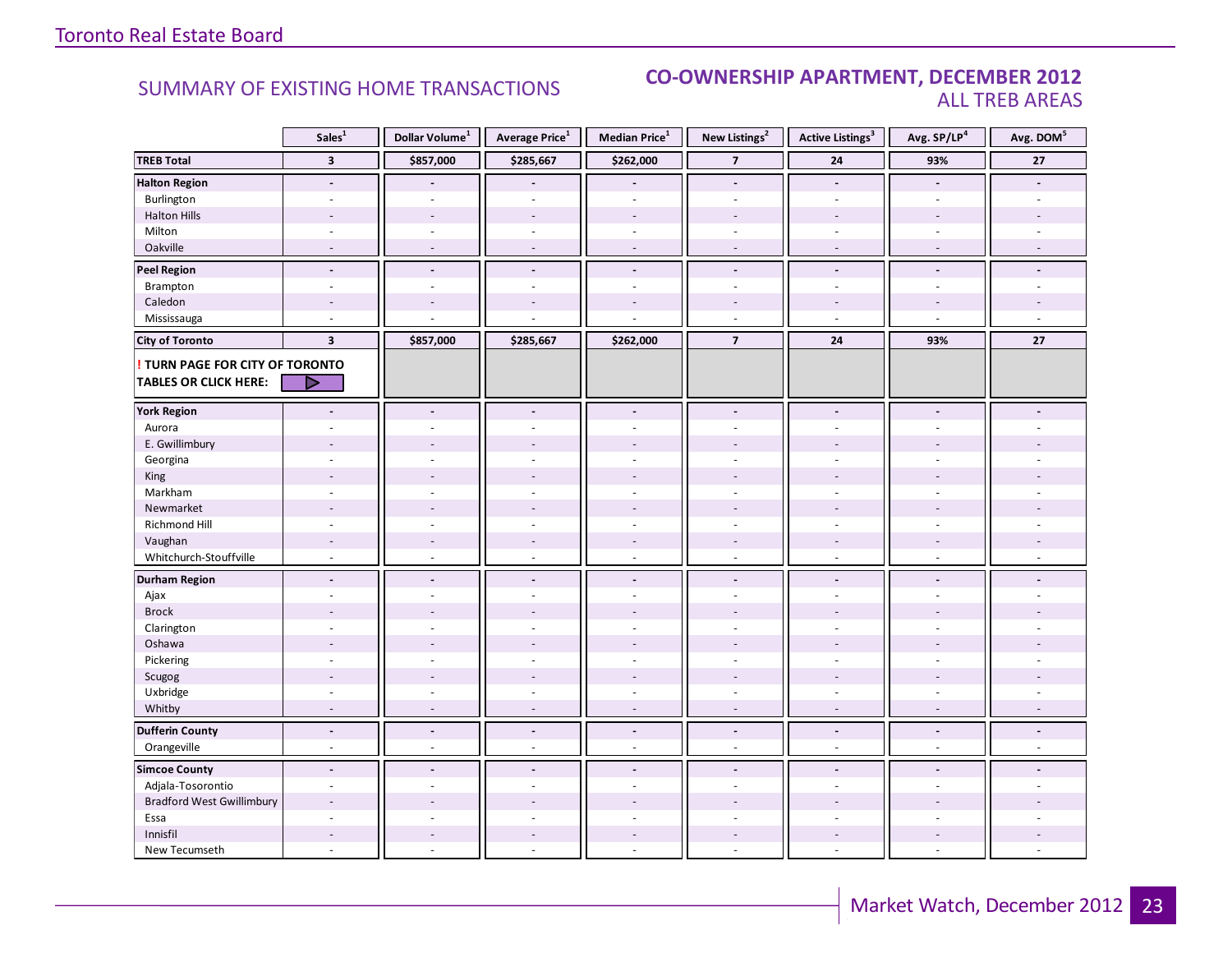#### INDUSTRIAL 2012 CITY OF TORONTO MUNICIPAL BREAKDOWN SUMMARY OF EXISTING HOME TRANSACTIONS<br>CITY OF TOPONTO MUINICIPAL PREAKDOMAL

<span id="page-23-0"></span>

|                              | Sales <sup>1</sup>      | Dollar Volume <sup>1</sup> | <b>Average Price</b> <sup>1</sup> | <b>Median Price</b> <sup>1</sup> | New Listings <sup>2</sup> | <b>Active Listings<sup>3</sup></b> | Avg. SP/LP <sup>4</sup> | Avg. DOM <sup>5</sup> |  |
|------------------------------|-------------------------|----------------------------|-----------------------------------|----------------------------------|---------------------------|------------------------------------|-------------------------|-----------------------|--|
| <b>TREB Total</b>            | $\overline{\mathbf{3}}$ | \$857,000                  | \$285,667                         | \$262,000                        | $\overline{7}$            | 24                                 | 93%                     | 27                    |  |
| <b>City of Toronto Total</b> | $\overline{\mathbf{3}}$ | \$857,000                  | \$285,667                         | \$262,000                        | $\overline{\mathbf{z}}$   | 24                                 | 93%                     | $\overline{27}$       |  |
| <b>Toronto West</b>          | $\overline{2}$          | \$632,000                  | \$316,000                         | \$316,000                        | $\mathbf{2}$              | $\mathbf{3}$                       | 94%                     | 29                    |  |
| Toronto W01                  | $\mathbf{1}$            | \$262,000                  | \$262,000                         | \$262,000                        |                           | $\mathbf{1}$                       | 95%                     | 27                    |  |
| Toronto W02                  | $\mathbf{1}$            | \$370,000                  | \$370,000                         | \$370,000                        |                           |                                    | 93%                     | 31                    |  |
| Toronto W03                  |                         |                            |                                   |                                  |                           | $\mathbf{r}$                       | $\overline{a}$          |                       |  |
| Toronto W04                  |                         |                            |                                   |                                  |                           |                                    |                         |                       |  |
| Toronto W05                  |                         |                            |                                   |                                  | $\overline{2}$            | $\overline{2}$                     |                         |                       |  |
| Toronto W06                  |                         |                            | $\sim$                            |                                  |                           |                                    |                         |                       |  |
| Toronto W07                  |                         |                            |                                   |                                  |                           |                                    |                         |                       |  |
| Toronto W08                  |                         |                            |                                   |                                  |                           |                                    |                         |                       |  |
| Toronto W09                  |                         |                            |                                   |                                  |                           |                                    |                         |                       |  |
| Toronto W10                  |                         |                            |                                   | $\sim$                           |                           | $\omega$                           |                         |                       |  |
| <b>Toronto Central</b>       | $\mathbf{1}$            | \$225,000                  | \$225,000                         | \$225,000                        | 5                         | 21                                 | 93%                     | 22                    |  |
| Toronto C01                  |                         |                            |                                   |                                  |                           |                                    |                         |                       |  |
| Toronto C02                  | $\mathbf{1}$            | \$225,000                  | \$225,000                         | \$225,000                        | $\overline{2}$            | 6                                  | 93%                     | 22                    |  |
| Toronto C03                  | $\sim$                  |                            |                                   |                                  |                           | $\mathbf{1}$                       | $\sim$                  |                       |  |
| Toronto C04                  |                         |                            |                                   |                                  | $\overline{2}$            | $\,8\,$                            |                         |                       |  |
| Toronto C06                  |                         |                            |                                   |                                  |                           |                                    |                         |                       |  |
| Toronto C07                  |                         |                            |                                   |                                  |                           | $\mathbf{1}$                       |                         |                       |  |
| Toronto C08                  |                         |                            |                                   |                                  |                           | $\mathbf{1}$                       |                         |                       |  |
| Toronto C09                  |                         |                            |                                   |                                  |                           |                                    |                         |                       |  |
| Toronto C10                  |                         |                            |                                   |                                  |                           |                                    |                         |                       |  |
| Toronto C11                  |                         |                            |                                   |                                  |                           |                                    |                         |                       |  |
| Toronto C12                  |                         |                            |                                   |                                  |                           |                                    |                         |                       |  |
| Toronto C13                  |                         |                            |                                   |                                  | $\mathbf{1}$              | $\overline{3}$                     |                         |                       |  |
| Toronto C14                  |                         |                            |                                   |                                  |                           | $\mathbf{1}$                       |                         |                       |  |
| Toronto C15                  | $\overline{a}$          |                            | $\overline{a}$                    | $\overline{\phantom{a}}$         | $\sim$                    | $\overline{\phantom{a}}$           |                         |                       |  |
| <b>Toronto East</b>          |                         |                            |                                   | $\overline{\phantom{a}}$         |                           |                                    |                         |                       |  |
| Toronto E01                  |                         |                            |                                   |                                  |                           |                                    |                         |                       |  |
| Toronto E02                  |                         |                            |                                   |                                  |                           |                                    |                         |                       |  |
| Toronto E03                  |                         |                            |                                   |                                  |                           |                                    |                         |                       |  |
| Toronto E04                  |                         |                            |                                   |                                  |                           |                                    |                         |                       |  |
| Toronto E05                  |                         |                            |                                   |                                  |                           |                                    |                         |                       |  |
| Toronto E06                  |                         |                            |                                   |                                  |                           |                                    |                         |                       |  |
| Toronto E07                  |                         |                            |                                   |                                  |                           |                                    |                         |                       |  |
| Toronto E08                  |                         |                            |                                   |                                  |                           |                                    |                         |                       |  |
| Toronto E09                  |                         |                            |                                   |                                  |                           |                                    |                         |                       |  |
| Toronto E10                  |                         |                            |                                   |                                  |                           |                                    |                         |                       |  |
| Toronto E11                  |                         |                            |                                   |                                  |                           |                                    |                         |                       |  |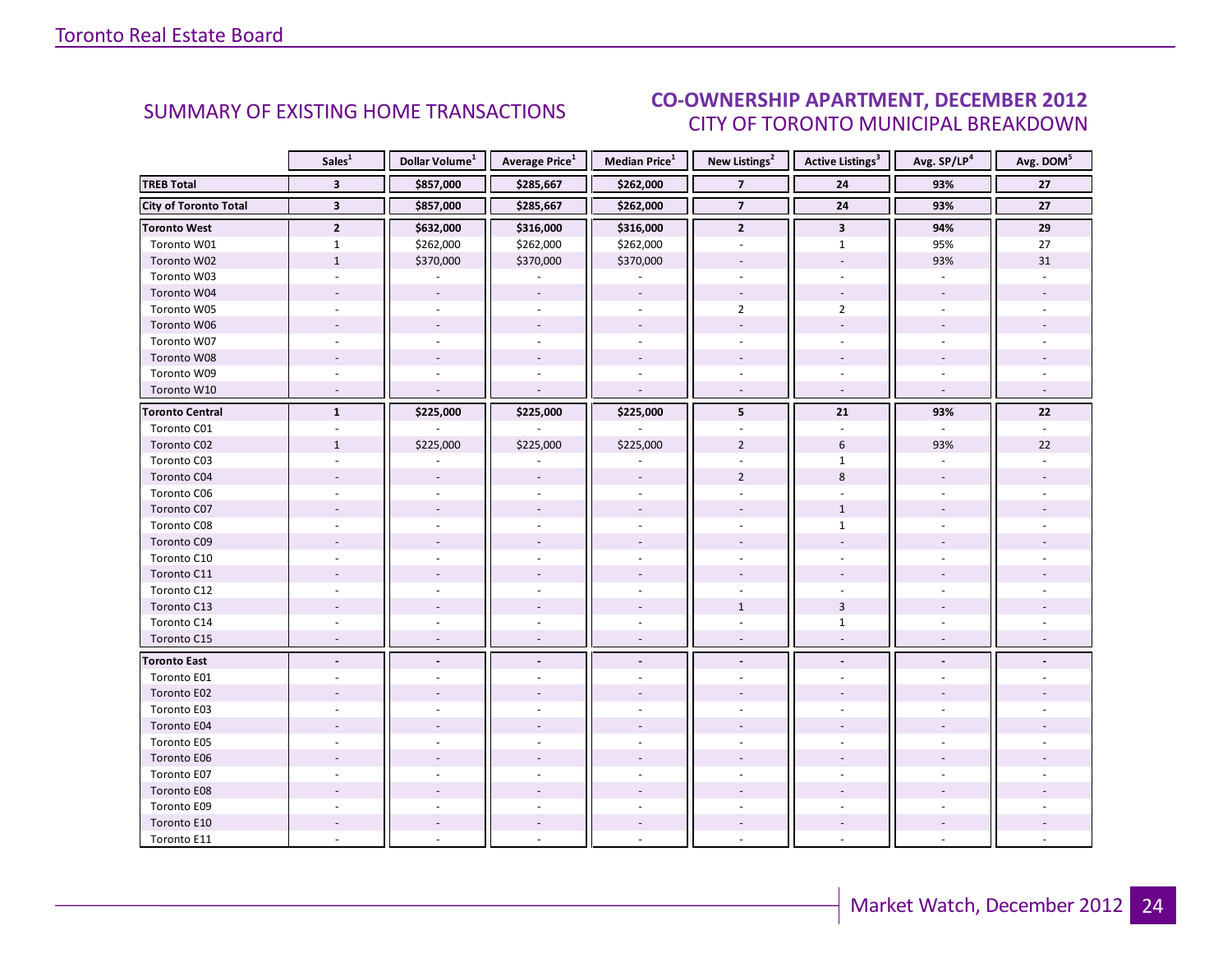#### FOCUS ON THE MLS® HOME PRICE INDEX **INDEX AND BENCHMARK PRICE, DECEMBER 2012**<br>CLICK HERE FOR MORE BACKGROUND INFORMATION ON THE MLS® HPI ALL TREB AREAS

[CLICK HERE FOR MORE BACKGROUND INFORMATION ON THE MLS® HPI](http://www.torontorealestateboard.com/market_news/home_price_index/index.htm)

|                                                               |       | Composite        |                |       | <b>Single-Family Detached</b> |                |        | <b>Single-Family Attached</b> |                |                          | Townhouse        |                |                          | Apartment                |                |
|---------------------------------------------------------------|-------|------------------|----------------|-------|-------------------------------|----------------|--------|-------------------------------|----------------|--------------------------|------------------|----------------|--------------------------|--------------------------|----------------|
|                                                               | Index | <b>Benchmark</b> | Yr./Yr. % Chg. | Index | <b>Benchmark</b>              | Yr./Yr. % Chg. | Index  | <b>Benchmark</b>              | Yr./Yr. % Chg. | Index                    | <b>Benchmark</b> | Yr./Yr. % Chg  | Index                    | <b>Benchmark</b>         | Yr./Yr. % Chg. |
| <b>TREB Total</b>                                             | 149.0 | \$454,500        | 4.12%          | 148.6 | \$552,600                     | 5.02%          | 153.4  | \$433,400                     | 5.43%          | 147.4                    | \$322,800        | 5.59%          | 144.9                    | \$291,000                | 0.91%          |
| <b>Halton Region</b>                                          | 156.0 | \$511,700        | 5.12%          | 154.4 | \$572,600                     | 4.68%          | 156.0  | \$404,900                     | 5.19%          | 150.4                    | \$297,700        | 1.97%          | $\blacksquare$           |                          |                |
| Burlington                                                    | 162.0 | \$466,900        | 3.98%          | 161.7 | \$552,700                     | 4.39%          | 155.8  | \$371,400                     | 3.66%          | 158.4                    | \$318,100        | 0.32%          | $\sim$                   | $\sim$                   |                |
| <b>Halton Hills</b>                                           | 146.7 | \$427,100        | 4.19%          | 146.6 | \$469,000                     | 3.24%          | 152.5  | \$375,600                     | 5.03%          | 146.6                    | \$264,300        | 1.52%          | $\sim$                   |                          |                |
| Milton                                                        | 148.0 | \$415,100        | 5.11%          | 139.9 | \$487,300                     | 3.32%          | 150.6  | \$376,000                     | 5.46%          |                          |                  |                |                          |                          |                |
| Oakville                                                      | 163.6 | \$603,500        | 5.21%          | 163.1 | \$676,000                     | 5.43%          | 165.5  | \$448,000                     | 5.08%          | 149.3                    | \$329,800        | 2.54%          | $\sim$                   |                          |                |
| <b>Peel Region</b>                                            | 145.2 | \$397,200        | 4.46%          | 146.2 | \$494,900                     | 5.10%          | 147.2  | \$375,600                     | 4.62%          | 150.0                    | \$310,400        | 6.08%          | 133.7                    | \$230,100                | 2.69%          |
| Brampton                                                      | 139.2 | \$355,100        | 3.57%          | 140.4 | \$410,300                     | 4.70%          | 141.1  | \$332,400                     | 3.29%          | 135.3                    | \$251,300        | 5.13%          | 117.4                    | \$183,700                | 0.95%          |
| Caledon                                                       | 141.8 | \$505,200        | 4.57%          | 142.6 | \$523,400                     | 4.93%          | 151.0  | \$373,300                     | 9.82%          | $\overline{\phantom{a}}$ |                  |                | $\sim$                   |                          |                |
| Mississauga                                                   | 150.0 | \$419,300        | 5.19%          | 153.7 | \$572,700                     | 5.78%          | 153.7  | \$420,000                     | 5.85%          | 154.4                    | \$331,600        | 6.41%          | 136.3                    | \$238,700                | 3.10%          |
| <b>City of Toronto</b>                                        | 152.6 | \$500,100        | 3.53%          | 153.9 | \$667,200                     | 4.91%          | 161.2  | \$534,600                     | 5.91%          | 152.1                    | \$367,800        | 6.59%          | 147.8                    | \$305,200                | 0.75%          |
| TURN PAGE FOR CITY OF TORONTO<br><b>TABLES OR CLICK HERE:</b> |       |                  |                |       |                               |                |        |                               |                |                          |                  |                |                          |                          |                |
| <b>York Region</b>                                            | 155.8 | \$534,600        | 4.28%          | 156.7 | \$615,600                     | 5.03%          | 158.6  | \$459,500                     | 5.59%          | 146.4                    | \$373,200        | 4.13%          | 143.7                    | \$312,200                | $-1.24%$       |
| Aurora                                                        | 151.3 | \$487,200        | 9.48%          | 149.5 | \$555,400                     | 8.57%          | 154.5  | \$399,900                     | 6.99%          | 138.7                    | \$351,300        | 8.70%          | 141.7                    | \$294,400                | 0.71%          |
| E. Gwillimbury                                                | 139.0 | \$449,400        | 9.02%          | 138.4 | \$454,600                     | 7.12%          | 149.3  | \$316,100                     | 3.39%          | $\sim$                   |                  |                | $\sim$                   |                          |                |
| Georgina                                                      | 136.4 | \$283,100        | 1.87%          | 140.6 | \$289,600                     | 3.76%          | 141.7  | \$279,300                     | 3.81%          | $\sim$                   |                  |                | $\sim$                   | $\sim$                   |                |
| <b>King</b>                                                   | 155.4 | \$658,800        | 10.45%         | 156.6 | \$660,800                     | 10.67%         | $\sim$ |                               |                | $\sim$                   |                  |                | $\sim$                   |                          |                |
| Markham                                                       | 160.8 | \$553,900        | 3.54%          | 164.3 | \$675,700                     | 4.65%          | 161.9  | \$482,100                     | 5.54%          | 148.0                    | \$367,700        | 1.09%          | 148.5                    | \$343,400                | $-3.82%$       |
| Newmarket                                                     | 141.3 | \$416,700        | 3.06%          | 138.3 | \$465,600                     | 3.98%          | 147.1  | \$346,700                     | 5.22%          | 155.5                    | \$314,000        | 13.01%         | 144.6                    | \$243,500                | $-5.24%$       |
| <b>Richmond Hill</b>                                          | 162.8 | \$589,500        | 5.71%          | 170.4 | \$721,900                     | 5.97%          | 167.1  | \$506,200                     | 6.50%          | 138.0                    | \$390,200        | 3.68%          | 144.4                    | \$300,800                | 0.84%          |
| Vaughan                                                       | 154.1 | \$557,000        | 3.22%          | 151.0 | \$628,400                     | 3.57%          | 157.6  | \$479,800                     | 5.49%          | 150.0                    | \$409,800        | 4.02%          | 137.8                    | \$305,800                | 0.29%          |
| Whitchurch-Stouffville                                        | 154.7 | \$583,300        | 7.88%          | 154.9 | \$594,400                     | 8.63%          | 139.2  | \$382,300                     | 5.14%          | $\sim$                   |                  | $\sim$         | $\sim$                   | $\sim$                   | $\sim$         |
| <b>Durham Region</b>                                          | 130.9 | \$308,000        | 5.65%          | 130.5 | \$340,300                     | 6.10%          | 134.6  | \$269,600                     | 6.07%          | 123.1                    | \$202,300        | 3.71%          | 125.5                    | \$224,500                | 4.58%          |
| Ajax                                                          | 135.9 | \$335,800        | 5.02%          | 137.3 | \$367,700                     | 5.45%          | 142.0  | \$305,400                     | 5.89%          | 127.2                    | \$232,500        | 2.91%          | 121.9                    | \$207,000                | 1.50%          |
| <b>Brock</b>                                                  | 115.3 | \$218,600        | $-0.43%$       | 115.5 | \$219,500                     | $-0.26%$       | 130.1  | \$207,300                     | 4.58%          | $\sim$                   |                  |                | $\sim$                   |                          |                |
| Clarington                                                    | 128.1 | \$271,000        | 5.17%          | 125.4 | \$301,400                     | 5.56%          | 131.2  | \$250,500                     | 6.67%          | 136.1                    | \$243,600        | 4.45%          | 124.1                    | \$175,600                | 4.37%          |
| Oshawa                                                        | 123.6 | \$236,500        | 6.00%          | 123.1 | \$262,100                     | 5.94%          | 127.3  | \$213,200                     | 6.08%          | 107.2                    | \$143,400        | 3.28%          | 132.3                    | \$158,300                | $-1.19%$       |
| Pickering                                                     | 137.8 | \$372,800        | 5.67%          | 139.1 | \$435,100                     | 5.38%          | 141.8  | \$330,500                     | 6.38%          | 133.4                    | \$240,700        | 4.14%          | 125.5                    | \$245,700                | 8.85%          |
| Scugog                                                        | 128.0 | \$332,200        | 5.26%          | 131.6 | \$338,900                     | 7.96%          | 122.8  | \$257,000                     | 6.50%          | $\sim$                   |                  |                | $\sim$                   |                          |                |
| Uxbridge                                                      | 123.9 | \$378,800        | 6.44%          | 124.9 | \$386,900                     | 3.74%          | 123.5  | \$303,000                     | 5.47%          | $\sim$                   |                  |                |                          |                          |                |
| Whitby                                                        | 134.3 | \$350,400        | 6.50%          | 133.8 | \$384,400                     | 8.25%          | 133.4  | \$294,300                     | 5.54%          | 126.8                    | \$232,500        | 4.71%          | 128.3                    | \$250,300                | 4.14%          |
| <b>Dufferin County</b>                                        | 140.5 | \$322,000        | 8.08%          | 144.2 | \$328,600                     | 4.57%          | 142.8  | \$267,700                     | 6.97%          | $\blacksquare$           |                  | $\blacksquare$ | $\overline{\phantom{a}}$ | $\overline{\phantom{a}}$ | $\blacksquare$ |
| Orangeville                                                   | 140.5 | \$322,000        | 8.08%          | 144.2 | \$328,600                     | 4.57%          | 142.8  | \$267,700                     | 6.97%          | $\overline{\phantom{a}}$ | $\sim$           | ×.             |                          | $\overline{\phantom{a}}$ | ×.             |
| <b>Simcoe County</b>                                          | 135.0 | \$286,900        | 4.65%          | 131.7 | \$290,500                     | 3.46%          | 141.4  | \$271,500                     | 7.45%          | $\blacksquare$           |                  | $\overline{a}$ | $\blacksquare$           | $\overline{a}$           |                |
| Adjala-Tosorontio                                             | 123.8 | \$389,900        | $-0.32%$       | 123.5 | \$389,400                     | $-0.24%$       | $\sim$ |                               | $\sim$         | $\blacksquare$           | $\sim$           | ×.             | $\sim$                   | $\overline{\phantom{a}}$ | ÷.             |
| <b>Bradford West Gwillimbury</b>                              | 146.3 | \$363,600        | 8.61%          | 131.8 | \$403,700                     | 7.15%          | 151.3  | \$314,600                     | 9.72%          | $\overline{\phantom{a}}$ |                  |                | $\overline{\phantom{a}}$ | $\overline{\phantom{a}}$ |                |
| Essa                                                          | 134.8 | \$305,700        | 6.90%          | 132.0 | \$326,500                     | 4.85%          | 138.6  | \$236,100                     | 7.78%          | $\overline{\phantom{a}}$ |                  |                | $\sim$                   |                          |                |
| Innisfil                                                      | 135.0 | \$250,100        | 1.66%          | 135.4 | \$251,300                     | 1.58%          | 143.8  | \$223,700                     | 3.38%          | $\blacksquare$           |                  |                | $\sim$                   |                          |                |
| New Tecumseth                                                 | 126.1 | \$291,300        | 6.59%          | 123.4 | \$317,800                     | 5.65%          | 131.6  | \$251,700                     | 7.34%          | $\sim$                   |                  | ÷.             |                          |                          |                |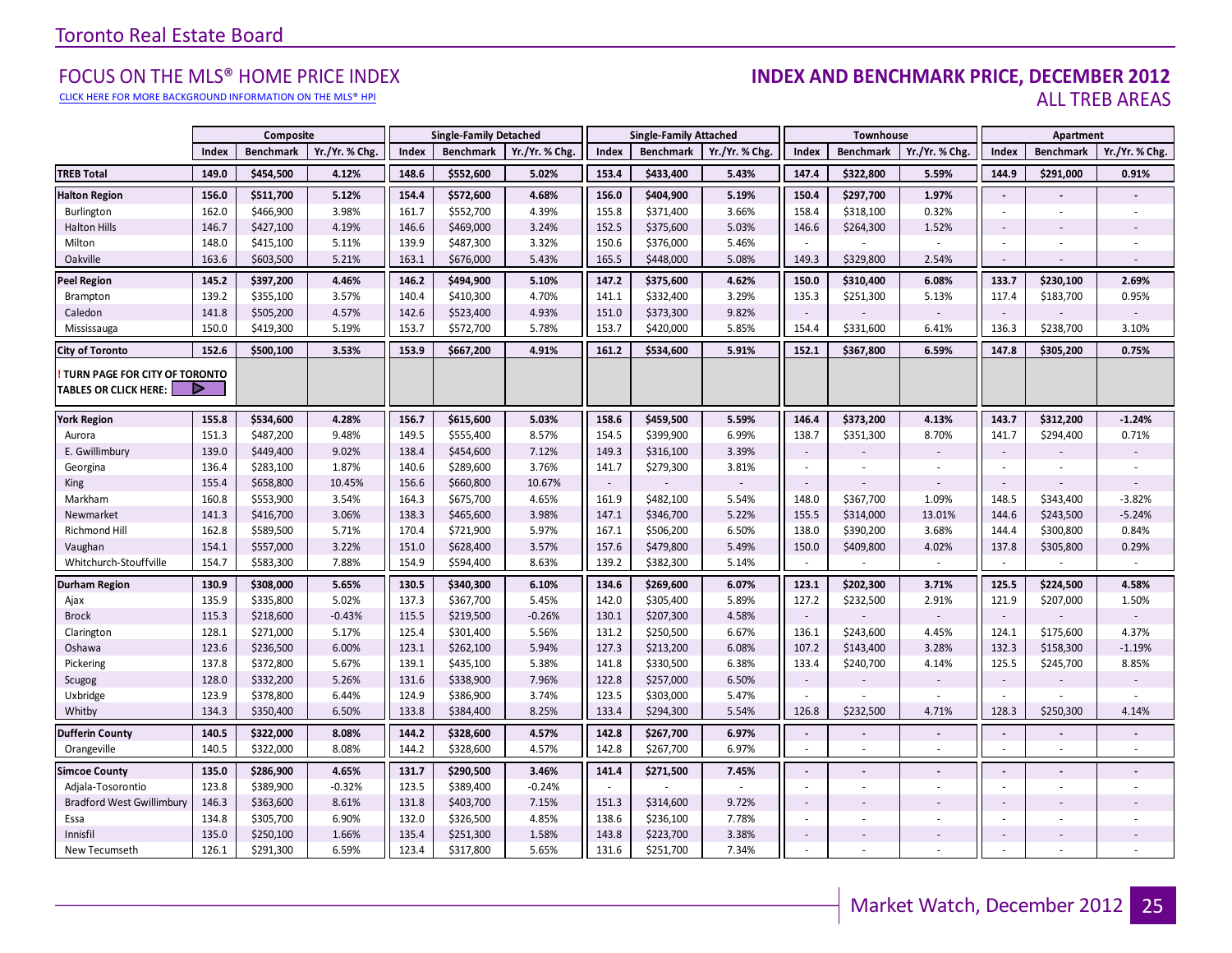[CLICK HERE FOR MORE BACKGROUND INFORMATION ON THE MLS® HPI](http://www.torontorealestateboard.com/market_news/home_price_index/index.htm)

# FOCUS ON THE MLS® HOME PRICE INDEX<br>**INDEX AND BENCHMARK PRICE, DECEMBER 2012** CITY OF TORONTO

<span id="page-25-0"></span>

|                        |       | Composite        |                |       | <b>Single-Family Detached</b> |                |       | <b>Single-Family Attached</b> |                |                          | Townhouse        |                |       | Apartment        |                |
|------------------------|-------|------------------|----------------|-------|-------------------------------|----------------|-------|-------------------------------|----------------|--------------------------|------------------|----------------|-------|------------------|----------------|
|                        | Index | <b>Benchmark</b> | Yr./Yr. % Chg. | Index | <b>Benchmark</b>              | Yr./Yr. % Chg. | Index | <b>Benchmark</b>              | Yr./Yr. % Chg. | Index                    | <b>Benchmark</b> | Yr./Yr. % Chg. | Index | <b>Benchmark</b> | Yr./Yr. % Chg. |
| <b>TREB Total</b>      | 149.0 | \$454,500        | 4.12%          | 148.6 | \$552,600                     | 5.02%          | 153.4 | \$433,400                     | 5.43%          | 147.4                    | \$322,800        | 5.59%          | 144.9 | \$291,000        | 0.91%          |
| <b>City of Toronto</b> | 152.6 | \$500,100        | 3.53%          | 153.9 | \$667,200                     | 4.91%          | 161.2 | \$534,600                     | 5.91%          | 152.1                    | \$367,800        | 6.59%          | 147.8 | \$305,200        | 0.75%          |
| Toronto W01            | 159.2 | \$649,700        | 3.04%          | 153.6 | \$791,700                     | 0.39%          | 162.4 | \$626,600                     | 4.44%          | 218.3                    | \$449,500        | 16.24%         | 143.3 | \$334,400        | 0.07%          |
| Toronto W02            | 170.5 | \$615,000        | 9.02%          | 168.1 | \$690,000                     | 6.80%          | 191.1 | \$585,400                     | 10.14%         | 133.7                    | \$368,600        | 8.17%          | 113.1 | \$470,100        | $-3.50%$       |
| Toronto W03            | 153.9 | \$397,500        | 5.77%          | 154.8 | \$421,000                     | 6.17%          | 160.3 | \$410,700                     | 9.49%          |                          |                  |                | 123.5 | \$229,100        | $-10.89%$      |
| Toronto W04            | 134.4 | \$351,900        | 1.82%          | 142.8 | \$450,600                     | 3.78%          | 139.1 | \$405,000                     | 6.92%          | 144.2                    | \$350,800        | 9.66%          | 113.9 | \$167,800        | $-5.56%$       |
| Toronto W05            | 137.2 | \$326,700        | 10.73%         | 141.8 | \$472,700                     | 7.59%          | 134.1 | \$392,200                     | 7.45%          | 141.3                    | \$232,600        | 26.73%         | 133.0 | \$174,700        | 15.15%         |
| Toronto W06            | 144.8 | \$420,300        | 9.45%          | 159.4 | \$505,900                     | 5.08%          | 146.2 | \$443,300                     | 8.06%          | 156.8                    | \$462,000        | 12.72%         | 131.1 | \$324,300        | 14.60%         |
| Toronto W07            | 144.5 | \$615,800        | 4.11%          | 151.6 | \$655,200                     | 2.64%          | 146.4 | \$600,300                     | 4.80%          | 130.1                    | \$478,200        | 13.13%         | 101.9 | \$413,200        | $-2.39%$       |
| Toronto W08            | 137.6 | \$559,800        | 2.84%          | 148.1 | \$774,700                     | 2.78%          | 152.7 | \$573,600                     | 4.95%          | 140.1                    | \$342,500        | 15.31%         | 124.4 | \$250,400        | 0.65%          |
| Toronto W09            | 137.4 | \$353,100        | 5.77%          | 153.3 | \$573,500                     | 5.72%          | 140.7 | \$398,300                     | 9.58%          | 149.2                    | \$378,500        | 0.34%          | 111.6 | \$143,100        | 4.49%          |
| Toronto W10            | 135.5 | \$314,500        | 8.75%          | 145.3 | \$427,500                     | 13.16%         | 143.2 | \$389,100                     | 13.83%         | 111.1                    | \$200,200        | $-4.96%$       | 125.7 | \$191,900        | 4.23%          |
| Toronto C01            | 175.1 | \$434,300        | 3.00%          | 192.8 | \$680,600                     | 8.31%          | 194.7 | \$675,500                     | 9.32%          | 164.2                    | \$492,800        | 5.53%          | 172.2 | \$358,400        | 1.95%          |
| Toronto C02            | 162.7 | \$772,500        | 2.71%          | 154.5 | \$1,224,600                   | 8.80%          | 169.9 | \$894,000                     | 5.59%          | 162.4                    | \$759,400        | 1.75%          | 158.2 | \$441,200        | $-0.44%$       |
| Toronto C03            | 165.0 | \$849,200        | 9.13%          | 161.5 | \$973,300                     | 9.86%          | 169.8 | \$628,600                     | 11.05%         |                          |                  |                | 170.8 | \$451,200        | 6.02%          |
| Toronto C04            | 150.8 | \$934,300        | 1.34%          | 152.7 | \$1,067,400                   | 3.60%          | 153.6 | \$734,300                     | 4.70%          | 144.6                    | \$540,200        | $-1.70%$       | 142.6 | \$339,000        | $-8.53%$       |
| Toronto C06            | 157.0 | \$621,300        | 3.70%          | 159.5 | \$682,700                     | 5.00%          | 153.1 | \$563,000                     | 7.59%          | 130.9                    | \$357,200        | $-8.27%$       | 154.3 | \$341,200        | 1.45%          |
| Toronto C07            | 150.2 | \$515,900        | $-0.86%$       | 166.2 | \$760,800                     | 3.94%          | 155.1 | \$551,200                     | 3.19%          | 123.8                    | \$363,400        | $-4.84%$       | 141.4 | \$333,100        | $-4.78%$       |
| Toronto C08            | 158.0 | \$406,800        | $-2.77%$       | 148.8 | \$462,500                     | 7.36%          | 153.3 | \$634,500                     | 6.83%          | 165.3                    | \$501,300        | $-3.16%$       | 159.0 | \$350,700        | $-4.16%$       |
| Toronto C09            | 128.1 | \$951,300        | 0.55%          | 116.7 | \$1,465,900                   | 2.73%          | 133.4 | \$1,085,500                   | $-2.06%$       | 150.3                    | \$775,800        | $-0.66%$       | 137.7 | \$456,200        | 0.00%          |
| Toronto C10            | 171.5 | \$669,000        | 3.94%          | 155.6 | \$954,900                     | 8.89%          | 162.8 | \$804,100                     | 6.89%          | 207.4                    | \$475,600        | $-0.38%$       | 176.0 | \$421,700        | 2.09%          |
| Toronto C11            | 131.2 | \$470,100        | $-4.86%$       | 141.1 | \$944,700                     | $-4.01%$       | 156.0 | \$684,500                     | $-4.94%$       | 111.8                    | \$178,300        | 0.36%          | 121.1 | \$172,400        | $-6.99%$       |
| Toronto C12            | 145.5 | \$1,246,900      | $-1.82%$       | 137.4 | \$1,476,700                   | $-3.38%$       | 154.2 | \$666,300                     | 3.56%          | 142.4                    | \$482,400        | 6.27%          | 169.2 | \$532,200        | $-1.57%$       |
| Toronto C13            | 143.1 | \$527,900        | 2.73%          | 149.3 | \$800,000                     | 2.68%          | 142.8 | \$458,200                     | 0.42%          | 137.5                    | \$391,600        | $-6.34%$       | 137.2 | \$271,500        | 3.16%          |
| Toronto C14            | 160.5 | \$545,400        | 2.16%          | 174.9 | \$948,900                     | 6.52%          | 178.6 | \$871,300                     | 1.30%          | 197.9                    | \$668,700        | 11.62%         | 152.4 | \$383,300        | $-0.39%$       |
| Toronto C15            | 151.1 | \$505,200        | 3.49%          | 164.6 | \$771,600                     | 6.54%          | 152.1 | \$496,300                     | 3.12%          | 161.2                    | \$397,200        | 3.47%          | 134.4 | \$314,100        | 1.36%          |
| Toronto E01            | 175.2 | \$544,100        | 6.38%          | 170.8 | \$575,400                     | 6.22%          | 178.4 | \$559,700                     | 8.65%          | 187.6                    | \$379,400        | 12.13%         | 179.7 | \$426,300        | $-4.47%$       |
| Toronto E02            | 160.0 | \$595,200        | 1.33%          | 152.7 | \$672,500                     | 1.66%          | 166.4 | \$555,000                     | 2.59%          | 152.9                    | \$511,100        | 5.45%          | 162.5 | \$430,000        | 0.93%          |
| Toronto E03            | 151.2 | \$465,800        | 3.42%          | 151.0 | \$507,300                     | 1.75%          | 153.4 | \$499,500                     | 8.10%          | $\overline{\phantom{a}}$ |                  |                | 136.9 | \$204,800        | 1.41%          |
| Toronto E04            | 149.9 | \$376,300        | 9.90%          | 153.3 | \$452,600                     | 7.81%          | 150.4 | \$364,900                     | 6.67%          | 154.5                    | \$333,900        | 12.53%         | 150.4 | \$227,800        | 16.23%         |
| Toronto E05            | 141.7 | \$378,900        | 0.78%          | 153.2 | \$540,900                     | 2.27%          | 151.2 | \$416,700                     | 0.67%          | 144.5                    | \$314,100        | 6.41%          | 128.8 | \$253,000        | $-3.74%$       |
| Toronto E06            | 163.7 | \$462,600        | 8.48%          | 163.3 | \$466,700                     | 8.94%          | 167.6 | \$396,400                     | 6.48%          |                          |                  |                | 150.9 | \$332,700        | 2.79%          |
| Toronto E07            | 149.7 | \$369,000        | 3.81%          | 155.6 | \$509,300                     | 1.17%          | 154.5 | \$403,800                     | 3.34%          | 158.3                    | \$342,300        | 13.07%         | 136.2 | \$233,200        | 3.42%          |
| Toronto E08            | 143.6 | \$351,900        | 5.43%          | 155.4 | \$485,100                     | 7.92%          | 149.0 | \$381,300                     | 5.75%          | 148.1                    | \$299,800        | 12.45%         | 117.8 | \$188,100        | $-2.64%$       |
| Toronto E09            | 138.9 | \$335,400        | 3.58%          | 147.0 | \$418,400                     | 5.08%          | 140.4 | \$344,600                     | 3.08%          | 130.5                    | \$240,500        | 4.48%          | 131.3 | \$246,200        | 1.86%          |
| Toronto E10            | 144.3 | \$408,500        | 4.64%          | 146.8 | \$469,900                     | 5.01%          | 147.0 | \$382,300                     | 4.03%          | 141.6                    | \$248,000        | 10.97%         | 99.1  | \$159,700        | $-2.36%$       |
| Toronto E11            | 137.8 | \$303,800        | 4.08%          | 150.0 | \$416,600                     | 5.19%          | 140.5 | \$318,800                     | 0.93%          | 119.6                    | \$235,000        | 3.01%          | 121.7 | \$181,600        | 5.09%          |